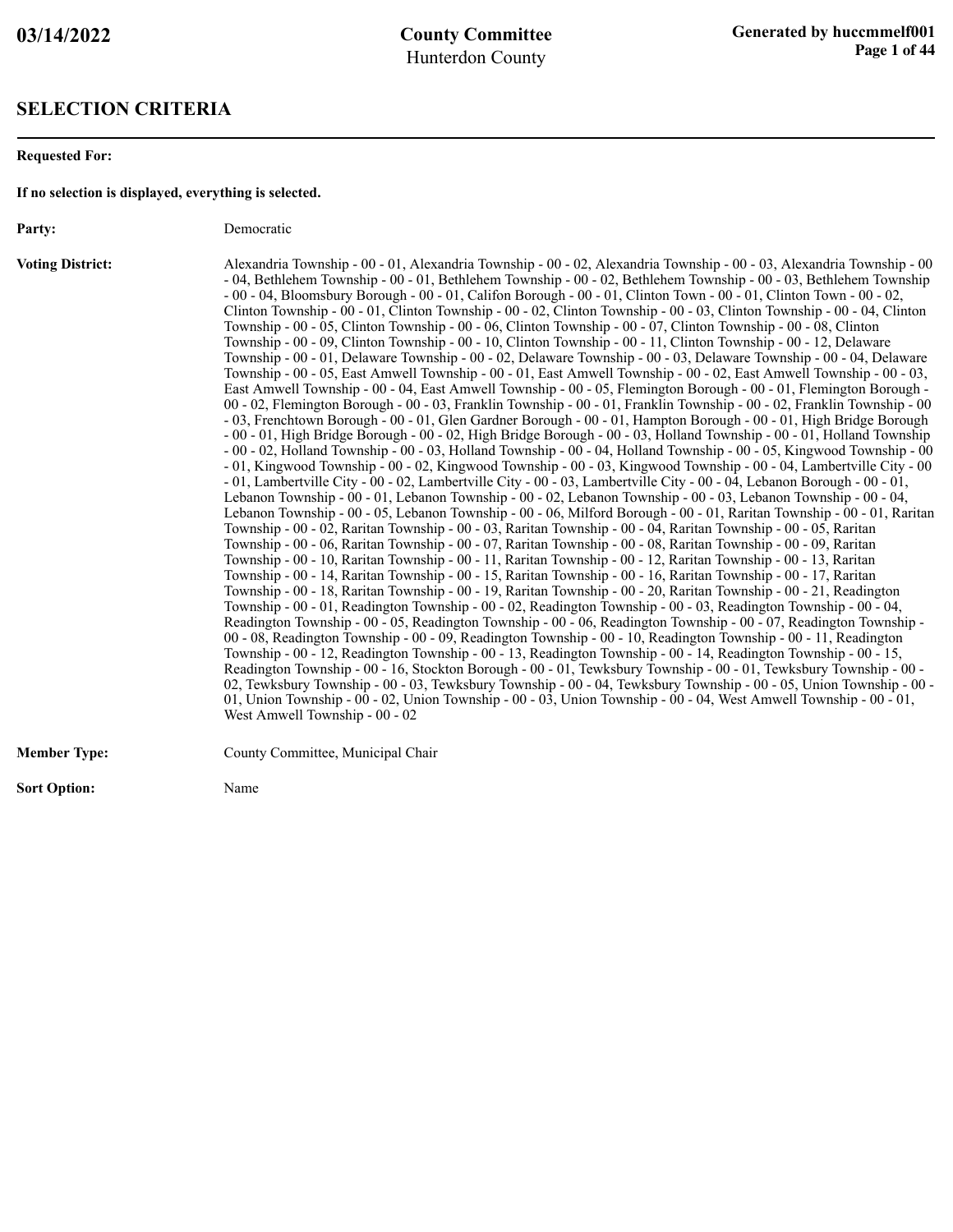### **Alexandria Township-00-01**

| ID                                             | Name      |  | <b>Status Gender Res Addr</b>                                          | <b>Mail Addr</b> | <b>MWD</b>                   | <b>CC/MC</b><br>Party | <b>CC/MC</b> |
|------------------------------------------------|-----------|--|------------------------------------------------------------------------|------------------|------------------------------|-----------------------|--------------|
| C3881152125<br><b>WEIGHT AND SUSAN MEDIANO</b> | BLUBAUGH, |  | <b>35 LITTLE YORK</b><br><b>MOUNT PLEASANT RD</b><br>MILFORD, NJ 08848 |                  | Alexandria<br>Township-00-01 | <b>DEM</b>            | CC/MC        |
| C <sub>4637052128</sub>                        |           |  | 8 FOXWOOD LN<br>MILFORD, NJ 08848                                      |                  | Alexandria<br>Township-00-01 | <b>DEM</b>            | CC.          |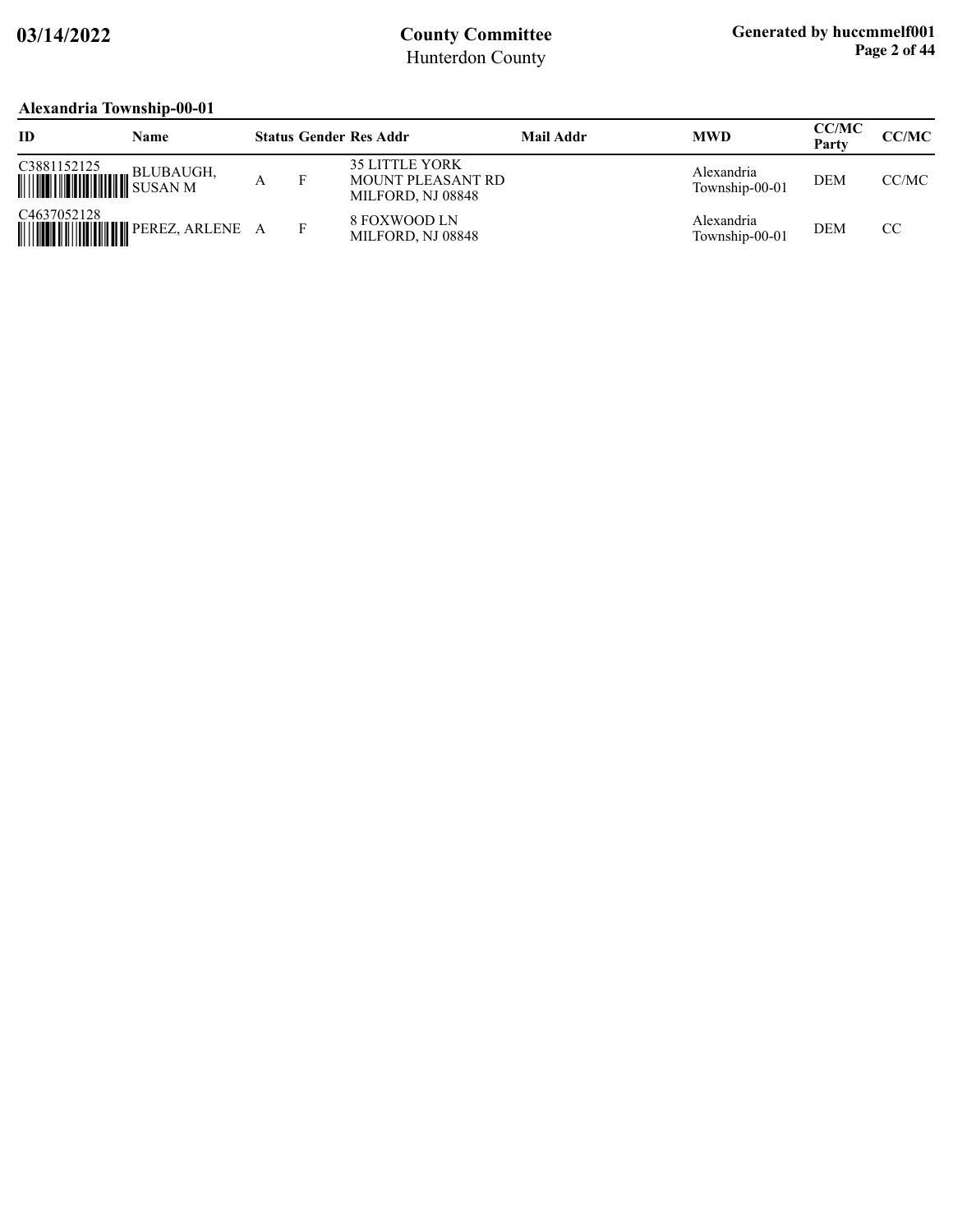## **Bethlehem Township-00-01**

| ID          | Name |   | <b>Status Gender Res Addr</b>               | Mail Addr | <b>MWD</b>                         | <b>CC/MC</b><br>Party | CC/MC |
|-------------|------|---|---------------------------------------------|-----------|------------------------------------|-----------------------|-------|
| B6392052111 |      | А | 187 COUNTY ROAD 579<br>BLOOMSBURY, NJ 08804 |           | <b>Bethlehem</b><br>Township-00-02 | <b>DEM</b>            | МC    |
| C3692652124 |      |   | 507 CHARLESTOWN RD<br>HAMPTON, NJ 08827     |           | <b>Bethlehem</b><br>Township-00-01 | <b>DEM</b>            | CC    |

### **Bethlehem Township-00-03**

| ID                                                        | Name |  | <b>Status Gender Res Addr</b>          | Mail Addr | <b>MWD</b>                  | <b>CC/MC</b><br>Party | CC/MC |
|-----------------------------------------------------------|------|--|----------------------------------------|-----------|-----------------------------|-----------------------|-------|
| C5542452131<br><b>WEIGHT AND SERVE CONOVER, THERESA K</b> |      |  | 12 KENSINGTON CT<br>ASBURY, NJ 08802   |           | Bethlehem<br>Township-00-03 | <b>DEM</b>            | CC    |
| 01120152386                                               |      |  | 952 IRON BRIDGE RD<br>ASBURY, NJ 08802 |           | Bethlehem<br>Township-00-03 | <b>DEM</b>            | CC.   |

### **Bethlehem Township-00-04**

| <b>ID</b>            | Name                       |   | <b>Status Gender Res Addr</b>          | Mail Addr | MWD                                | CC/MC<br>Party | CC/MC |
|----------------------|----------------------------|---|----------------------------------------|-----------|------------------------------------|----------------|-------|
| B4971052106<br>THUIL | <sup>52100</sup> EISINGER, | Е | 953 IRON BRIDGE RD<br>ASBURY, NJ 08802 |           | <b>Bethlehem</b><br>Township-00-04 | DEM            |       |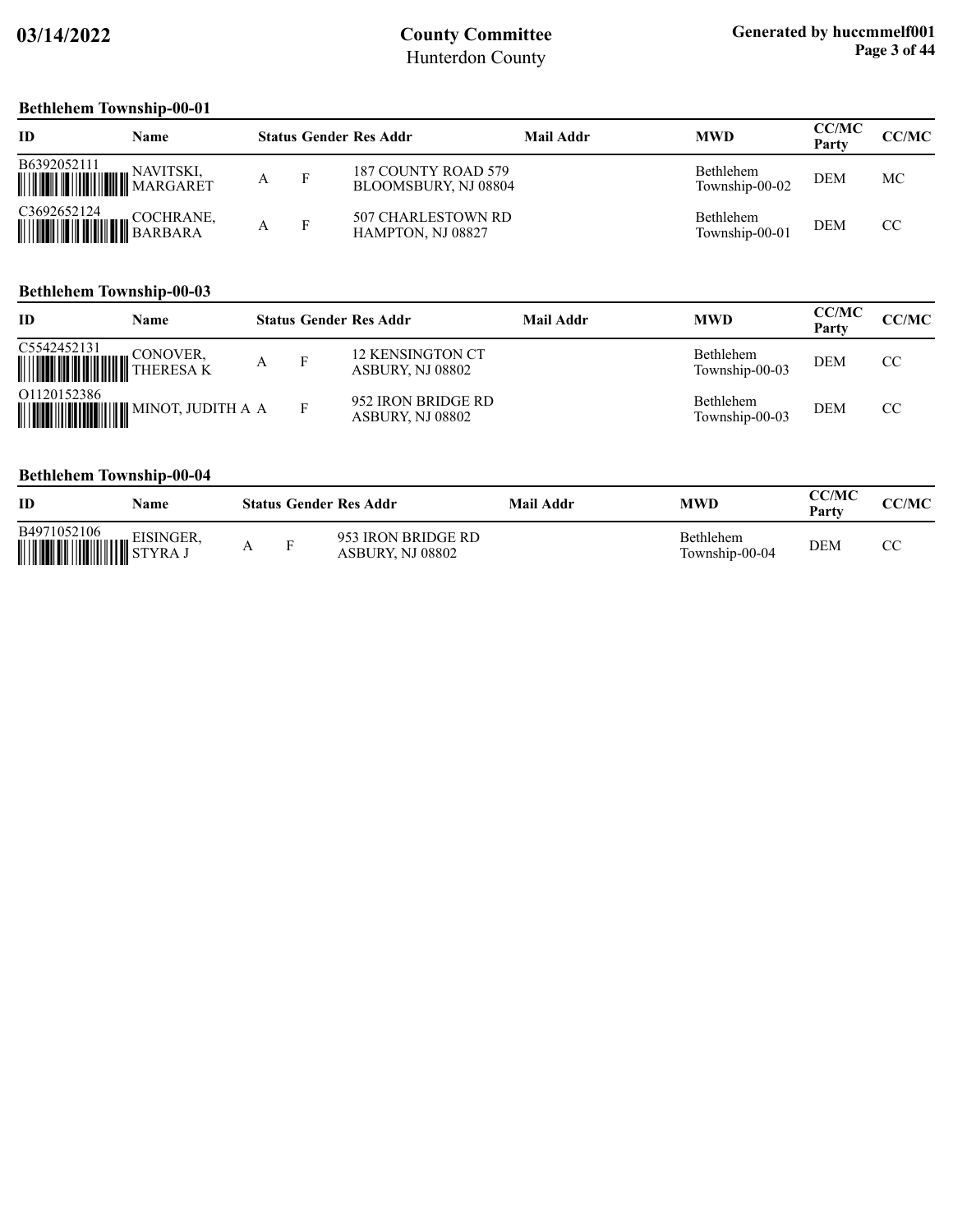### **Califon Borough-00-01**

| ີ<br>ID                                                | Name          |  | <b>Status Gender Res Addr</b>     | <b>Mail Addr</b> | <b>MWD</b>                    | <b>CC/MC</b><br>Party | <b>CC/MC</b> |
|--------------------------------------------------------|---------------|--|-----------------------------------|------------------|-------------------------------|-----------------------|--------------|
| B5812052108<br><b>WEIGHT AND STATES</b>                | COHEN-REISEN, |  | 65 MAIN ST<br>CALIFON, NJ 07830   |                  | Califon Borough-<br>$00 - 01$ | <b>DEM</b>            | CC/MC        |
| B6312552110<br><b>WEIGHT AND STATE OF SMITH, CATHY</b> |               |  | 5 RARITAN DR<br>CALIFON, NJ 07830 |                  | Califon Borough-<br>$00 - 01$ | <b>DEM</b>            | CC           |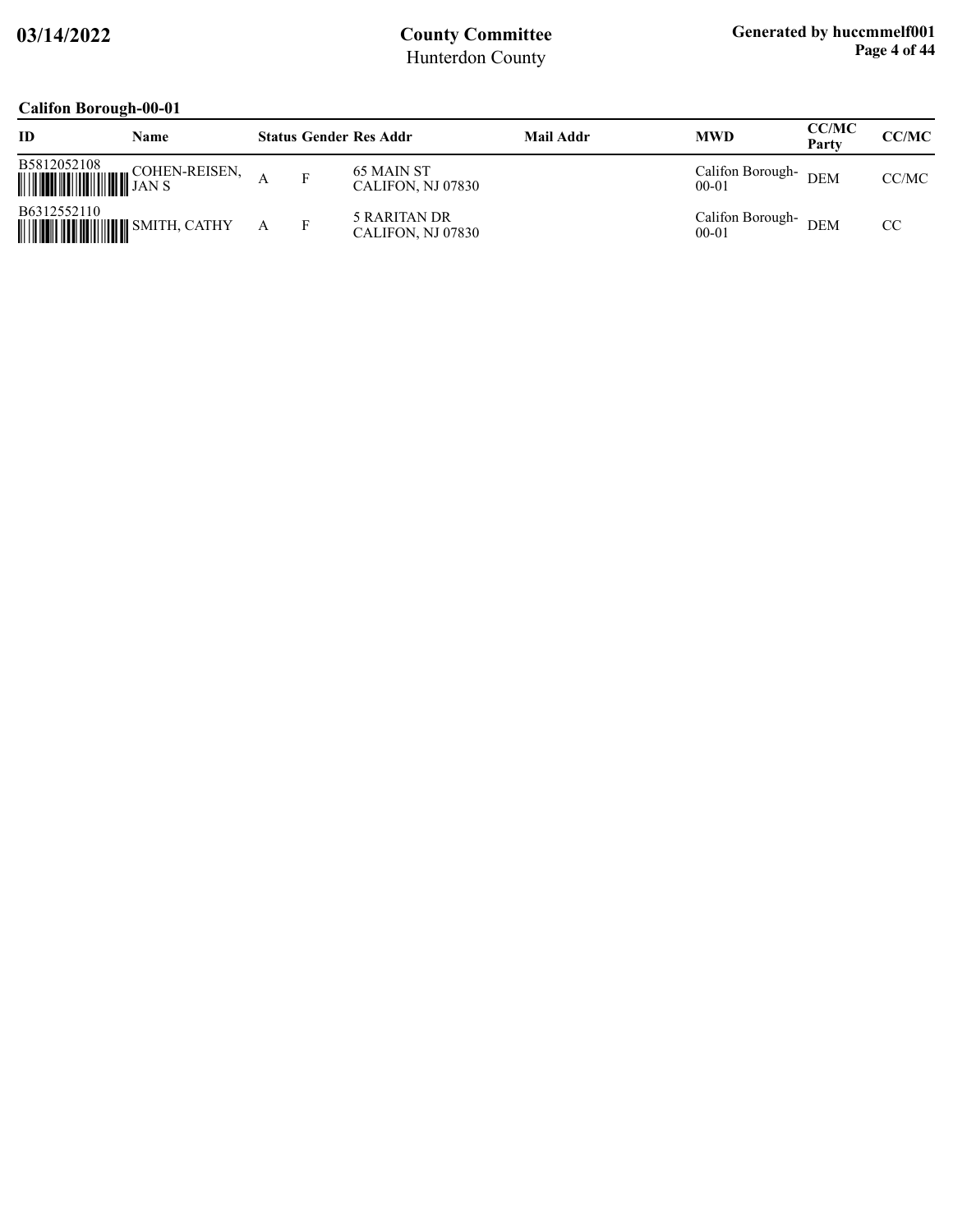### **Clinton Town-00-01**

| ID                                                                                                                                        | Name                                                                                          |   |   | <b>Status Gender Res Addr</b>              | <b>Mail Addr</b> | <b>MWD</b>                 | <b>CC/MC</b><br>Party | CC/MC |
|-------------------------------------------------------------------------------------------------------------------------------------------|-----------------------------------------------------------------------------------------------|---|---|--------------------------------------------|------------------|----------------------------|-----------------------|-------|
|                                                                                                                                           | $\begin{tabular}{ c c c c } \hline O1408753141 & PADMOS, MARK \\ \hline \hline \end{tabular}$ |   | F | 16 WATER ST<br>CLINTON, NJ 08809           |                  | Clinton Town-<br>$00-02$   | <b>DEM</b>            | МC    |
| $\begin{tabular}{ c c c } \hline \textbf{B5102752106} & \textbf{GReANEY} \\ \hline \textbf{m} & \textbf{NANCE J} \\ \hline \end{tabular}$ | GREANEY,                                                                                      | А | F | <b>58 HALSTEAD ST</b><br>CLINTON, NJ 08809 |                  | Clinton Town-<br>$00 - 01$ | <b>DEM</b>            | CC    |
| H <sub>2484252235</sub>                                                                                                                   |                                                                                               |   | F | 116 CENTER ST<br>CLINTON, NJ 08809         |                  | Clinton Town-<br>$00 - 01$ | <b>DEM</b>            | CC    |

### **Clinton Town-00-02**

| ID          | Name |  | <b>Status Gender Res Addr</b>             | <b>Mail Addr</b> | <b>MWD</b>                 | <b>CC/MC</b><br>Party | CC/MC     |
|-------------|------|--|-------------------------------------------|------------------|----------------------------|-----------------------|-----------|
| P4143252432 |      |  | 4 HILLSIDE DR<br>CLINTON, NJ 08809        |                  | Clinton Town-<br>$00-02$   | <b>DEM</b>            | <b>CC</b> |
|             |      |  | <b>4 MITCHELL LN</b><br>CLINTON, NJ 08809 |                  | Clinton Town-<br>$00 - 02$ | <b>DEM</b>            | CC        |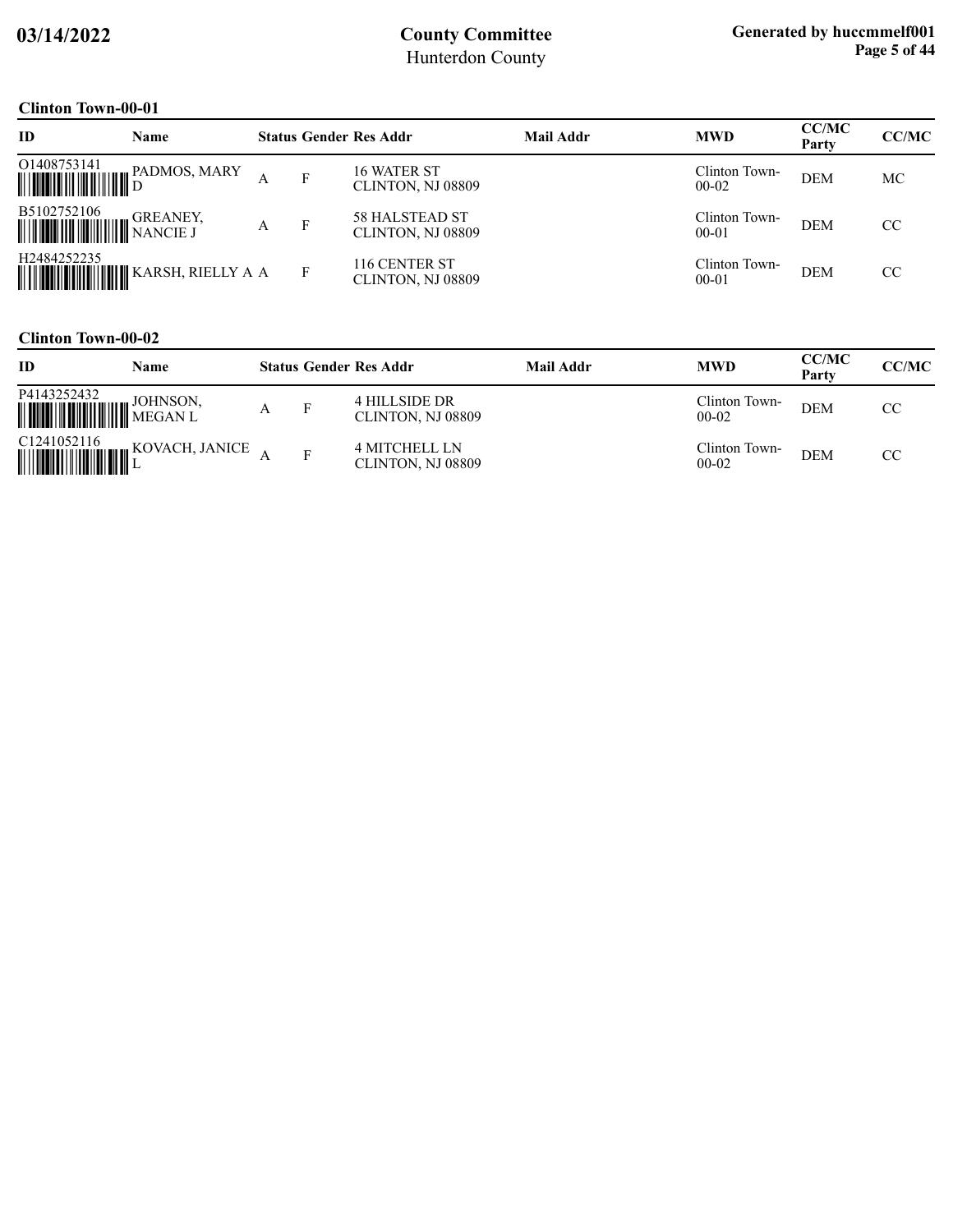#### **Clinton Township-00-01**

| ID                     | <b>Name</b> |   | <b>Status Gender Res Addr</b>                         | Mail Addr | <b>MWD</b>                     | <b>CC/MC</b><br>Party | <b>CC/MC</b> |
|------------------------|-------------|---|-------------------------------------------------------|-----------|--------------------------------|-----------------------|--------------|
| C2851852121 FRESOLONE, |             |   | <b>10 SKY VIEW GARDEN</b><br>RD.<br>LEBANON, NJ 08833 |           | Clinton Township-<br>$00 - 01$ | <b>DEM</b>            | МC           |
| C2851752121 FRESOLONE, |             | М | <b>10 SKY VIEW GARDEN</b><br>RD.<br>LEBANON, NJ 08833 |           | Clinton Township-<br>$00 - 01$ | <b>DEM</b>            | CC           |

### **Clinton Township-00-02**

| ID                                                                                                                                                                                                                                                                                                                                                                                                                              | Name                |              | <b>Status Gender Res Addr</b>          | Mail Addr | <b>MWD</b>                   | <b>CC/MC</b><br>Party | CC/MC |
|---------------------------------------------------------------------------------------------------------------------------------------------------------------------------------------------------------------------------------------------------------------------------------------------------------------------------------------------------------------------------------------------------------------------------------|---------------------|--------------|----------------------------------------|-----------|------------------------------|-----------------------|-------|
| $\begin{tabular}{ c c c c } \hline C5648352131 & \text{COSTEL} \\ \hline \hline \end{tabular}$                                                                                                                                                                                                                                                                                                                                  | <b>EXECUTELLO</b> , | $\mathbf{F}$ | 1 CAMBRIDGE DR<br>ANNANDALE, NJ 08801  |           | Clinton Township-<br>$00-02$ | <b>DEM</b>            | CC    |
| $\begin{tabular}{ c c c } \hline C2163752119 & PARKANYI, \\ \hline \hline \end{tabular} \begin{tabular}{ c c c c } \hline PARKANYI, \\ \hline \end{tabular} \begin{tabular}{ c c c c c } \hline \end{tabular} \end{tabular} \begin{tabular}{ c c c c c } \hline \end{tabular} \begin{tabular}{ c c c c c } \hline \end{tabular} \end{tabular} \begin{tabular}{ c c c c c } \hline \end{tabular} \begin{tabular}{ c c c c c } \$ |                     | $\mathbf{F}$ | 16 DARTMOUTH RD<br>ANNANDALE, NJ 08801 |           | Clinton Township-<br>$00-02$ | DEM                   | CC    |

#### **Clinton Township-00-03**

| ID                                                                                                                                                              | Name |  | <b>Status Gender Res Addr</b>       | Mail Addr | <b>MWD</b>                         | <b>CC/MC</b><br>Party | CC/MC |
|-----------------------------------------------------------------------------------------------------------------------------------------------------------------|------|--|-------------------------------------|-----------|------------------------------------|-----------------------|-------|
| B5713452108 JOHNSON,                                                                                                                                            |      |  | 9 SUNRISE CIR<br>CLINTON, NJ 08809  |           | Clinton Township- DEM<br>$00 - 03$ |                       | CC.   |
| $\begin{tabular}{ c c c } \hline \textbf{B5342552107} & \textbf{\texttt{LAUDATO}}, \\ \hline \textbf{IMLI} & \textbf{\texttt{GRACE A}} \\ \hline \end{tabular}$ |      |  | 69 GRAYROCK RD<br>CLINTON, NJ 08809 |           | Clinton Township-<br>$00 - 03$     | <b>DEM</b>            | CC    |

### **Clinton Township-00-04**

| ID                            | Name                                                                                                |   | <b>Status Gender Res Addr</b>       | Mail Addr | <b>MWD</b>                | <b>CC/MC</b><br>Party | CC/MC         |
|-------------------------------|-----------------------------------------------------------------------------------------------------|---|-------------------------------------|-----------|---------------------------|-----------------------|---------------|
| C4399352127 HOUSTON, HOUSTON, |                                                                                                     | M | 34 CENTER ST<br>ANNANDALE, NJ 08801 |           | Clinton<br>Township-00-04 | <b>DEM</b>            | <sub>CC</sub> |
|                               | $\begin{tabular}{ c c c c } \hline H1017552979 & LAWRENCE, KIRA & A \\ \hline \hline \end{tabular}$ |   | 9 WEST ST<br>ANNANDALE, NJ 08801    |           | Clinton<br>Township-00-04 | <b>DEM</b>            | CC            |

### **Clinton Township-00-05**

| ID                                        | Name          |          | <b>Status Gender Res Addr</b>   | Mail Addr | MWD                            | CC/MC<br>Party | CC/MC |
|-------------------------------------------|---------------|----------|---------------------------------|-----------|--------------------------------|----------------|-------|
| N0507053859<br><b>WEIGHT HE SALLINE K</b> | <b>JAFFE.</b> | <b>D</b> | CAMELOT CT<br>LEBANON, NJ 08833 |           | Clinton Township-<br>$00 - 05$ | <b>DEM</b>     |       |

### **Clinton Township-00-06**

| ID          | Name |   |                 | <b>Status Gender Res Addr</b>           | Mail Addr | MWD                               | <b>CC/MC</b><br>Party | CC/MC |
|-------------|------|---|-----------------|-----------------------------------------|-----------|-----------------------------------|-----------------------|-------|
| B5169252106 |      | л | <b>A</b> A<br>M | 65 BLOSSOM HILL RD<br>LEBANON. NJ 08833 |           | $\gamma$ linton<br>Township-00-06 | <b>DEM</b>            | CС    |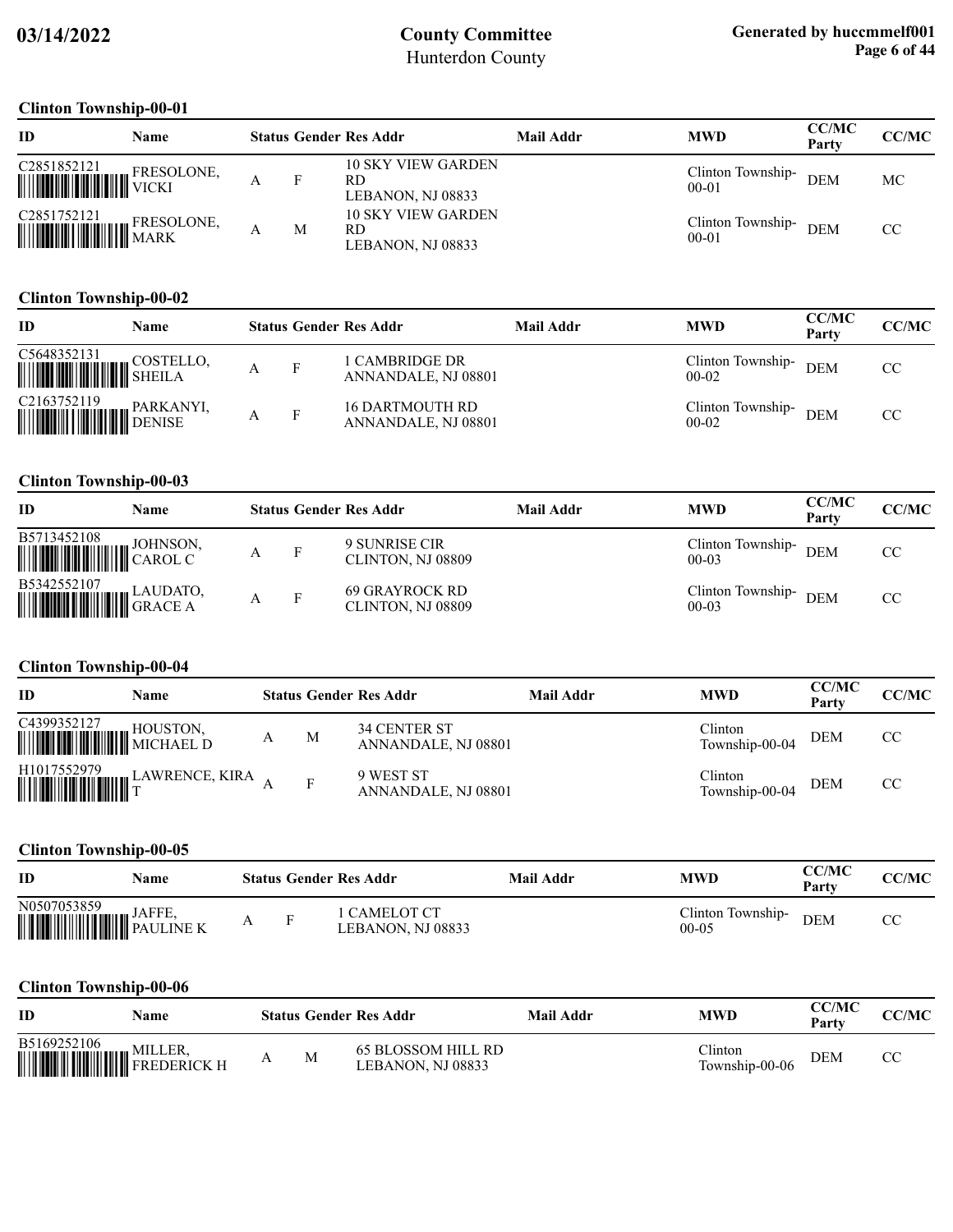#### **Clinton Township-00-07**

| ID | <b>Name</b> |   | <b>Status Gender Res Addr</b>                           | Mail Addr | <b>MWD</b>                | <b>CC/MC</b><br>Party | <b>CC/MC</b>  |
|----|-------------|---|---------------------------------------------------------|-----------|---------------------------|-----------------------|---------------|
|    |             | М | 12 FAWN DR<br>LEBANON, NJ 08833                         |           | Clinton<br>Township-00-07 | <b>DEM</b>            | <sub>CC</sub> |
|    |             |   | <b>30 WHISPERING HILLS</b><br>DR<br>ANNANDALE, NJ 08801 |           | Clinton<br>Township-00-07 | <b>DEM</b>            | CC.           |

### **Clinton Township-00-09**

| ID                                                                                                                                                                   | Name |  | <b>Status Gender Res Addr</b>                 | Mail Addr | <b>MWD</b>                   | CC/MC<br>Party | <b>CC/MC</b> |
|----------------------------------------------------------------------------------------------------------------------------------------------------------------------|------|--|-----------------------------------------------|-----------|------------------------------|----------------|--------------|
| $\begin{tabular}{ c c c c } \hline \textbf{B4999952106} & \textbf{\texttt{KENNEDY}}\\ \hline \textbf{\texttt{M}} & \textbf{\texttt{LINDA Y}}\\ \hline \end{tabular}$ |      |  | <b>24 INVERRARY PL</b><br>ANNANDALE, NJ 08801 |           | Clinton Township-<br>$00-09$ | <b>DEM</b>     |              |

#### **Clinton Township-00-10**

| ID                                                                                                                                                                           | <b>Name</b>                                                                                                    |   | <b>Status Gender Res Addr</b>                  | Mail Addr | <b>MWD</b>                | <b>CC/MC</b><br>Party | CC/MC |
|------------------------------------------------------------------------------------------------------------------------------------------------------------------------------|----------------------------------------------------------------------------------------------------------------|---|------------------------------------------------|-----------|---------------------------|-----------------------|-------|
| $\begin{tabular}{ c c c } \hline C3696852124 & \text{MAIWALDT,} \\ \hline \hline \end{tabular} \begin{tabular}{ c c c c } \hline MAIWALDT, KRISTINA \\ \hline \end{tabular}$ |                                                                                                                |   | 26 DAVID POST RD<br>ANNANDALE, NJ 08801        |           | Clinton<br>Township-00-10 | DEM                   | CC    |
|                                                                                                                                                                              | ${\small \begin{tabular}{ c c c } \hline J2809652281 & \text{TRAGER, PHILLIP} \\ \hline \hline \end{tabular}}$ | M | <b>6 COBBLESTONE LN</b><br>ANNANDALE, NJ 08801 |           | Clinton<br>Township-00-10 | <b>DEM</b>            | CC    |

#### **Clinton Township-00-11**

| ID | Name                                     |              | <b>Status Gender Res Addr</b>         | Mail Addr | <b>MWD</b>                | CC/MC<br>Party | <b>CC/MC</b> |
|----|------------------------------------------|--------------|---------------------------------------|-----------|---------------------------|----------------|--------------|
|    | C2451852120 MCCALL, MICHAEL $_{\rm A}$   | M            | 7 BROWN CT<br>ANNANDALE, NJ 08801     |           | Clinton<br>Township-00-11 | DEM            | CC           |
|    | D5458951439<br>MINTZ LENNICK,<br>ELLEN L | $\mathbf{F}$ | 1 WOODSTOCK LN<br>ANNANDALE, NJ 08801 |           | Clinton<br>Township-00-11 | DEM            | CC           |

### **Clinton Township-00-12**

| ID                                                                                                                                         | Name                                                                                                                  |   | <b>Status Gender Res Addr</b>                    | Mail Addr | <b>MWD</b>                       | <b>CC/MC</b><br>Party | <b>CC/MC</b> |
|--------------------------------------------------------------------------------------------------------------------------------------------|-----------------------------------------------------------------------------------------------------------------------|---|--------------------------------------------------|-----------|----------------------------------|-----------------------|--------------|
| $\begin{tabular}{ c c c c } \hline \textbf{$\sf E4461752917}$ & \textbf{MCKINLE}\\ \hline \textbf{MOMIM} & \textbf{TONYA F} \end{tabular}$ | <b>MCKINLEY,</b>                                                                                                      | F | 93 WESTCHESTER TER<br>ANNANDALE, NJ 08801        |           | Clinton Township- DEM<br>$00-12$ |                       | CC           |
| D0424052508                                                                                                                                | <b>WEIGHT THE SET OF SERVICE OF A SET OF SET OF A SET OF A SET OF A SET OF A SET OF SET OF SET OF SET OF SET OF S</b> | M | <b>24 WESTCHESTER TER</b><br>ANNANDALE, NJ 08801 |           | Clinton Township-DEM<br>$00-12$  |                       | CC           |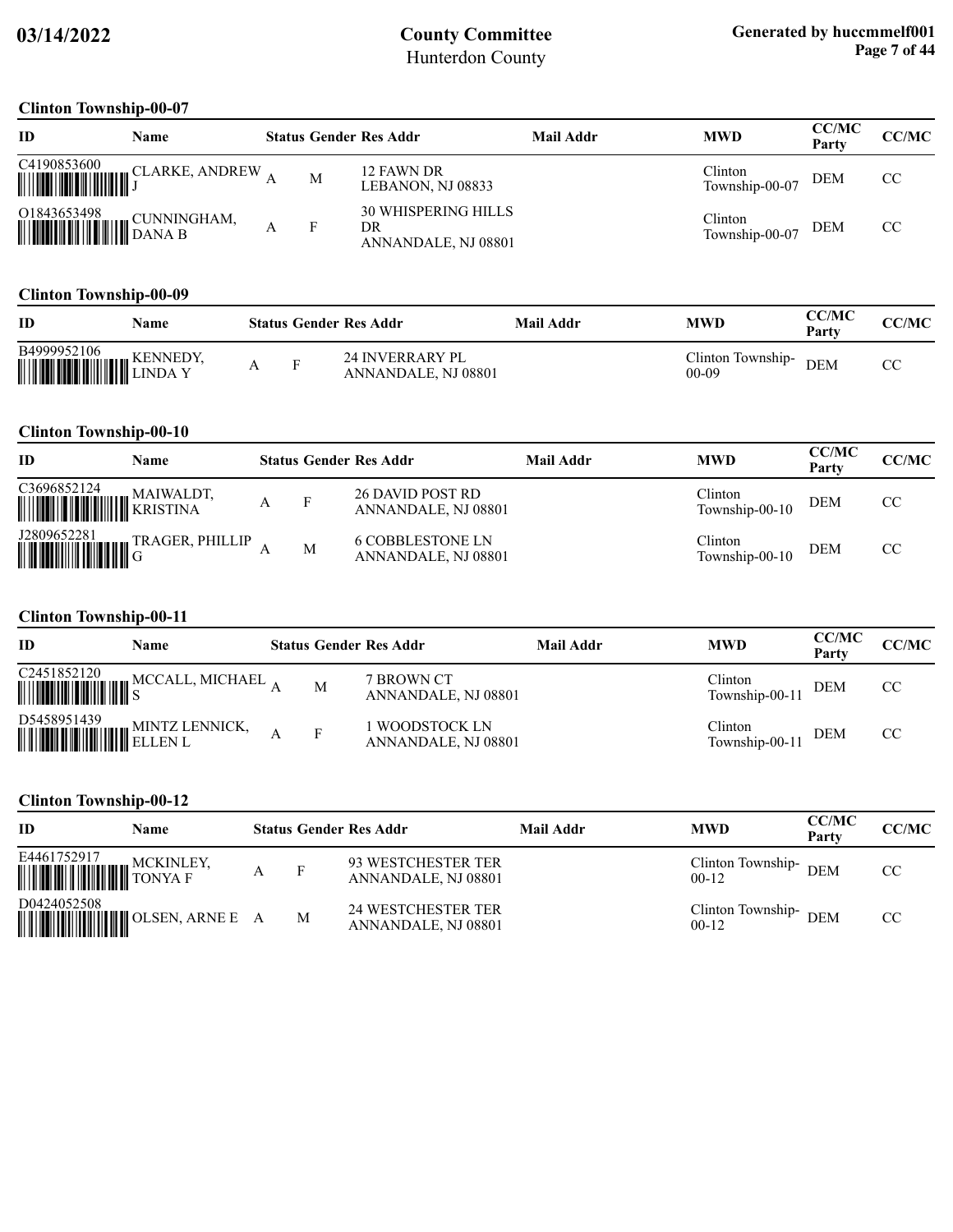#### **Delaware Township-00-01**

| ID                              | Name     |  | <b>Status Gender Res Addr</b>                    | Mail Addr                                        | <b>MWD</b>                 | <b>CC/MC</b><br>Party | <b>CC/MC</b> |
|---------------------------------|----------|--|--------------------------------------------------|--------------------------------------------------|----------------------------|-----------------------|--------------|
| C0208852112<br>WILLIAM SALDWIN, | BALDWIN, |  | 560 ROSEMONT<br>RINGOES RD<br>STOCKTON, NJ 08559 | PO BOX 152<br><b>SERGEANTSVILLE, NJ</b><br>08557 | Delaware<br>Township-00-01 | <b>DEM</b>            | СC           |

#### **Delaware Township-00-02**

| <b>ID</b>                                                                                                                                                                          | Name |   | <b>Status Gender Res Addr</b>       | Mail Addr | <b>MWD</b>                 | <b>CC/MC</b><br>Party | <b>CC/MC</b> |
|------------------------------------------------------------------------------------------------------------------------------------------------------------------------------------|------|---|-------------------------------------|-----------|----------------------------|-----------------------|--------------|
| $\fbox{03706352407}\label{eq:03706352407} \begin{tabular}{ c c c c c } \hline \multicolumn{3}{ c }{\textbf{03706352407}} & \multicolumn{3}{ c }{\textbf{LawRENCE}}, \end{tabular}$ |      |   | 73 BISER RD<br>FLEMINGTON, NJ 08822 |           | Delaware<br>Township-00-02 | <b>DEM</b>            | CC           |
|                                                                                                                                                                                    |      | N | 73 BISER RD<br>FLEMINGTON, NJ 08822 |           | Delaware<br>Township-00-02 | <b>DEM</b>            | CC           |

#### **Delaware Township-00-04**

| ID          | Name |           | <b>Status Gender Res Addr</b>                    | Mail Addr | MWD                                    | CC/MC<br>Party | CC/MC |
|-------------|------|-----------|--------------------------------------------------|-----------|----------------------------------------|----------------|-------|
| A0108153542 |      | <b>IE</b> | 672 ROSEMONT<br>RINGOES RD<br>STOCKTON, NJ 08559 |           | Delaware Township-<br>DEM<br>$00 - 04$ |                | СC    |

#### **Delaware Township-00-05**

| <b>ID</b>                                                                                                                                                                                                                                                                                                                                                                                                                          | Name |   | <b>Status Gender Res Addr</b>                                  | Mail Addr | <b>MWD</b>                 | <b>CC/MC</b><br>Party | CC/MC |
|------------------------------------------------------------------------------------------------------------------------------------------------------------------------------------------------------------------------------------------------------------------------------------------------------------------------------------------------------------------------------------------------------------------------------------|------|---|----------------------------------------------------------------|-----------|----------------------------|-----------------------|-------|
| $\fbox{\parbox{1.5cm} \begin{picture}(10,6) \label{fig:2} \put(0,0){\dashbox{0.5cm} \begin{picture}(10,6) \label{fig:2} \put(0,0){\dashbox{0.5cm} \begin{picture}(10,6) \label{fig:2} \put(0,0){\dashbox{0.5cm} \begin{picture}(10,6) \label{fig:2} \put(0,0){\dashbox{0.5cm} \begin{picture}(10,6) \label{fig:2} \put(0,0){\dashbox{0.5cm} \begin{picture}(10,6) \label{fig:2} \put(0,0){\dashbox{0.5cm} \begin{picture}(10,6) \$ |      | M | 135 SEABROOK RD<br><b>LAMBERTVILLE, NJ</b><br>08530            |           | Delaware<br>Township-00-05 | <b>DEM</b>            | CC/MC |
| C2986652122                                                                                                                                                                                                                                                                                                                                                                                                                        |      |   | <b>24 BROOKVILLE</b><br><b>HOLLOW RD</b><br>STOCKTON, NJ 08559 |           | Delaware<br>Township-00-05 | <b>DEM</b>            | CC    |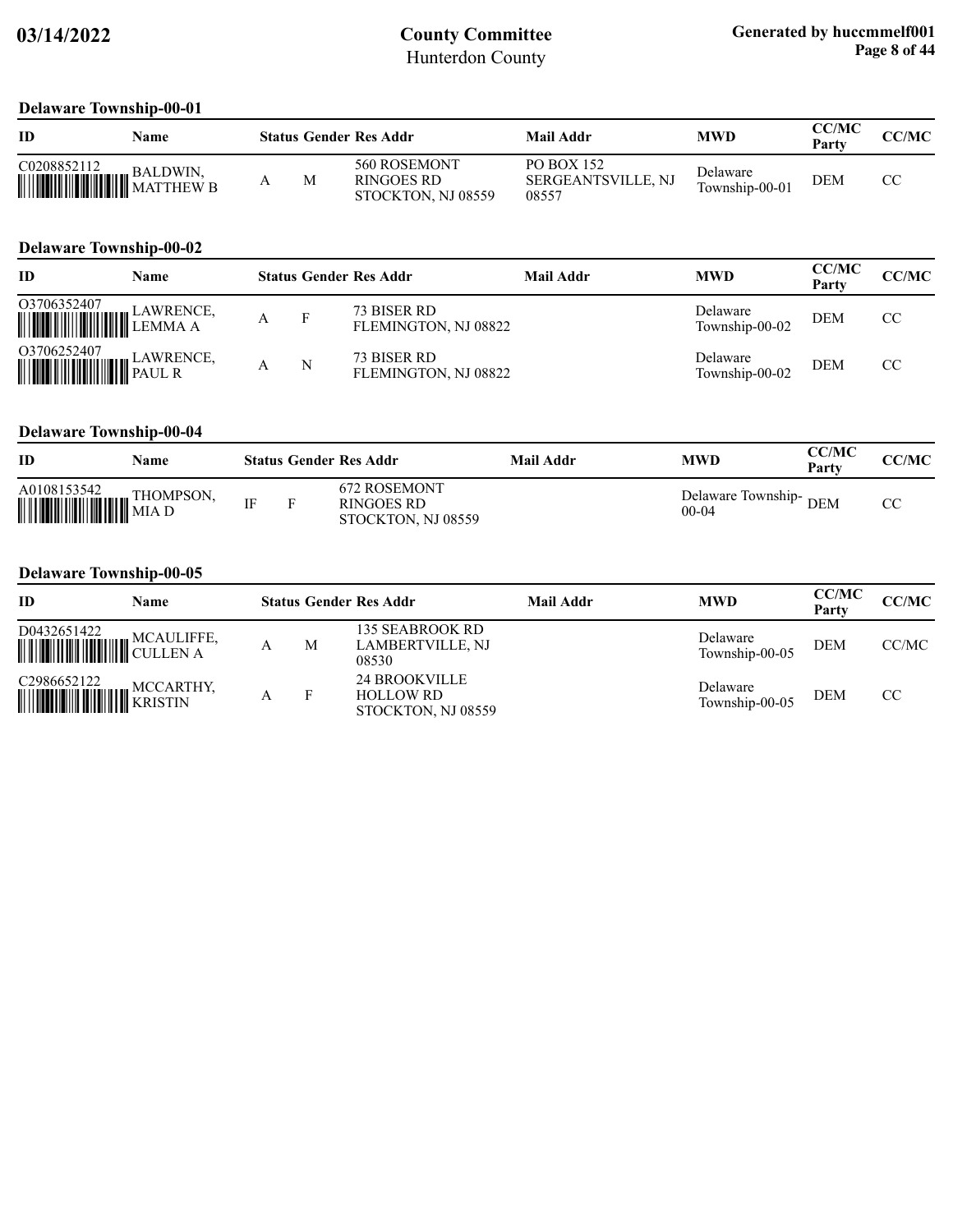#### **East Amwell Township-00-01**

| ID                                                                                                                                                            | Name |   | <b>Status Gender Res Addr</b>             | Mail Addr | <b>MWD</b>                    | <b>CC/MC</b><br>Party | <b>CC/MC</b> |
|---------------------------------------------------------------------------------------------------------------------------------------------------------------|------|---|-------------------------------------------|-----------|-------------------------------|-----------------------|--------------|
| $\begin{tabular}{ c c c c } \hline H2158851515 & SCHMALZ, \\ \hline \hline \end{tabular} \begin{tabular}{ c c c c c } \hline EDA & C \\ \hline \end{tabular}$ |      | F | <b>38 HAINES RD</b><br>STOCKTON, NJ 08559 |           | East Amwell<br>Township-00-01 | <b>DEM</b>            | CC           |
|                                                                                                                                                               |      | M | <b>38 HAINES RD</b><br>STOCKTON, NJ 08559 |           | East Amwell<br>Township-00-01 | <b>DEM</b>            | CC           |

### **East Amwell Township-00-02**

| ID                                                               | Name              |   | <b>Status Gender Res Addr</b>                    | Mail Addr | <b>MWD</b>                    | <b>CC/MC</b><br>Party | CC/MC         |
|------------------------------------------------------------------|-------------------|---|--------------------------------------------------|-----------|-------------------------------|-----------------------|---------------|
| C <sub>24</sub> 12452120<br><b>WEIGHT AND SURVEY DESCRIPTION</b> | <b>SCHROEDER,</b> | M | <b>69 BOWNE STATION RD</b><br>STOCKTON, NJ 08559 |           | East Amwell<br>Township-00-02 | <b>DEM</b>            | <sub>CC</sub> |
| B5752452108                                                      | WOLFE, ROBERT     | N | 31 WAGNER RD<br>STOCKTON, NJ 08559               |           | East Amwell<br>Township-00-02 | <b>DEM</b>            | CC.           |

### **East Amwell Township-00-03**

| ID | Name |   | <b>Status Gender Res Addr</b>                 | Mail Addr | <b>MWD</b>                    | <b>CC/MC</b><br>Party | CC/MC |
|----|------|---|-----------------------------------------------|-----------|-------------------------------|-----------------------|-------|
|    |      | M | 81 N HILL RD<br>RINGOES, NJ 08551             |           | East Amwell<br>Township-00-03 | <b>DEM</b>            | CC/MC |
|    |      | F | <b>393 WERTSVILLE RD</b><br>RINGOES, NJ 08551 |           | East Amwell<br>Township-00-03 | <b>DEM</b>            | CC    |

### **East Amwell Township-00-04**

| ID                                                                                                    | Name |              | <b>Status Gender Res Addr</b>                       | Mail Addr | <b>MWD</b>                    | <b>CC/MC</b><br>Party | CC/MC         |
|-------------------------------------------------------------------------------------------------------|------|--------------|-----------------------------------------------------|-----------|-------------------------------|-----------------------|---------------|
| C0461652113                                                                                           |      | $\mathbf{F}$ | 60 VAN LIEUS RD<br><b>RINGOES, NJ 08551</b>         |           | East Amwell<br>Township-00-04 | <b>DEM</b>            | <sub>CC</sub> |
| $\begin{tabular}{ c c c } \hline B2753551744 & \text{MCGOVERN}, \\ \hline \end{tabular}$<br>MICHAEL F |      | M            | <b>36 BACK BROOK RD</b><br><b>RINGOES, NJ 08551</b> |           | East Amwell<br>Township-00-04 | <b>DEM</b>            | CC            |

#### **East Amwell Township-00-05**

| <b>ID</b>                                                                                                                                                                                                                                                                                                                                                                                                                            | Name           |   | <b>Status Gender Res Addr</b>                 | Mail Addr | <b>MWD</b>                    | <b>CC/MC</b><br>Party | <b>CC/MC</b> |
|--------------------------------------------------------------------------------------------------------------------------------------------------------------------------------------------------------------------------------------------------------------------------------------------------------------------------------------------------------------------------------------------------------------------------------------|----------------|---|-----------------------------------------------|-----------|-------------------------------|-----------------------|--------------|
| E0101651443<br><b>WE ARE SET OF STREET SET OF STREET SET OF STREET SET OF STREET SET OF STREET SET OF STREET S</b>                                                                                                                                                                                                                                                                                                                   | DIPIRRO.       | M | <b>77 SNYDERTOWN RD</b><br>HOPEWELL, NJ 08525 |           | East Amwell<br>Township-00-05 | <b>DEM</b>            | CC           |
| $\begin{tabular}{ c c c c } \hline P2765353530 & P1 \\ \hline \hline \multicolumn{1}{ c }{\textbf{P1}} & \multicolumn{1}{ c }{\textbf{P2}} \\ \hline \multicolumn{1}{ c }{\textbf{P3}} & \multicolumn{1}{ c }{\textbf{P4}} \\ \hline \multicolumn{1}{ c }{\textbf{P5}} & \multicolumn{1}{ c }{\textbf{P6}} \\ \hline \multicolumn{1}{ c }{\textbf{P6}} & \multicolumn{1}{ c }{\textbf{P6}} \\ \hline \multicolumn{1}{ c }{\textbf{P$ | PURTILL, JULIA |   | <b>72 SNYDERTOWN RD</b><br>HOPEWELL, NJ 08525 |           | East Amwell<br>Township-00-05 | <b>DEM</b>            | CC.          |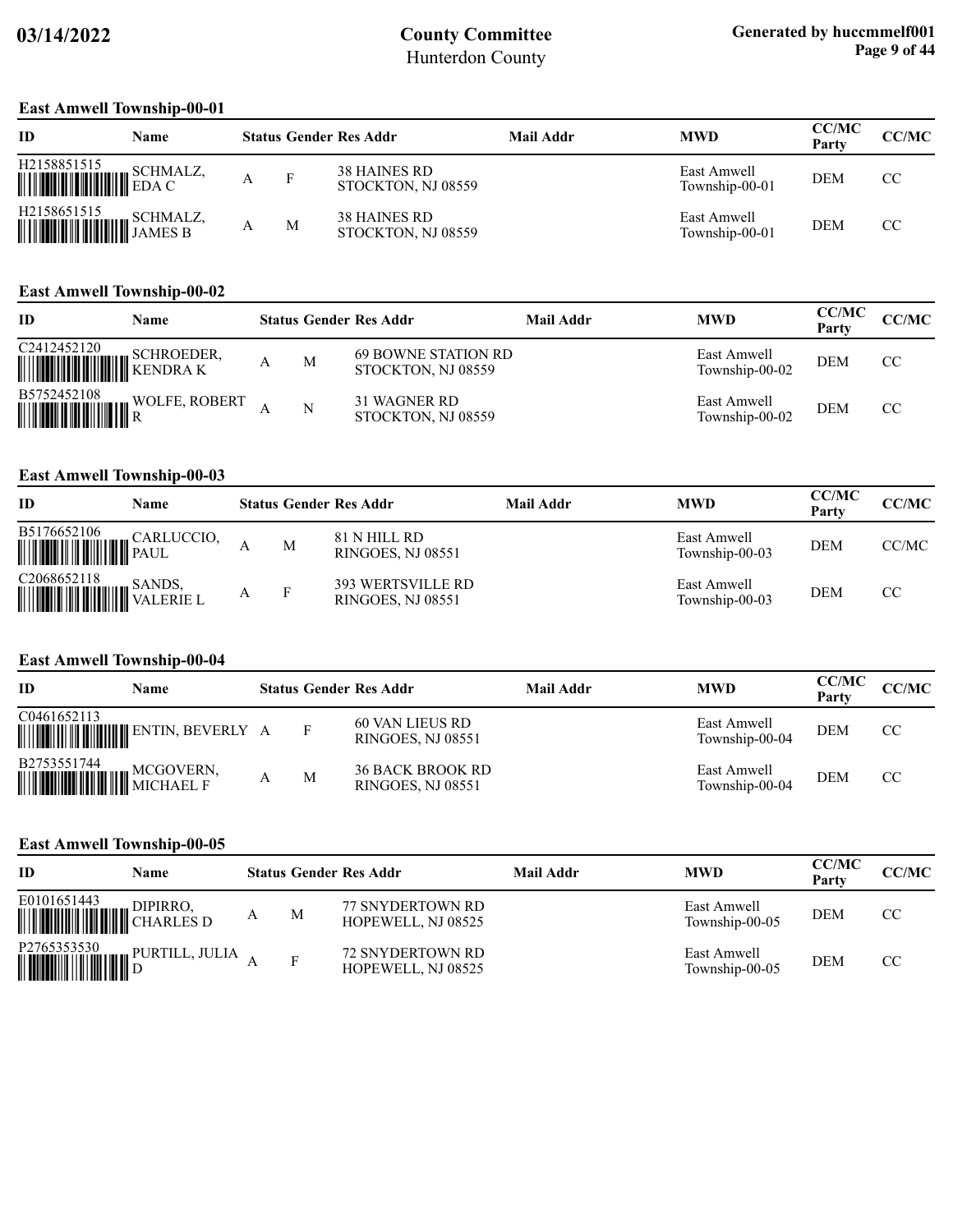### **Flemington Borough-00-01**

| ID                         | Name          |   |   | <b>Status Gender Res Addr</b>        | Mail Addr | <b>MWD</b>                  | <b>CC/MC</b><br>Party | CC/MC         |
|----------------------------|---------------|---|---|--------------------------------------|-----------|-----------------------------|-----------------------|---------------|
| C2025452118<br>WHITHEREY P | DOSHNA,       | А | M | 197 MAIN ST<br>FLEMINGTON, NJ 08822  |           | Flemington<br>Borough-00-03 | <b>DEM</b>            | МC            |
| P2808553530                | NORTON, DAVID |   | M | 29 E MAIN ST<br>FLEMINGTON, NJ 08822 |           | Flemington<br>Borough-00-01 | <b>DEM</b>            | <sub>CC</sub> |

### **Flemington Borough-00-02**

| ID          | Name |  | <b>Status Gender Res Addr</b>       | Mail Addr | <b>MWD</b>                  | <b>CC/MC</b><br>Party | <b>CC/MC</b> |
|-------------|------|--|-------------------------------------|-----------|-----------------------------|-----------------------|--------------|
| A0608452442 |      |  | 8 ABBOTT CT<br>FLEMINGTON, NJ 08822 |           | Flemington<br>Borough-00-02 | <b>DEM</b>            | CC           |
| 14427151546 |      |  | 56 PARK AVE<br>FLEMINGTON, NJ 08822 |           | Flemington<br>Borough-00-02 | <b>DEM</b>            | CC           |

### **Flemington Borough-00-03**

| ID                                                                                               | Name |   |   | <b>Status Gender Res Addr</b>              | Mail Addr | <b>MWD</b>                  | <b>CC/MC</b><br>Party | CC/MC |
|--------------------------------------------------------------------------------------------------|------|---|---|--------------------------------------------|-----------|-----------------------------|-----------------------|-------|
|                                                                                                  |      | A |   | 23 MAPLE AVE<br>FLEMINGTON, NJ 08822       |           | Flemington<br>Borough-00-03 | <b>DEM</b>            | CC    |
| $\begin{tabular}{ c c c } \hline K0214756029 & JOHNSTON, \\ \hline \hline \end{tabular}$ MALIK J |      |   | М | 89 BROAD ST<br>FL1<br>FLEMINGTON, NJ 08822 |           | Flemington<br>Borough-00-03 | <b>DEM</b>            | CC    |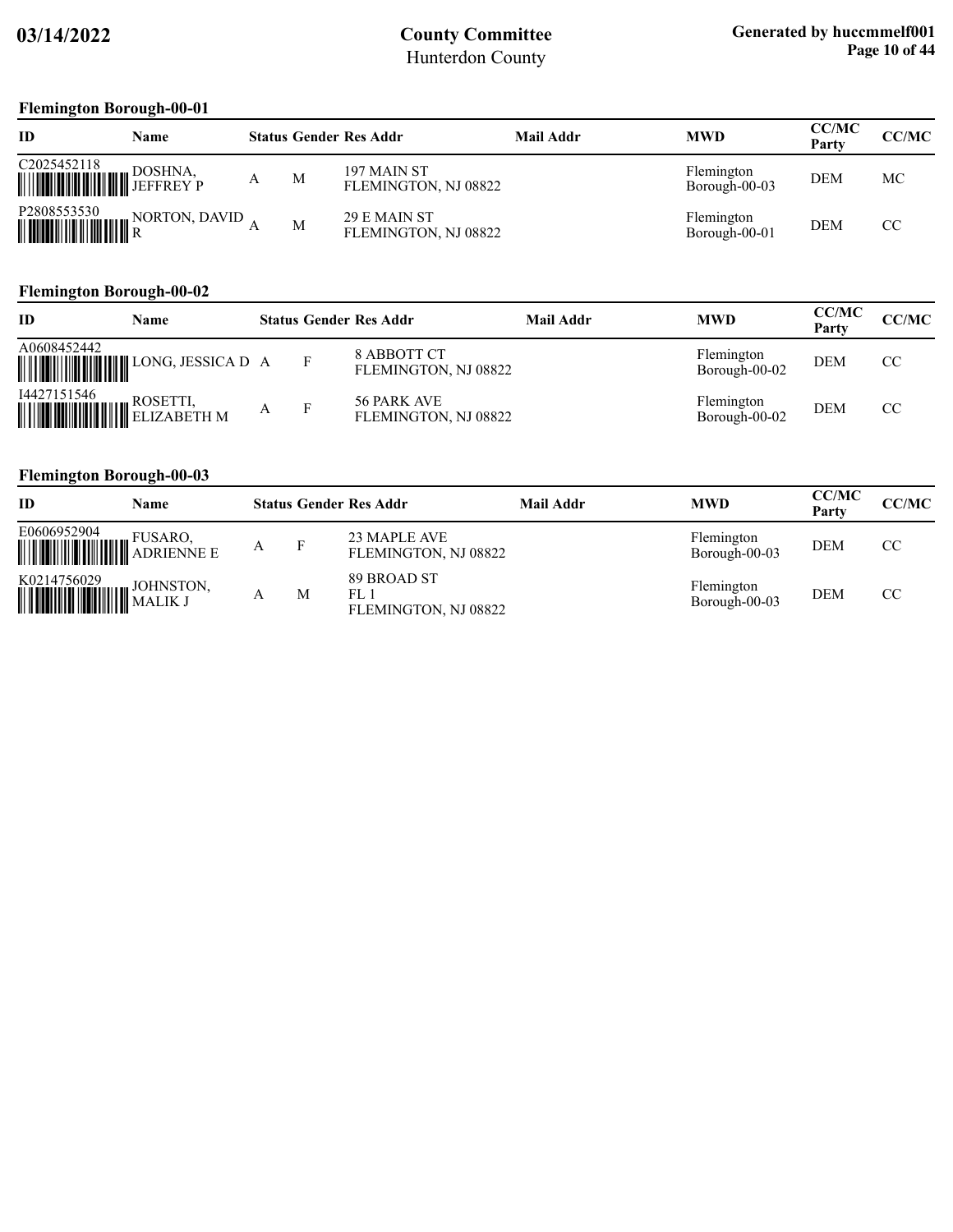### **Franklin Township-00-01**

| ID                                                                                  | <b>Name</b>  |   |   | <b>Status Gender Res Addr</b>                   | <b>Mail Addr</b> | <b>MWD</b>                          | CC/MC<br>Party | CC/MC |
|-------------------------------------------------------------------------------------|--------------|---|---|-------------------------------------------------|------------------|-------------------------------------|----------------|-------|
| B5875352109 CONNOR, THE BEST STATED BANIEL S                                        |              | А | M | 248 CHERRYVILLE RD<br>FLEMINGTON, NJ 08822      |                  | Franklin Township-<br>$00-03$       | <b>DEM</b>     | МC    |
| $\begin{tabular}{ c c c c } \hline C4227152126 & T1 \\ \hline \hline \end{tabular}$ | THONET, JOHN |   | M | 14 UPPER KINGTOWN<br>RD.<br>PITTSTOWN, NJ 08867 |                  | Franklin Township- DEM<br>$00 - 01$ |                | CC.   |
| C4227252126                                                                         |              |   | F | 14 UPPER KINGTOWN<br>RD<br>PITTSTOWN, NJ 08867  |                  | Franklin Township-<br>$00 - 01$     | <b>DEM</b>     | CC    |

### **Franklin Township-00-02**

| ID                                                                                                                                             | Name |   | <b>Status Gender Res Addr</b>          | Mail Addr | <b>MWD</b>                 | <b>CC/MC</b><br>Party | <b>CC/MC</b>  |
|------------------------------------------------------------------------------------------------------------------------------------------------|------|---|----------------------------------------|-----------|----------------------------|-----------------------|---------------|
| C0178452112<br><b>WEIGHT THE ROSENBLUM,</b>                                                                                                    |      | M | 61 SKY MANOR RD<br>PITTSTOWN, NJ 08867 |           | Franklin<br>Township-00-02 | <b>DEM</b>            | <sub>CC</sub> |
| $\begin{tabular}{ c c c } \hline \textbf{CO161352112} & \textbf{ROSENBLUM}, \\ \hline \textbf{WWWWW} & \textbf{SAVET} \\ \hline \end{tabular}$ |      | F | 61 SKY MANOR RD<br>PITTSTOWN, NJ 08867 |           | Franklin<br>Township-00-02 | <b>DEM</b>            | CC            |

### **Franklin Township-00-03**

| ID                                                                                                                                            | Name |  | <b>Status Gender Res Addr</b>          | Mail Addr | <b>MWD</b>                 | <b>CC/MC</b><br>Party | <b>CC/MC</b> |
|-----------------------------------------------------------------------------------------------------------------------------------------------|------|--|----------------------------------------|-----------|----------------------------|-----------------------|--------------|
| C2253952119                                                                                                                                   |      |  | 1104 CROTON RD<br>FLEMINGTON, NJ 08822 |           | Franklin<br>Township-00-03 | <b>DEM</b>            | CC           |
| $\begin{tabular}{ c c c } \hline \textbf{B5408552107} & \textbf{SHEPARD,} \\ \hline \textbf{WWW} & \textbf{YVONNE M} \\ \hline \end{tabular}$ |      |  | 13 HAMDEN RD<br>FLEMINGTON, NJ 08822   |           | Franklin<br>Township-00-03 | <b>DEM</b>            | CC.          |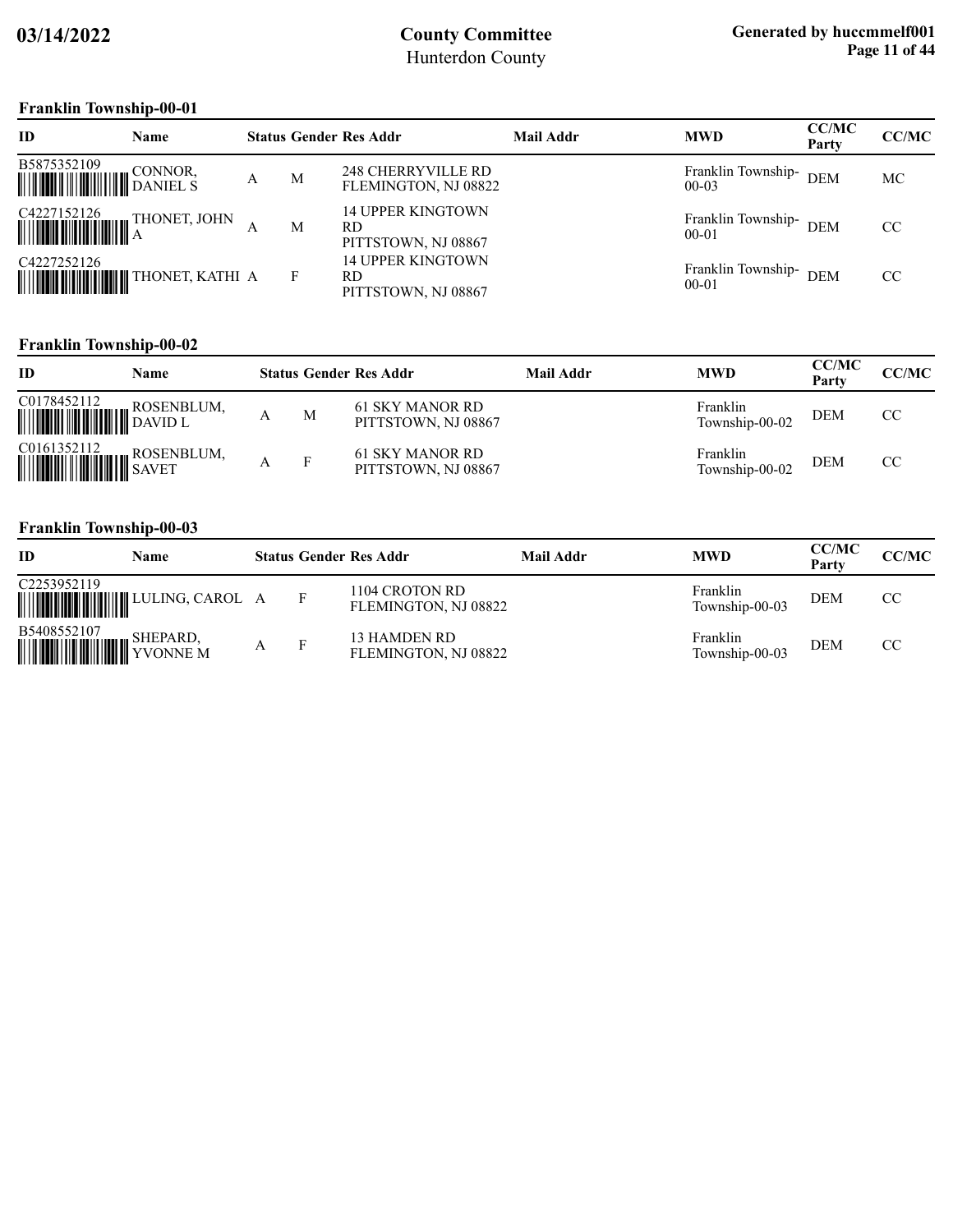### **Frenchtown Borough-00-01**

| <b>ID</b>              | Name                                                                                                                  |   |   | <b>Status Gender Res Addr</b>     | Mail Addr | <b>MWD</b>                  | <b>CC/MC</b><br>Party | CC/MC |
|------------------------|-----------------------------------------------------------------------------------------------------------------------|---|---|-----------------------------------|-----------|-----------------------------|-----------------------|-------|
| C3634052124            | <b>WEIGHT AND SET AND SET OF START AND SET OF START AND SET OF START AND SET OF START SET OF START START SET OF S</b> | A | M | 4 5TH ST<br>FRENCHTOWN, NJ 08825  |           | Frenchtown<br>Borough-00-01 | <b>DEM</b>            | CC    |
| C4230052126<br>MICHELE | LIEBTAG,                                                                                                              |   | Е | 21 5TH ST<br>FRENCHTOWN, NJ 08825 |           | Frenchtown<br>Borough-00-01 | <b>DEM</b>            | CC/MC |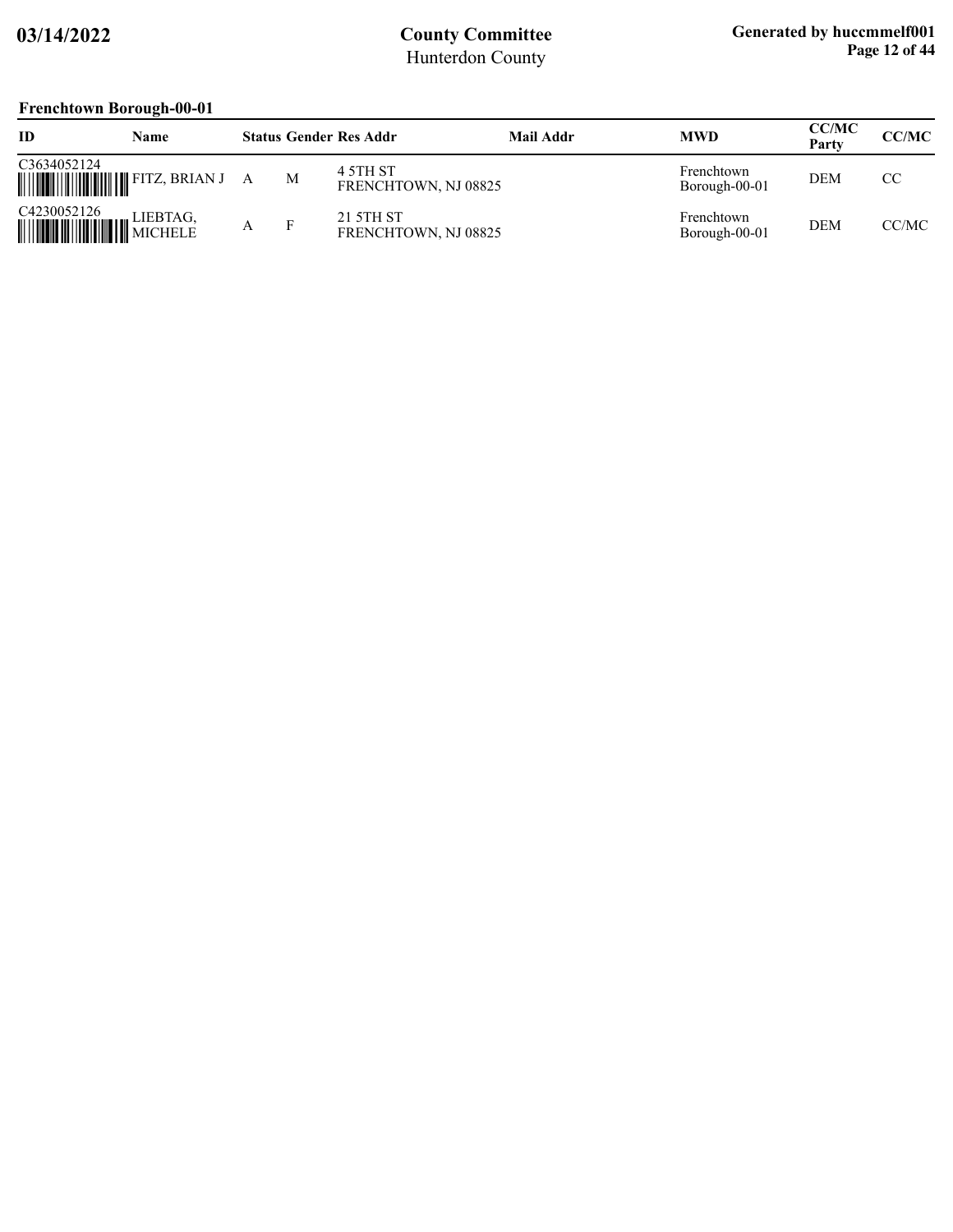## **Glen Gardner Borough-00-01**

| ID                        | Name                                       |   | <b>Status Gender Res Addr</b>                  | Mail Addr                                      | <b>MWD</b>                    | <b>CC/MC</b><br>Party | CC/MC |
|---------------------------|--------------------------------------------|---|------------------------------------------------|------------------------------------------------|-------------------------------|-----------------------|-------|
| B6398452111               | DAVIS.<br><b>WILLES</b> DAVIS,<br>THOMAS G | M | 526 BRIAN DEAN DR<br>GLEN GARDNER, NJ<br>08826 |                                                | Glen Gardner<br>Borough-00-01 | <b>DEM</b>            | CC/MC |
| C4315652126<br>WHITHERE L | MARTIN,                                    |   | LCENTRAL RAILROAD<br>GLEN GARDNER, NJ<br>08826 | PO BOX 567<br><b>GLEN GARDNER, NJ</b><br>08826 | Glen Gardner<br>Borough-00-01 | <b>DEM</b>            | CC    |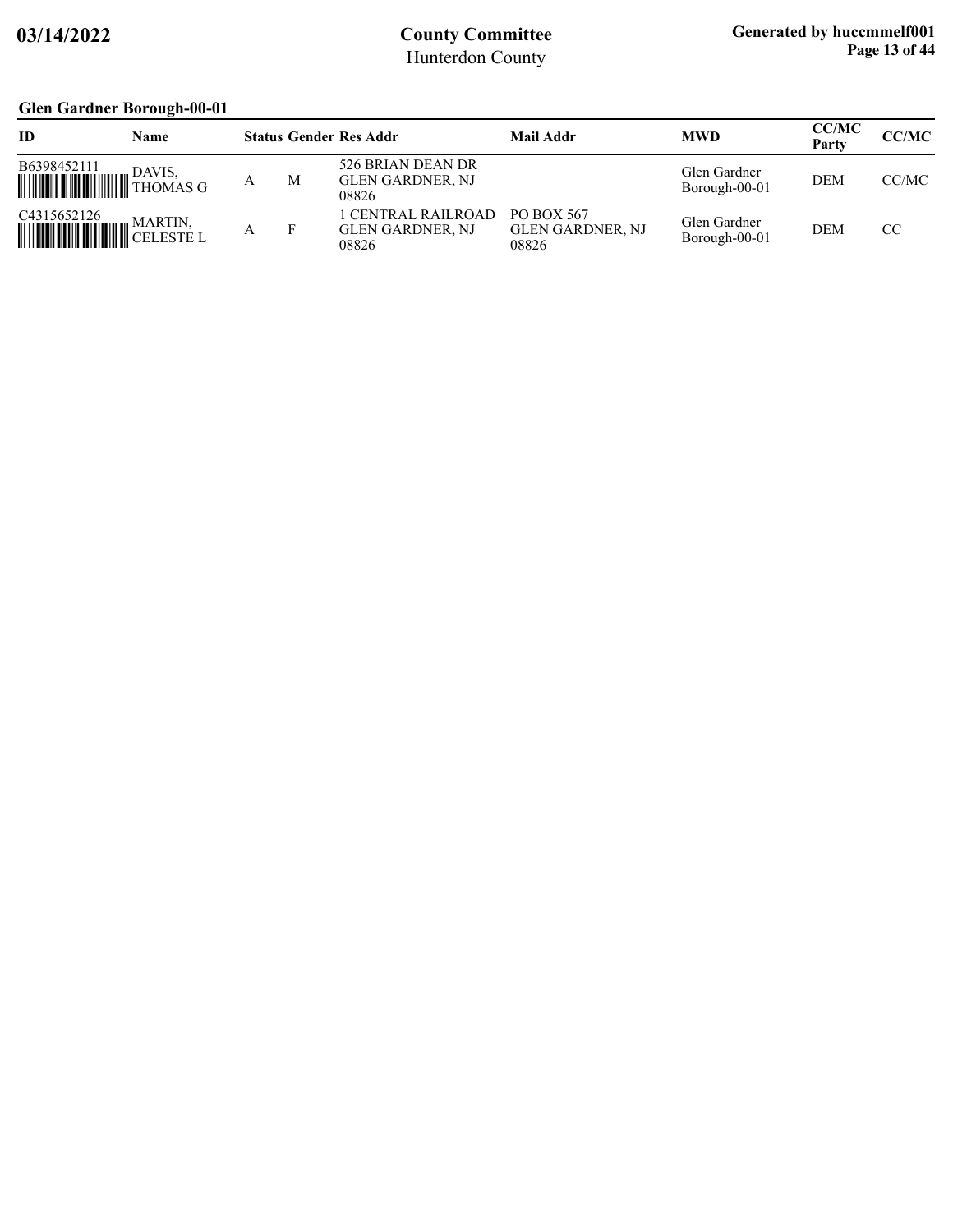# **Hampton Borough-00-01**

| ID                                          | Name     |   | <b>Status Gender Res Addr</b>     | <b>Mail Addr</b> | <b>MWD</b>                    | <b>CC/MC</b><br>Party | <b>CC/MC</b> |
|---------------------------------------------|----------|---|-----------------------------------|------------------|-------------------------------|-----------------------|--------------|
| C1794952117<br><b>WEIGHT AND ALL AREADS</b> | DILTS.   |   | 45 WELLS AVE<br>HAMPTON, NJ 08827 |                  | Hampton Borough-<br>$00 - 01$ | <b>DEM</b>            | CC.          |
| K4453753805<br><b>HILLING CONSERVER</b>     | GARDNER, | N | 71 NEW ST<br>HAMPTON, NJ 08827    |                  | Hampton Borough-<br>$00 - 01$ | <b>DEM</b>            | CC/MC        |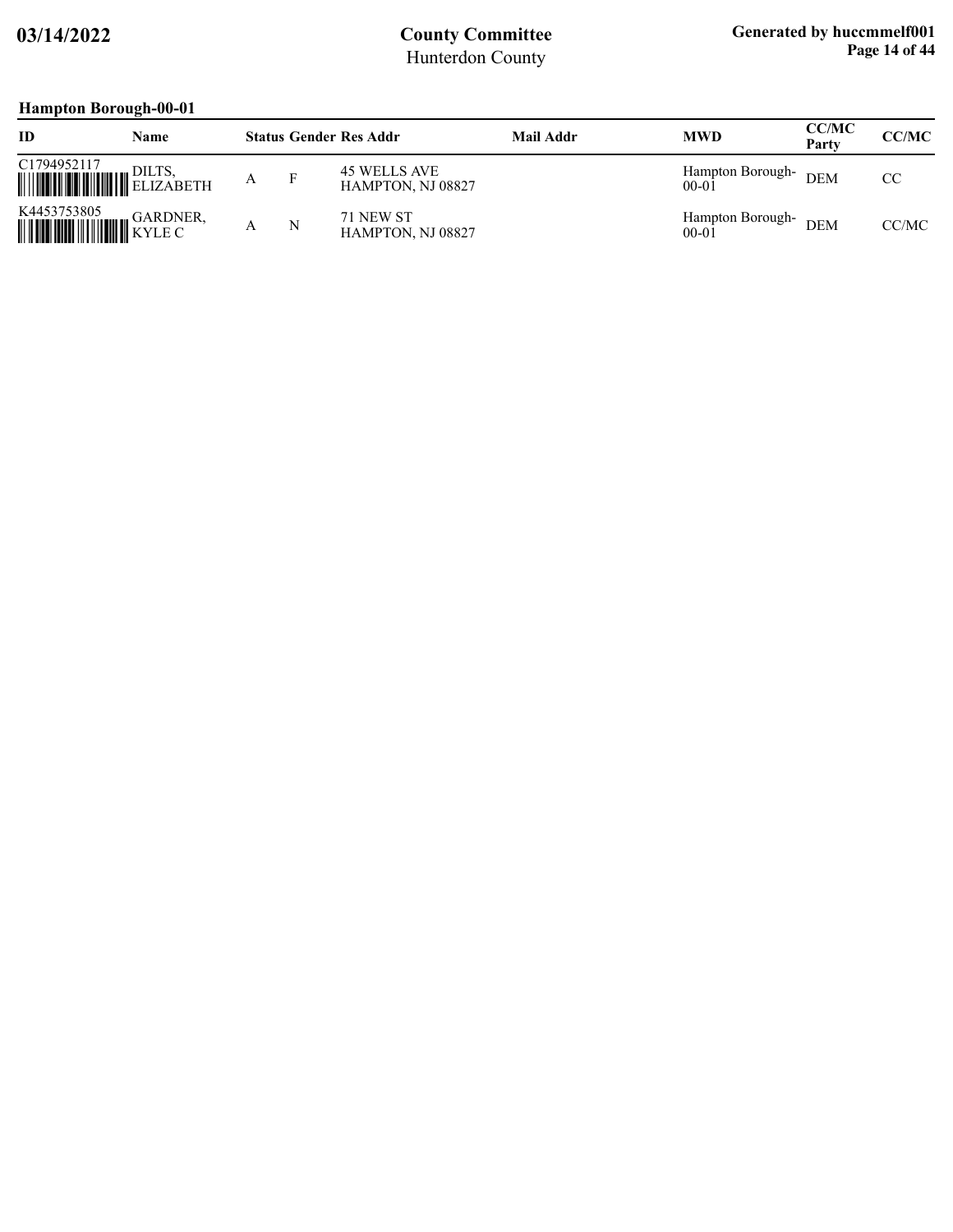### **High Bridge Borough-00-01**

| <b>ID</b>                  | <b>Name</b>                                                                                                                                      |   |   | <b>Status Gender Res Addr</b>                  | <b>Mail Addr</b> | <b>MWD</b>                   | <b>CC/MC</b><br>Party | CC/MC         |
|----------------------------|--------------------------------------------------------------------------------------------------------------------------------------------------|---|---|------------------------------------------------|------------------|------------------------------|-----------------------|---------------|
| C5506752131<br>WWWW. ERRY, |                                                                                                                                                  | A | M | <b>5 STILLWELL RD</b><br>HIGH BRIDGE, NJ 08829 |                  | High Bridge<br>Borough-00-01 | <b>DEM</b>            | МC            |
|                            | $\begin{tabular}{ c c c c } \hline \text{I6403153380} & \text{EPSTEIN, LEAH} \\ \hline \text{I} & \text{II} & \text{II} \\ \hline \end{tabular}$ |   | F | 83 N MAIN ST<br>HIGH BRIDGE, NJ 08829          |                  | High Bridge<br>Borough-00-01 | <b>DEM</b>            | <sub>CC</sub> |
| B6212452110                |                                                                                                                                                  | А | M | 18 FINE RD<br>HIGH BRIDGE, NJ 08829            |                  | High Bridge<br>Borough-00-01 | <b>DEM</b>            | CC            |

### **High Bridge Borough-00-02**

| ID                                                                                                                                    | Name |   | <b>Status Gender Res Addr</b>                      | Mail Addr | <b>MWD</b>                   | <b>CC/MC</b><br>Party | CC/MC |
|---------------------------------------------------------------------------------------------------------------------------------------|------|---|----------------------------------------------------|-----------|------------------------------|-----------------------|-------|
| P2310251694                                                                                                                           |      |   | 27 CHURCH ST<br>HIGH BRIDGE, NJ 08829              |           | High Bridge<br>Borough-00-02 | <b>DEM</b>            | CC    |
| $\begin{tabular}{ c c c c } \hline H0384553712 & \multicolumn{3}{ c }{HOFFMANN}, \hline \multicolumn{3}{ c }{MICHELLE} \end{tabular}$ |      | N | <b>61 CHURCH ST</b><br>#2<br>HIGH BRIDGE, NJ 08829 |           | High Bridge<br>Borough-00-02 | <b>DEM</b>            | CC.   |

### **High Bridge Borough-00-03**

| ID                           | Name   |   |   | <b>Status Gender Res Addr</b>           | Mail Addr | <b>MWD</b>                   | <b>CC/MC</b><br>Party | <b>CC/MC</b>  |
|------------------------------|--------|---|---|-----------------------------------------|-----------|------------------------------|-----------------------|---------------|
| L3817953438<br><b>WOOKE,</b> | MOORE. |   | F | 28 TISCO AVE<br>HIGH BRIDGE, NJ 08829   |           | High Bridge<br>Borough-00-03 | <b>DEM</b>            | CC.           |
| C3997052125<br>SCHUTZ,       |        | Α | M | 11 PLEASANT RD<br>HIGH BRIDGE, NJ 08829 |           | High Bridge<br>Borough-00-03 | <b>DEM</b>            | <sub>CC</sub> |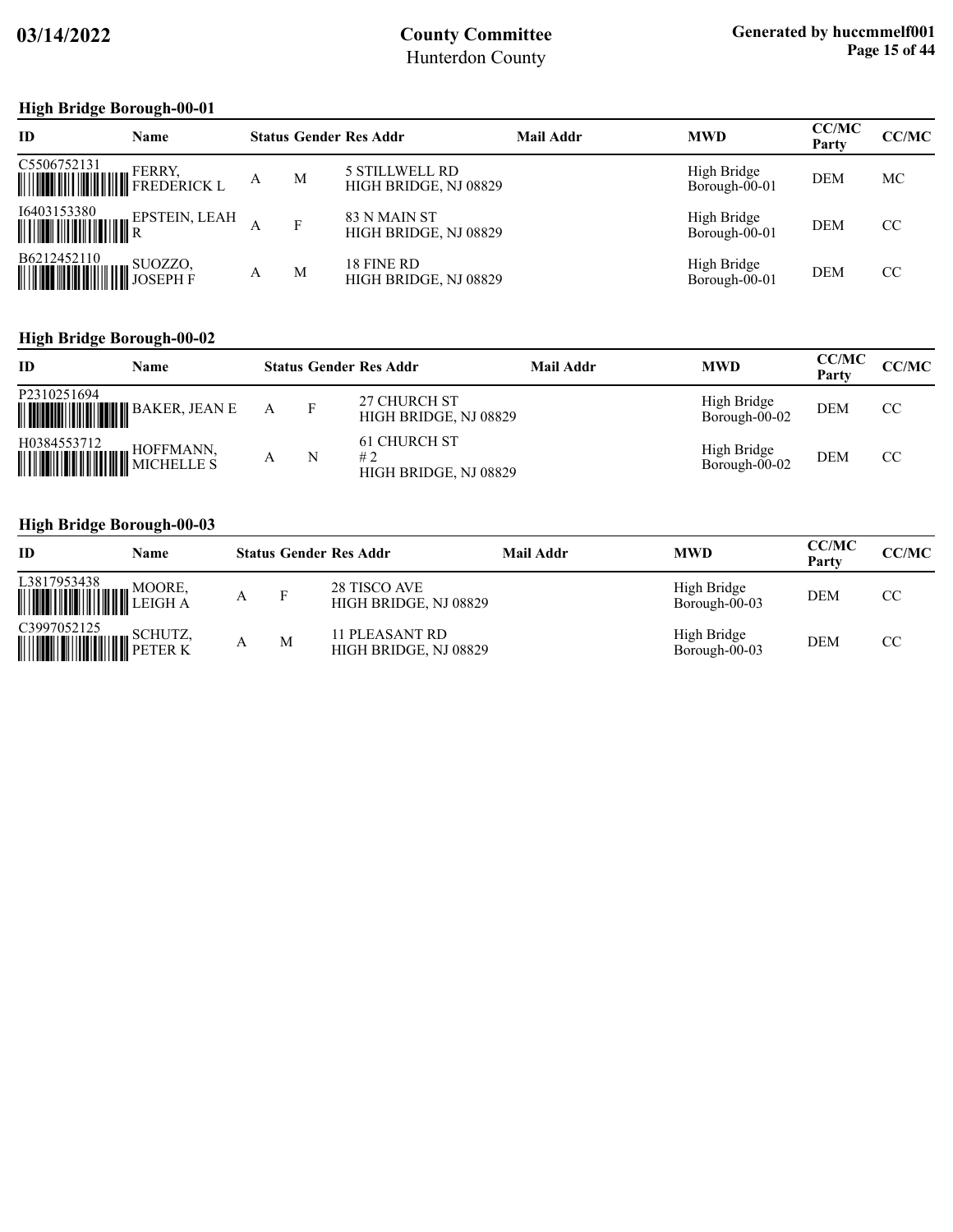#### **Holland Township-00-01**

| ID          | Name                                                                                                                                                                             |   | <b>Status Gender Res Addr</b>         | Mail Addr | <b>MWD</b>                | <b>CC/MC</b><br>Party | <b>CC/MC</b> |
|-------------|----------------------------------------------------------------------------------------------------------------------------------------------------------------------------------|---|---------------------------------------|-----------|---------------------------|-----------------------|--------------|
| C2237752119 |                                                                                                                                                                                  |   | 420 BELLIS RD<br>BLOOMSBURY, NJ 08804 |           | Holland<br>Township-00-01 | <b>DEM</b>            | CC           |
|             | $\begin{tabular}{ c c c } \hline C2237852119 & MEYERS, \\ \hline \hline \end{tabular} \begin{tabular}{ c c c c } \hline NEYERS, \\ \hline CHRISTOPHER G \\ \hline \end{tabular}$ | M | 420 BELLIS RD<br>BLOOMSBURY, NJ 08804 |           | Holland<br>Township-00-01 | <b>DEM</b>            | CC           |

#### **Holland Township-00-02**

| ID                                   | Name    |  | <b>Status Gender Res Addr</b>                                    | Mail Addr | <b>MWD</b>                   | <b>CC/MC</b><br>Party | <b>CC/MC</b> |
|--------------------------------------|---------|--|------------------------------------------------------------------|-----------|------------------------------|-----------------------|--------------|
| C2257352119<br><b>WELL, SANDRA J</b> | HOWELL, |  | <b>305 LITTLE YORK</b><br>MOUNT PLEASANT RD<br>MILFORD, NJ 08848 |           | Holland Township-<br>$00-02$ | <b>DEM</b>            |              |

### **Holland Township-00-03**

| ID                                                                                                                                                                                                                                    | Name |   |   | <b>Status Gender Res Addr</b>                            | <b>Mail Addr</b> | <b>MWD</b>                      | <b>CC/MC</b><br>Party | <b>CC/MC</b> |
|---------------------------------------------------------------------------------------------------------------------------------------------------------------------------------------------------------------------------------------|------|---|---|----------------------------------------------------------|------------------|---------------------------------|-----------------------|--------------|
| $\begin{tabular}{ c c c } \hline C4737052128 & \text{COWEN}, \\ \hline \hline \end{tabular} \begin{tabular}{ c c c c c } \hline \multicolumn{3}{ c }{\text{COWEN}}, \\ \multicolumn{3}{ c }{\text{MARYANNE}} \\ \hline \end{tabular}$ |      | А | F | 31 ABRAMS RD<br>MILFORD, NJ 08848                        |                  | Holland Township-DEM<br>$00-03$ |                       | CC/MC        |
|                                                                                                                                                                                                                                       |      |   |   | 3 HAWKS<br><b>SCHOOLHOUSE RD</b><br>BLOOMSBURY, NJ 08804 |                  | Holland Township-DEM<br>$00-03$ |                       | CC           |

### **Holland Township-00-04**

| ID                                                                                                                                                 | Name |   | <b>Status Gender Res Addr</b>      | <b>Mail Addr</b> | <b>MWD</b>                      | <b>CC/MC</b><br>Party | CC/MC |
|----------------------------------------------------------------------------------------------------------------------------------------------------|------|---|------------------------------------|------------------|---------------------------------|-----------------------|-------|
| B1557452468                                                                                                                                        |      |   | 2 DELAWARE DR<br>MILFORD, NJ 08848 |                  | Holland Township-DEM<br>$00-04$ |                       | CC    |
| $\begin{tabular}{ c c c } \hline \textbf{B}1738452468 & \textbf{SHEELEY,} \\ \hline \textbf{WWWWWWW} & \textbf{RICHARD W} \\ \hline \end{tabular}$ |      | N | 2 DELAWARE DR<br>MILFORD, NJ 08848 |                  | Holland Township-DEM<br>$00-04$ |                       | CC    |

#### **Holland Township-00-05**

| ID                     | Name    |                | <b>Status Gender Res Addr</b>             | Mail Addr | <b>MWD</b>                     | <b>CC/MC</b><br>Party | <b>CC/MC</b> |
|------------------------|---------|----------------|-------------------------------------------|-----------|--------------------------------|-----------------------|--------------|
| B6373852111<br>WILSON, | WILSON, | $\blacksquare$ | <b>28 MCENTEE RD</b><br>MILFORD, NJ 08848 |           | Holland Township-<br>$00 - 05$ | <b>DEM</b>            | rη           |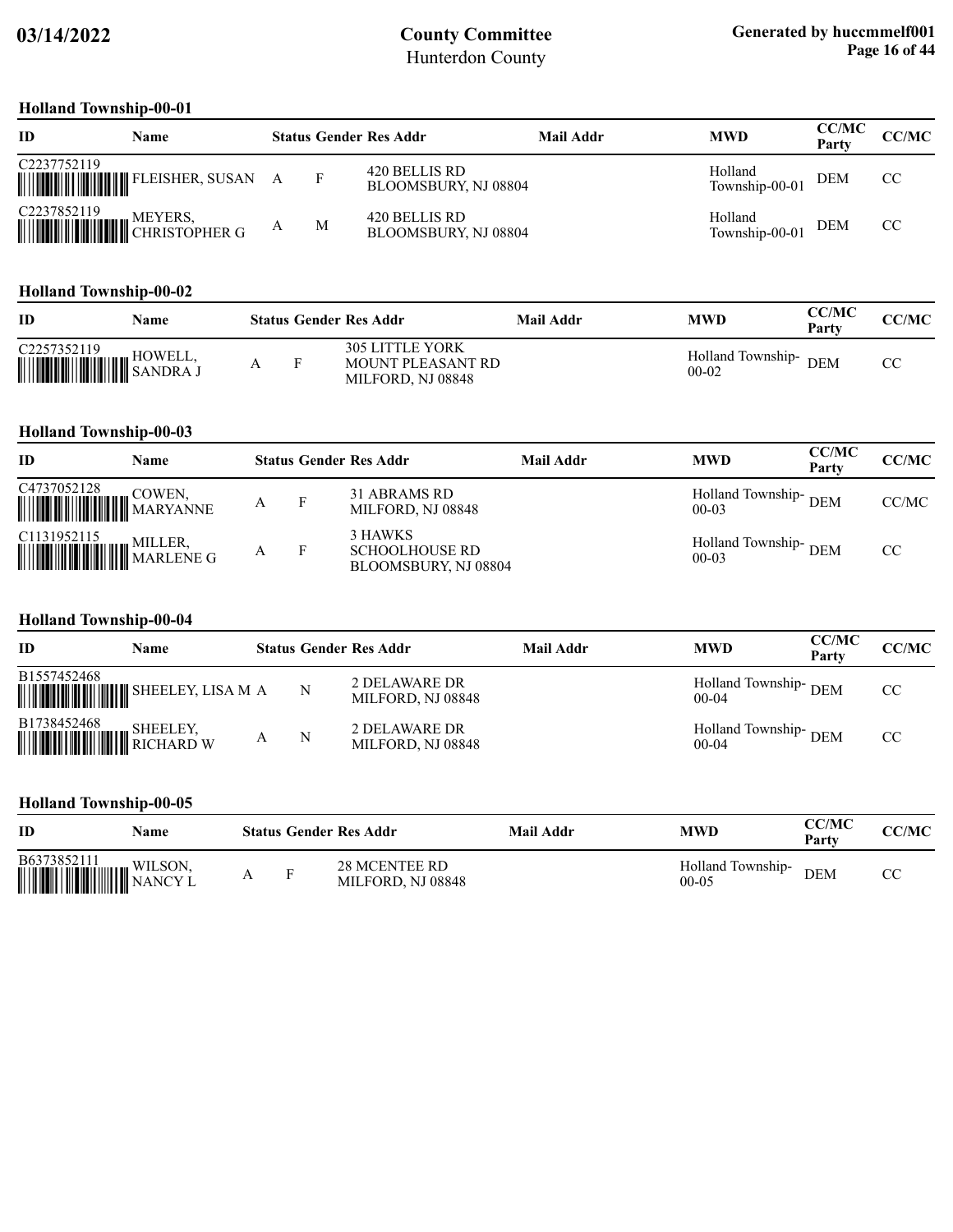### **Kingwood Township-00-02**

| ID                                                   | Name |   | <b>Status Gender Res Addr</b>          | Mail Addr | MWD                        | CC/MC<br>Party | CC/MC |
|------------------------------------------------------|------|---|----------------------------------------|-----------|----------------------------|----------------|-------|
| <b>N5289253885</b><br><b>MURRAY, MURRAY, PRANK D</b> |      | M | 57 LOCK ATONG RD<br>STOCKTON, NJ 08559 |           | Kingwood<br>Township-00-02 | <b>DEM</b>     | СC    |

### **Kingwood Township-00-04**

| ID                                                                                                                                                             | Name                         |   | <b>Status Gender Res Addr</b>                   | Mail Addr | <b>MWD</b>                 | <b>CC/MC</b><br>Party | <b>CC/MC</b>  |
|----------------------------------------------------------------------------------------------------------------------------------------------------------------|------------------------------|---|-------------------------------------------------|-----------|----------------------------|-----------------------|---------------|
| ${\small \begin{tabular}{ c c c } \hline \textbf{B5606052108} & \textbf{FREEDENFELD,} \\ \hline \textbf{WWWWWWW} & \textbf{STUART H} \\ \hline \end{tabular}}$ |                              | M | 167 BYRAM LN<br>STOCKTON, NJ 08559              |           | Kingwood<br>Township-00-04 | <b>DEM</b>            | CC/MC         |
|                                                                                                                                                                | $B4861252105$ MILLER, DONALD | M | <b>34 TUMBLE FALLS RD</b><br>STOCKTON, NJ 08559 |           | Kingwood<br>Township-00-04 | <b>DEM</b>            | <sub>CC</sub> |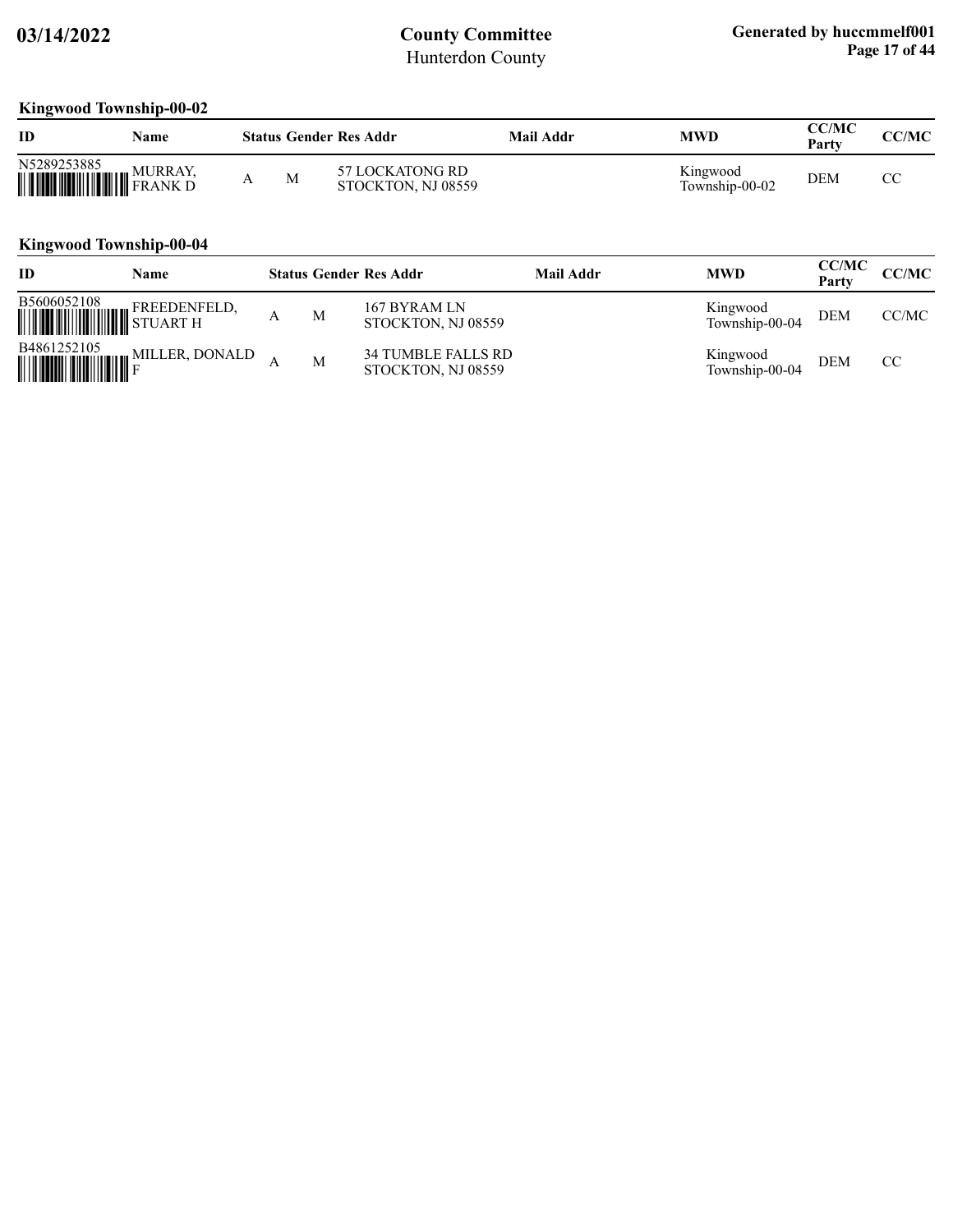### **Lambertville City-00-01**

| ID                                                                                                                                                                                                                                               | <b>Name</b> |   | <b>Status Gender Res Addr</b>                     | Mail Addr | <b>MWD</b>                          | <b>CC/MC</b><br>Party | CC/MC |
|--------------------------------------------------------------------------------------------------------------------------------------------------------------------------------------------------------------------------------------------------|-------------|---|---------------------------------------------------|-----------|-------------------------------------|-----------------------|-------|
|                                                                                                                                                                                                                                                  |             |   | 161 SWAN ST<br><b>LAMBERTVILLE, NJ</b><br>08530   |           | Lambertville City- DEM<br>$00 - 01$ |                       | CC    |
| $\begin{tabular}{ c c c } \hline \textbf{B4952052106}} & \textbf{PITTORE}, \\ \hline \hline \textbf{  }{\textbf{  }{\textbf{  }{\textbf{  }{\textbf{  }{\textbf{  }}{\textbf{  }{\textbf{  }}}}}} & \textbf{PASQUARE J}} \\\hline \end{tabular}$ |             | M | 38 DOUGLAS ST<br><b>LAMBERTVILLE, NJ</b><br>08530 |           | Lambertville City-DEM<br>$00 - 01$  |                       | CC    |

#### **Lambertville City-00-02**

| ID | Name         |   | <b>Status Gender Res Addr</b>                     | <b>Mail Addr</b> | <b>MWD</b>                       | <b>CC/MC</b><br>Party | CC/MC |
|----|--------------|---|---------------------------------------------------|------------------|----------------------------------|-----------------------|-------|
|    | DONLON, MARK | M | <b>WASHINGTON ST</b><br>LAMBERTVILLE, NJ<br>08530 |                  | Lambertville City-<br>$00-02$    | <b>DEM</b>            | CC/MC |
|    | KOMINSKY.    |   | 11 YORK ST<br>LAMBERTVILLE, NJ<br>08530           |                  | Lambertville City-DEM<br>$00-02$ |                       | CC.   |

#### **Lambertville City-00-03**

| ID                                                                                                                                                           | Name |   | <b>Status Gender Res Addr</b>                   | Mail Addr | <b>MWD</b>                          | <b>CC/MC</b><br>Party | <b>CC/MC</b> |
|--------------------------------------------------------------------------------------------------------------------------------------------------------------|------|---|-------------------------------------------------|-----------|-------------------------------------|-----------------------|--------------|
| F3366351833                                                                                                                                                  |      | M | 9 ARNETT AVE<br>LAMBERTVILLE, NJ<br>08530       |           | Lambertville City- DEM<br>$00 - 03$ |                       | CC           |
| $\begin{tabular}{ c c c } \hline C4381953600 & WARNER, \\ \hline \hline \end{tabular} \begin{tabular}{ c c c c } \hline WARNER, & E \\ \hline \end{tabular}$ |      | N | 101 E BLAIRE TRACT<br>LAMBERTVILLE, NJ<br>08530 |           | Lambertville City- DEM<br>$00 - 03$ |                       | CC           |

### **Lambertville City-00-04**

| ID              | Name                             |   | <b>Status Gender Res Addr</b>                 | Mail Addr | <b>MWD</b>                    | <b>CC/MC</b><br>Party | CC/MC |
|-----------------|----------------------------------|---|-----------------------------------------------|-----------|-------------------------------|-----------------------|-------|
| B5860052109     |                                  |   | 140 N UNION ST<br>LAMBERTVILLE, NJ<br>08530   |           | Lambertville City-<br>$00-04$ | <b>DEM</b>            | CC    |
| F3799052937<br> | STRALEY,<br><b>WEIGHT STRALE</b> | M | 57 BUTTONWOOD ST<br>LAMBERTVILLE, NJ<br>08530 |           | Lambertville City-<br>$00-04$ | <b>DEM</b>            | CC    |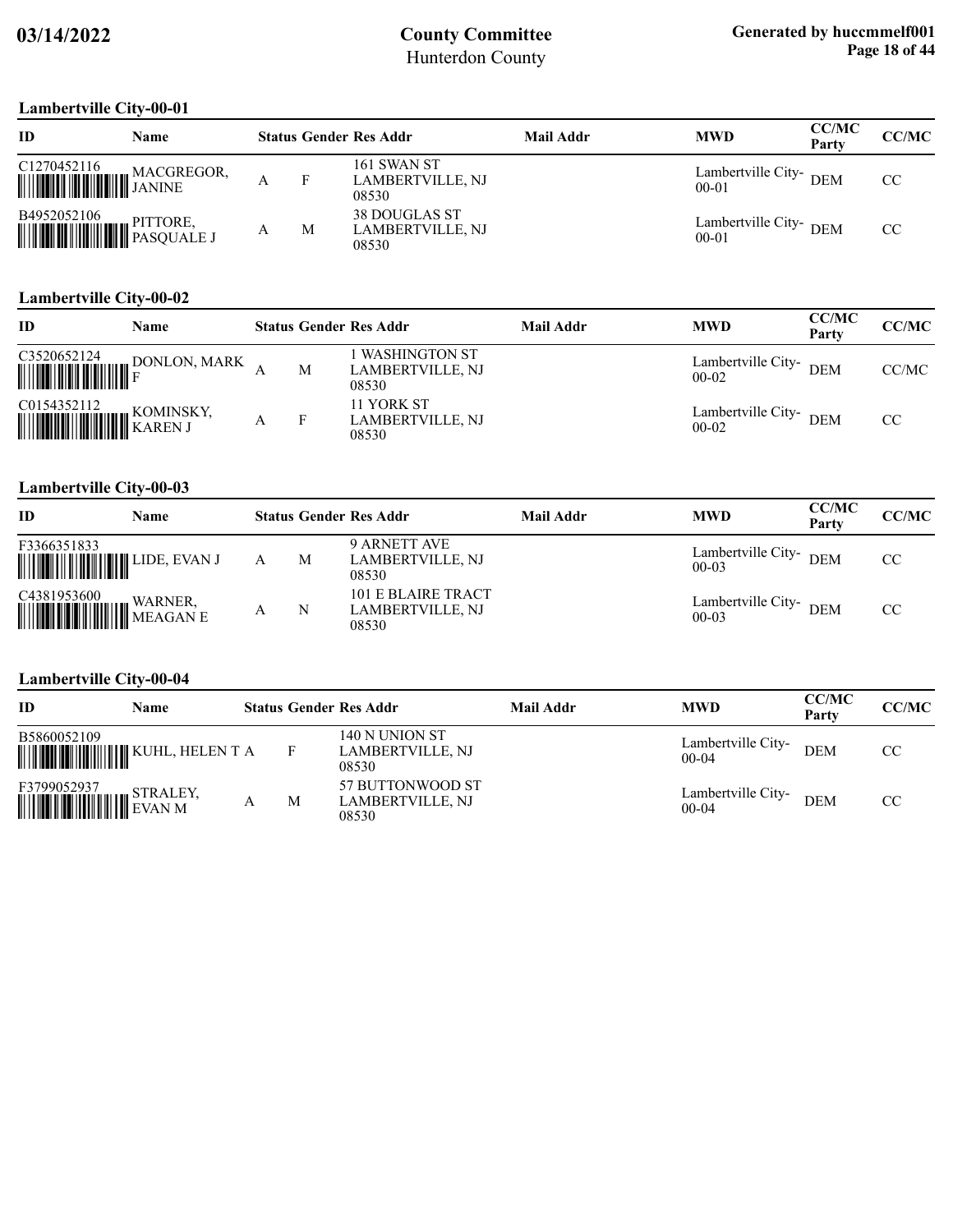### **Lebanon Borough-00-01**

|                                             | $\sqrt{2}$                               |   |                                              |           |                          |                       |       |
|---------------------------------------------|------------------------------------------|---|----------------------------------------------|-----------|--------------------------|-----------------------|-------|
| ID                                          | Name                                     |   | <b>Status Gender Res Addr</b>                | Mail Addr | <b>MWD</b>               | <b>CC/MC</b><br>Party | CC/MC |
| C2441552120                                 | UCHRIN.<br>WHITHER GENERAL CHRISTOPHER G | M | 9 MYRTLE AVE<br>LEBANON, NJ 08833            |           | Lebanon<br>Borough-00-01 | <b>DEM</b>            | CC.   |
| L5763953444<br><b>WEIGHT AND SENEDICT F</b> | <b>VALLIERE,</b>                         | M | <b>74 BRUNSWICK AVE</b><br>LEBANON, NJ 08833 |           | Lebanon<br>Borough-00-01 | <b>DEM</b>            | CC/MC |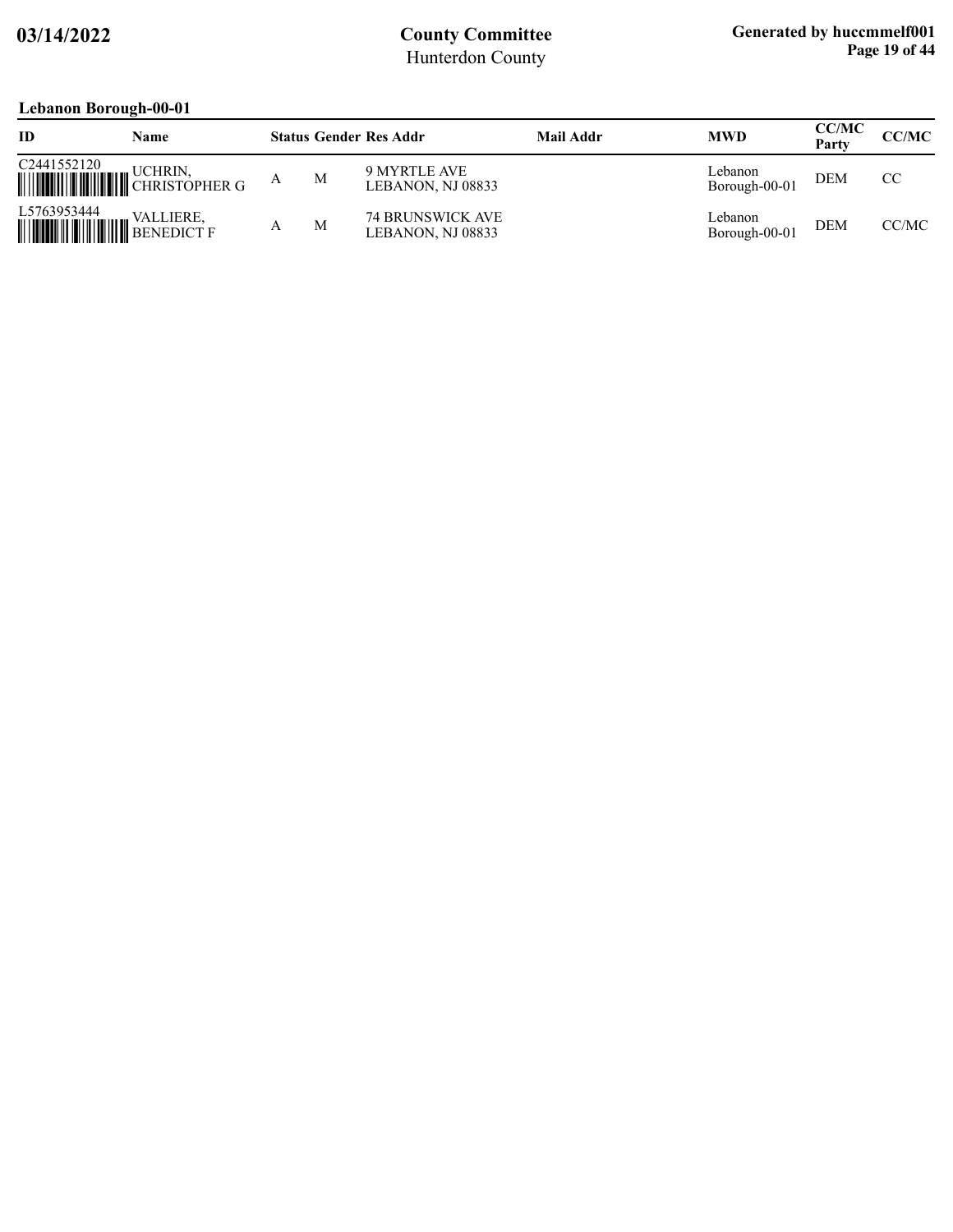#### **Lebanon Township-00-01**

| ID          | <b>Name</b>                                |   |              | <b>Status Gender Res Addr</b>                                | Mail Addr | <b>MWD</b>                    | <b>CC/MC</b><br>Party | CC/MC |
|-------------|--------------------------------------------|---|--------------|--------------------------------------------------------------|-----------|-------------------------------|-----------------------|-------|
| C0042252111 | <b>WEIGHTER THE SETTLY, JOYCE</b>          | А | F            | 23 RED MILL RD<br>GLEN GARDNER, NJ<br>08826                  |           | Lebanon<br>Township-00-05 DEM |                       | MC.   |
| B5152052106 |                                            | A | $\mathbf{F}$ | I STORY BOOK FARM<br>RD.<br><b>GLEN GARDNER, NJ</b><br>08826 |           | Lebanon<br>Township-00-01     | <b>DEM</b>            | CC    |
| P1789052423 | <b>WEITHERTY, SUPPOSE AND TACQUELINE M</b> | А | $\mathbf{F}$ | 512 COUNTY ROAD 513<br>CALIFON, NJ 07830                     |           | Lebanon<br>Township-00-01     | <b>DEM</b>            | CC    |

#### **Lebanon Township-00-03**

| ID                                                      | <b>Name</b> |   | <b>Status Gender Res Addr</b>                                  | <b>Mail Addr</b> | <b>MWD</b>                | <b>CC/MC</b><br>Party | CC/MC |
|---------------------------------------------------------|-------------|---|----------------------------------------------------------------|------------------|---------------------------|-----------------------|-------|
| C0484652113<br><b>WEIGHT WEIGHT WANTY</b>               | MACAULAY,   | М | 183 ANTHONY RD<br><b>GLEN GARDNER, NJ</b><br>08826             |                  | Lebanon<br>Township-00-03 | <b>DEM</b>            | CC    |
| C <sub>2606052120</sub><br><b>ELEVANDE DE PUGLIESE,</b> |             | F | 35 WOODLAND<br><b>HEIGHTS CIR</b><br>GLEN GARDNER, NJ<br>08826 |                  | Lebanon<br>Township-00-03 | <b>DEM</b>            | CC    |

#### **Lebanon Township-00-04**

| ID                                                                                                                                                                                                        | Name         |   | <b>Status Gender Res Addr</b>                        | Mail Addr | <b>MWD</b>                   | <b>CC/MC</b><br>Party | CC/MC |
|-----------------------------------------------------------------------------------------------------------------------------------------------------------------------------------------------------------|--------------|---|------------------------------------------------------|-----------|------------------------------|-----------------------|-------|
| $\begin{tabular}{ c c c c c } \hline \textbf{B4221651748} & $\textbf{N}$ \\ \hline \textbf{m$} & $\textbf{m$} & $\textbf{m}$ \\ \hline \textbf{m$} & $\textbf{m$} & $\textbf{m}$ \\ \hline \end{tabular}$ | NASSY, TASHA | N | 299 ROCKY RUN RD<br><b>GLEN GARDNER, NJ</b><br>08826 |           | Lebanon Township-<br>$00-04$ | <b>DEM</b>            | CC    |
| $\begin{tabular}{ c c c } \hline C1476052116 & \quad \quad \text{RUE EYET,} \\\hline \end{tabular}$                                                                                                       |              | F | 103 VOORHEES RD<br><b>GLEN GARDNER, NJ</b><br>08826  |           | Lebanon Township-<br>$00-04$ | <b>DEM</b>            | CC.   |

#### **Lebanon Township-00-05**

| ID                                                                                                                                                                                                                                                                                                                                                                                                                                     | Name |   | <b>Status Gender Res Addr</b>                      | Mail Addr | MWD                                  | <b>CC/MC</b><br>Party | <b>CC/MC</b> |
|----------------------------------------------------------------------------------------------------------------------------------------------------------------------------------------------------------------------------------------------------------------------------------------------------------------------------------------------------------------------------------------------------------------------------------------|------|---|----------------------------------------------------|-----------|--------------------------------------|-----------------------|--------------|
| $\begin{tabular}{ c c c c } \hline C1637052117 & LEFTLY, \\ \hline \hline \end{tabular} \begin{tabular}{ c c c c c } \hline \multicolumn{3}{ c }{} \multicolumn{3}{ c }{} \multicolumn{3}{ c }{}} \hline \multicolumn{3}{ c }{} \multicolumn{3}{ c }{} \multicolumn{3}{ c }{} \multicolumn{3}{ c }{}} \hline \multicolumn{3}{ c }{} \multicolumn{3}{ c }{} \multicolumn{3}{ c }{} \multicolumn{3}{ c }{} \multicolumn{3}{ c }{} \mult$ |      | M | 23 RED MILL RD<br><b>GLEN GARDNER, NJ</b><br>08826 |           | Lebanon Township- $DEM$<br>$00 - 05$ |                       |              |

#### **Lebanon Township-00-06**

| ID                                                                                                                                                                                                                                                                                                                                                                                                                                  | Name |   | <b>Status Gender Res Addr</b>           | Mail Addr | <b>MWD</b>                         | <b>CC/MC</b><br>Party | CC/MC |
|-------------------------------------------------------------------------------------------------------------------------------------------------------------------------------------------------------------------------------------------------------------------------------------------------------------------------------------------------------------------------------------------------------------------------------------|------|---|-----------------------------------------|-----------|------------------------------------|-----------------------|-------|
| $\begin{tabular}{ c c c } \hline C5440052130 & OLSON, \\ \hline \hline \end{tabular} \begin{tabular}{ c c c c } \hline D150N, \\ \hline \end{tabular} \begin{tabular}{ c c c c c } \hline \multicolumn{3}{ c }{\textbf{0.5}} \\ \hline \multicolumn{3}{ c }{\textbf{0.5}} \\ \hline \multicolumn{3}{ c }{\textbf{0.5}} \\ \hline \multicolumn{3}{ c }{\textbf{0.5}} \\ \hline \multicolumn{3}{ c }{\textbf{0.5}} \\ \hline \multic$ |      | M | 434 PENWELL RD<br>PORT MURRAY, NJ 07865 |           | Lebanon Township-DEM<br>$00 - 06$  |                       | CC    |
| C5436752130                                                                                                                                                                                                                                                                                                                                                                                                                         |      |   | 434 PENWELL RD<br>PORT MURRAY, NJ 07865 |           | Lebanon Township- DEM<br>$00 - 06$ |                       | CC    |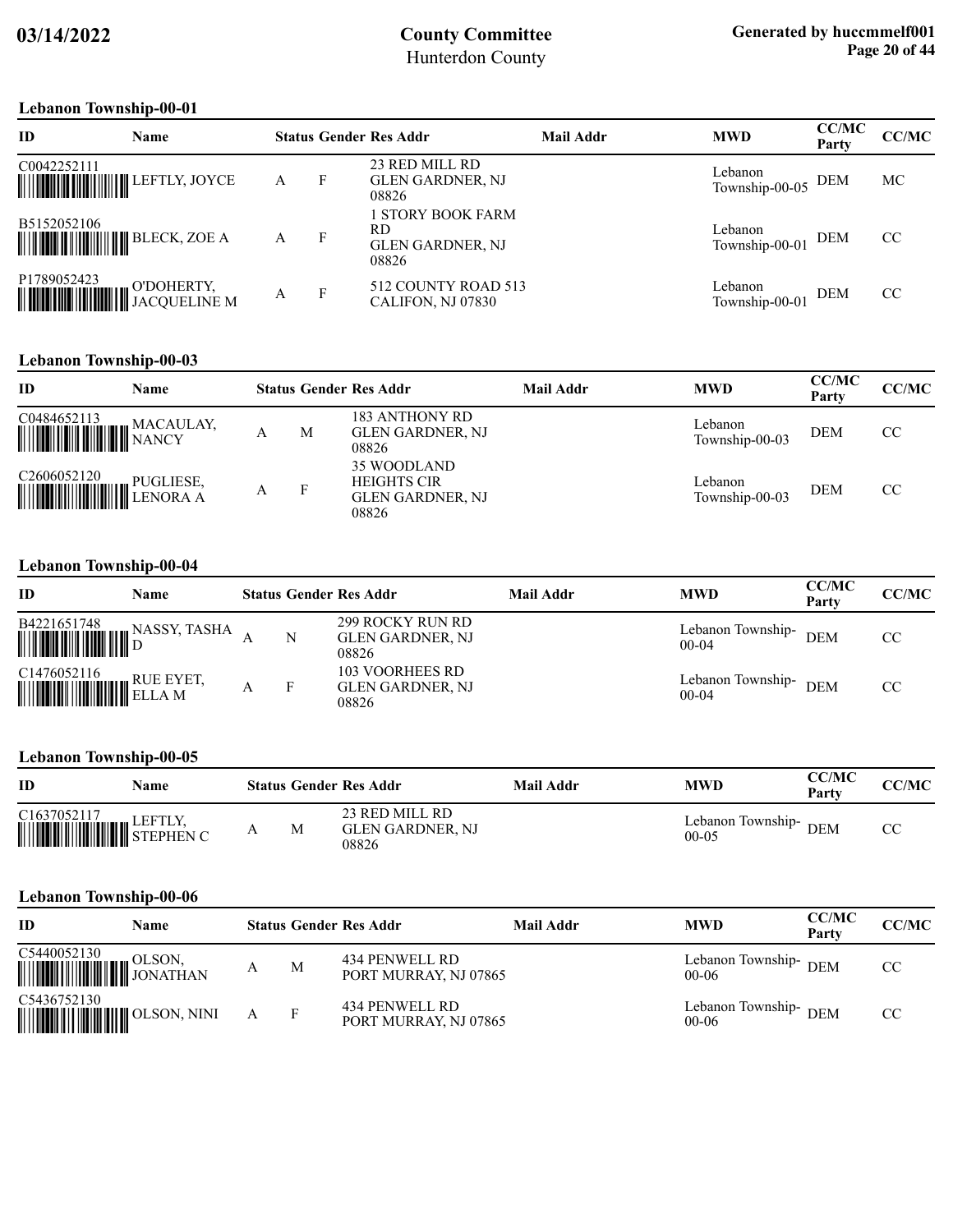# **Milford Borough-00-01**

| ID          | Name          |   | <b>Status Gender Res Addr</b>                | <b>Mail Addr</b> | <b>MWD</b>                    | <b>CC/MC</b><br>Party | <b>CC/MC</b> |
|-------------|---------------|---|----------------------------------------------|------------------|-------------------------------|-----------------------|--------------|
| G6370051508 | WHITE,        |   | <b>78 FRENCHTOWN RD</b><br>MILFORD, NJ 08848 |                  | Milford Borough-<br>$00 - 01$ | <b>DEM</b>            | CC.          |
| M4919753109 | WHITE, ROBERT | M | <b>78 FRENCHTOWN RD</b><br>MILFORD, NJ 08848 |                  | Milford Borough-<br>$00 - 01$ | <b>DEM</b>            | CC/MC        |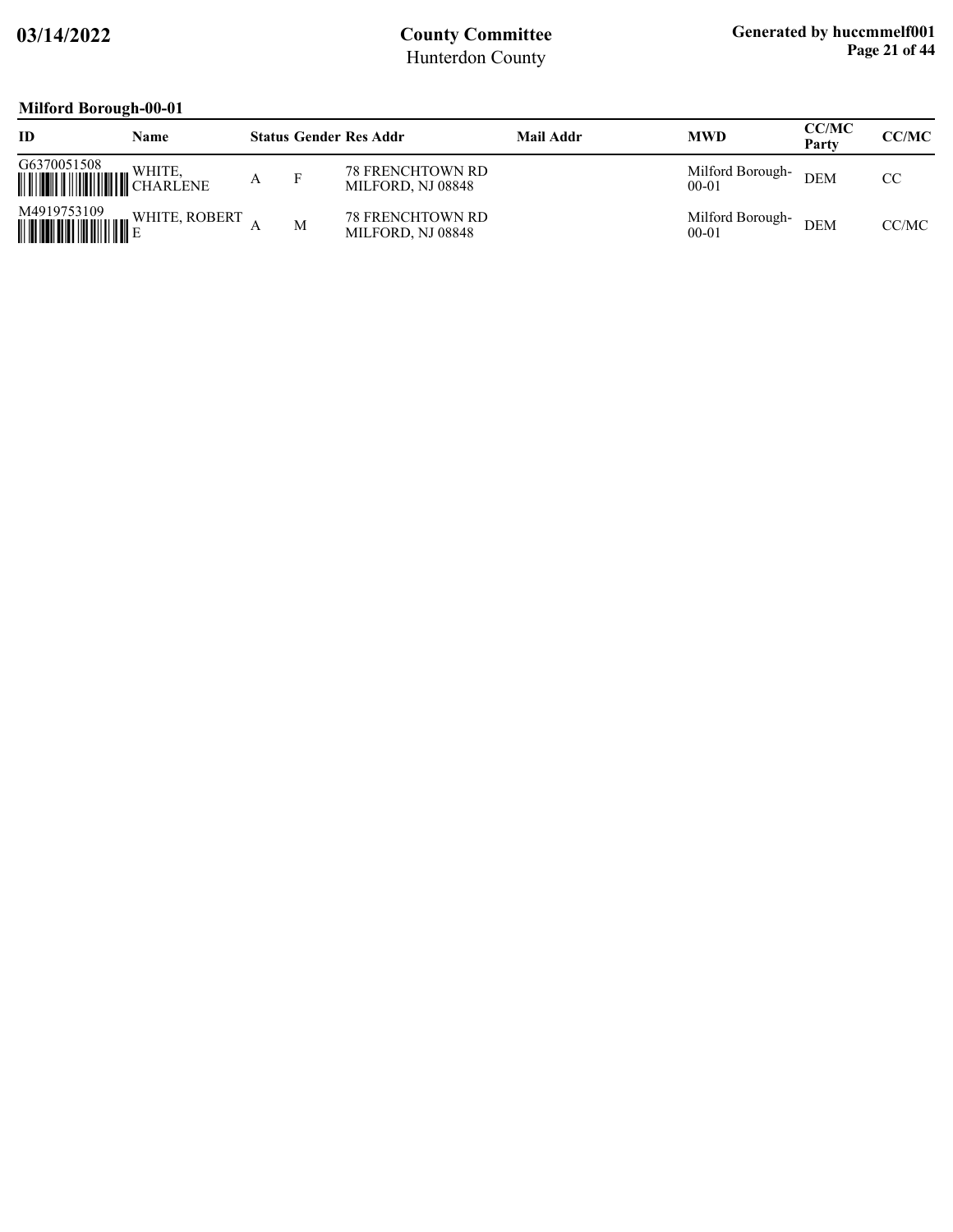#### **Raritan Township-00-01**

| ID                                                                                                                                  | Name |   | <b>Status Gender Res Addr</b>                                   | Mail Addr | <b>MWD</b>                     | <b>CC/MC</b><br>Party | CC/MC         |
|-------------------------------------------------------------------------------------------------------------------------------------|------|---|-----------------------------------------------------------------|-----------|--------------------------------|-----------------------|---------------|
| $\begin{tabular}{ c c c c } \hline \textbf{B4937452106} & \textbf{ZARISH} , \\ \hline \textbf{m} & \textbf{JOSEPH M} \end{tabular}$ |      | M | <b>153 VOORHEES CORNER</b><br><b>RD</b><br>FLEMINGTON, NJ 08822 |           | Raritan Township-<br>$00-01$   | <b>DEM</b>            | <sub>CC</sub> |
| B4941152106                                                                                                                         |      |   | 153 VOORHEES CORNER<br>RD<br>FLEMINGTON, NJ 08822               |           | Raritan Township-<br>$00 - 01$ | <b>DEM</b>            | CC/MC         |

### **Raritan Township-00-02**

| ID                                                                                                                                                | Name |   |   | <b>Status Gender Res Addr</b>                    | Mail Addr | <b>MWD</b>                    | CC/MC<br>Party | CC/MC |
|---------------------------------------------------------------------------------------------------------------------------------------------------|------|---|---|--------------------------------------------------|-----------|-------------------------------|----------------|-------|
| 04541153904                                                                                                                                       |      |   | M | <b>4 FOUR SEASONS DR</b><br>FLEMINGTON, NJ 08822 |           | Raritan<br>Township-00-02 DEM |                | CC    |
| $\begin{tabular}{ c c c c } \hline \textbf{B6473752111} & \textbf{RAMPULLA,} \\ \hline \textbf{mm} & \textbf{MARIANNE S} \\ \hline \end{tabular}$ |      | А | F | 5 FAIRFAX CT<br>FLEMINGTON, NJ 08822             |           | Raritan<br>Township-00-02     | <b>DEM</b>     | CC    |

#### **Raritan Township-00-03**

| ID                                                                                                                                                                   | Name                                                                                                                                     |     | <b>Status Gender Res Addr</b>             | <b>Mail Addr</b> | <b>MWD</b>                     | <b>CC/MC</b><br>Party | CC/MC |
|----------------------------------------------------------------------------------------------------------------------------------------------------------------------|------------------------------------------------------------------------------------------------------------------------------------------|-----|-------------------------------------------|------------------|--------------------------------|-----------------------|-------|
| $\begin{tabular}{ c c c } \hline C2863052121 & GICHAN, \\ \hline \hline \end{tabular} \begin{tabular}{ c c c c c } \hline P1CDIAM & GICHAN, \\ \hline \end{tabular}$ |                                                                                                                                          | - F | 48 RAKE RD<br>PITTSTOWN, NJ 08867         |                  | Raritan Township-<br>$00-03$   | <b>DEM</b>            | CC    |
|                                                                                                                                                                      | $\begin{tabular}{ c c c } \hline \textbf{B5713152108} & \textbf{MACKAY, JOHN} \\ \hline \textbf{m} & \textbf{E} \\ \hline \end{tabular}$ | M   | 122 FEATHERBED LN<br>FLEMINGTON, NJ 08822 |                  | Raritan Township-<br>$00 - 03$ | <b>DEM</b>            | CC    |

#### **Raritan Township-00-04**

| ID                                                                                                                                             | Name |   | <b>Status Gender Res Addr</b>          | Mail Addr | <b>MWD</b>                     | <b>CC/MC</b><br>Party | CC/MC |
|------------------------------------------------------------------------------------------------------------------------------------------------|------|---|----------------------------------------|-----------|--------------------------------|-----------------------|-------|
| C3122752122 COHEN, SCOTT                                                                                                                       |      | М | 4 SUMMIT TRL<br>FLEMINGTON, NJ 08822   |           | Raritan Township-<br>$00 - 04$ | <b>DEM</b>            | CC    |
| $\begin{tabular}{ c c c c } \hline \textbf{B5493752107} & \textbf{RUSHTON}, \\ \hline \textbf{MWW} & \textbf{NANCY S} \\ \hline \end{tabular}$ |      | F | 3 STONEGATE CT<br>FLEMINGTON, NJ 08822 |           | Raritan Township-<br>$00 - 04$ | <b>DEM</b>            | CC    |

#### **Raritan Township-00-05**

| ID          | Name                                 |              | <b>Status Gender Res Addr</b>      | Mail Addr | <b>MWD</b>                | <b>CC/MC</b><br>Party | <b>CC/MC</b> |
|-------------|--------------------------------------|--------------|------------------------------------|-----------|---------------------------|-----------------------|--------------|
| B6206452110 |                                      | $\mathbf{F}$ | 18 FAWN DR<br>FLEMINGTON, NJ 08822 |           | Raritan<br>Township-00-05 | <b>DEM</b>            | CC           |
| N1795951648 | <b>HERE IN THE PUZIO, DOMINICK A</b> | N            | 8 FAWN DR<br>FLEMINGTON, NJ 08822  |           | Raritan<br>Township-00-05 | <b>DEM</b>            | CC           |

#### **Raritan Township-00-06**

| <b>ID</b>                                                                              | Name |   |   | <b>Status Gender Res Addr</b>                      | Mail Addr | <b>MWD</b>                      | <b>CC/MC</b><br>Party | CC/MC |
|----------------------------------------------------------------------------------------|------|---|---|----------------------------------------------------|-----------|---------------------------------|-----------------------|-------|
| $\begin{tabular}{ c c c } \hline l2296553005 & DAWOOD, \\ \hline \hline \end{tabular}$ |      | А | F | 2 WHITETAIL WAY<br><b>RINGOES, NJ 08551</b>        |           | Raritan Township-DEM<br>$00-06$ |                       | CC.   |
| K1592453046                                                                            |      |   | M | <b>2 WHITETAIL WAY</b><br><b>RINGOES, NJ 08551</b> |           | Raritan Township-DEM<br>$00-06$ |                       | CC    |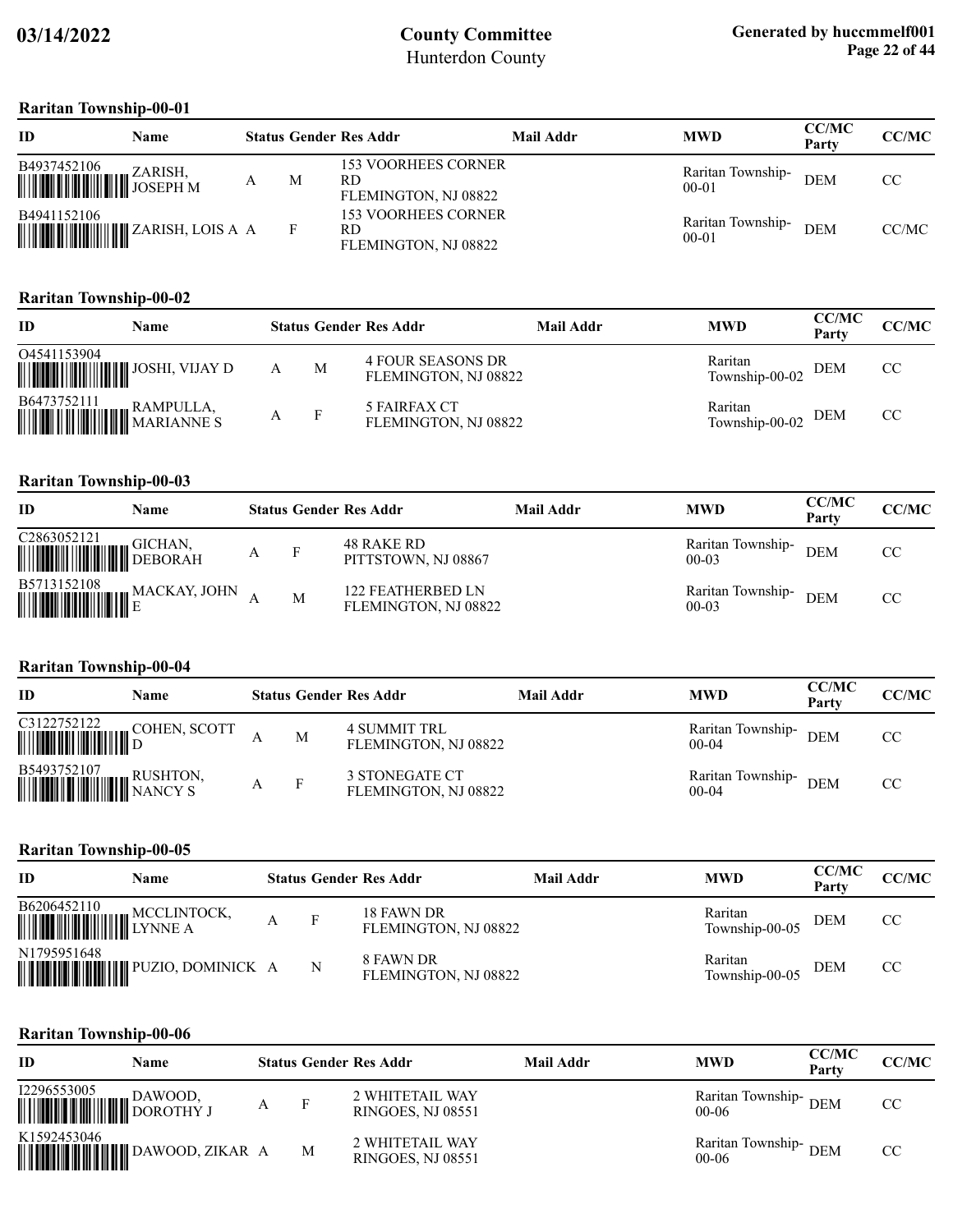#### **Raritan Township-00-09**

| ID                                                                                                                                                                             | <b>Name</b> |   | <b>Status Gender Res Addr</b>              | Mail Addr | <b>MWD</b>                   | <b>CC/MC</b><br>Party | <b>CC/MC</b> |
|--------------------------------------------------------------------------------------------------------------------------------------------------------------------------------|-------------|---|--------------------------------------------|-----------|------------------------------|-----------------------|--------------|
| $\begin{tabular}{ c c c c } \hline \textbf{B5251452107} & ABRAMS, \\ \hline \textbf{mm} & \textbf{LARRY S} \\ \hline \end{tabular}$                                            | ABRAMS,     | M | 21 FLORAL RD<br>FLEMINGTON, NJ 08822       |           | Raritan Township-<br>$00-09$ | <b>DEM</b>            | CC.          |
| $\begin{tabular}{ c c c c } \hline C1246252116 & DAVIS, \\ \hline \hline \end{tabular} \begin{tabular}{ c c c c c } \hline DAVIS, \\ \hline WILLIAM K \\ \hline \end{tabular}$ |             | M | 94 BARLEY SHEAF RD<br>FLEMINGTON, NJ 08822 |           | Raritan Township-<br>$00-09$ | <b>DEM</b>            | CC.          |

#### **Raritan Township-00-11**

| ID | Name |   |   | <b>Status Gender Res Addr</b>                    | <b>Mail Addr</b> | <b>MWD</b>                     | <b>CC/MC</b><br>Party | CC/MC |
|----|------|---|---|--------------------------------------------------|------------------|--------------------------------|-----------------------|-------|
|    |      |   | M | <b>20 WILSON WAY</b><br><b>RINGOES, NJ 08551</b> |                  | Raritan Township-<br>$00 - 11$ | <b>DEM</b>            | CC.   |
|    |      | А |   | <b>20 WILSON WAY</b><br><b>RINGOES, NJ 08551</b> |                  | Raritan Township-<br>$00 - 11$ | <b>DEM</b>            | CC    |

### **Raritan Township-00-12**

| ID                                                                                                                                                                                                                                                                                                                                                                                                                                      | Name                                                                                                               |   |     | <b>Status Gender Res Addr</b>          | Mail Addr | <b>MWD</b>                    | <b>CC/MC</b><br>Party | CC/MC         |
|-----------------------------------------------------------------------------------------------------------------------------------------------------------------------------------------------------------------------------------------------------------------------------------------------------------------------------------------------------------------------------------------------------------------------------------------|--------------------------------------------------------------------------------------------------------------------|---|-----|----------------------------------------|-----------|-------------------------------|-----------------------|---------------|
| $\begin{tabular}{ c c } \hline C4317352127 & \multicolumn{3}{ c }{EBERSTEN}, \\ \hline \hline \multicolumn{3}{ c }{\multicolumn{3}{ c }{\multicolumn{3}{ c }{\multicolumn{3}{ c }{\multicolumn{3}{ c }{\multicolumn{3}{ c }{\multicolumn{3}{ c }{\multicolumn{3}{ c }{\multicolumn{3}{ c }{\multicolumn{3}{ c }{\multicolumn{3}{ c }{\multicolumn{3}{ c }{\multicolumn{3}{ c }{\multicolumn{3}{ c }{\multicolumn{3}{ c }{\multicolumn{$ |                                                                                                                    | A | - F | 94 RIVER RD<br>FLEMINGTON, NJ 08822    |           | Raritan<br>Township-00-12 DEM |                       | CC.           |
|                                                                                                                                                                                                                                                                                                                                                                                                                                         | $\begin{tabular}{ c c c c } \hline \textbf{B5381152107} & \textbf{GEREMIA, ROBERT} \\ \hline \hline \end{tabular}$ |   | M   | 2 GREENWOOD PL<br>FLEMINGTON, NJ 08822 |           | Raritan<br>Township-00-12 DEM |                       | <sub>CC</sub> |

### **Raritan Township-00-13**

| ID                                                                                                                                                                                                                                                                                                                                                                                                                                | Name                                  |   | <b>Status Gender Res Addr</b>               | Mail Addr | <b>MWD</b>                | <b>CC/MC</b><br>Party | CC/MC |
|-----------------------------------------------------------------------------------------------------------------------------------------------------------------------------------------------------------------------------------------------------------------------------------------------------------------------------------------------------------------------------------------------------------------------------------|---------------------------------------|---|---------------------------------------------|-----------|---------------------------|-----------------------|-------|
|                                                                                                                                                                                                                                                                                                                                                                                                                                   | C3917952125 BOROWSKY, BETH $_{\rm A}$ |   | 11 CRIMSON KING TRL<br>FLEMINGTON, NJ 08822 |           | Raritan<br>Township-00-13 | <b>DEM</b>            | CC    |
| $\begin{tabular}{ c c c } \hline C3917752125 & \multicolumn{3}{ c }{JOHNSON}, \multicolumn{3}{ c }{HMSON}, \multicolumn{3}{ c }{HMSON}, \multicolumn{3}{ c }{HMSON}, \multicolumn{3}{ c }{HMSON}, \multicolumn{3}{ c }{HMSON}, \multicolumn{3}{ c }{HMSON}, \multicolumn{3}{ c }{HMSON}, \multicolumn{3}{ c }{HMSON}, \multicolumn{3}{ c }{HMSON}, \multicolumn{3}{ c }{HMSON}, \multicolumn{3}{ c }{HMSON}, \multicolumn{3}{ c $ |                                       | M | 11 CRIMSON KING TRL<br>FLEMINGTON, NJ 08822 |           | Raritan<br>Township-00-13 | <b>DEM</b>            | CC    |

#### **Raritan Township-00-14**

| ID                                                                                                                                                                    | Name                                |   | <b>Status Gender Res Addr</b>         | <b>Mail Addr</b> | <b>MWD</b>                      | <b>CC/MC</b><br>Party | CC/MC |
|-----------------------------------------------------------------------------------------------------------------------------------------------------------------------|-------------------------------------|---|---------------------------------------|------------------|---------------------------------|-----------------------|-------|
| C0228452112                                                                                                                                                           | <b>WEIGHT AND SANTOS, JOYCE L A</b> | F | 8 ELM TER<br>FLEMINGTON, NJ 08822     |                  | Raritan Township-DEM<br>$00-14$ |                       | CC.   |
| $\begin{tabular}{ c c c } \hline N1710153864 & TOWNEND, \\ \hline \hline \end{tabular} \begin{tabular}{ c c c c } \hline TOWNEND, & TOWNEND, \\ \hline \end{tabular}$ |                                     | M | 12 SKYLINE DR<br>FLEMINGTON, NJ 08822 |                  | Raritan Township-DEM<br>$00-14$ |                       | CC    |

#### **Raritan Township-00-15**

| <b>ID</b>                                                                                                                | Name            |   | <b>Status Gender Res Addr</b>        | Mail Addr | <b>MWD</b>                    | <b>CC/MC</b><br>Party | <b>CC/MC</b>  |
|--------------------------------------------------------------------------------------------------------------------------|-----------------|---|--------------------------------------|-----------|-------------------------------|-----------------------|---------------|
| $\begin{tabular}{ c c c c } \hline \textbf{B5099452106} & \textbf{SIMONCELLI,} \\ \hline \hline \end{tabular}$ BARBARA A |                 | A | 2 BARTLES LN<br>FLEMINGTON, NJ 08822 |           | Raritan<br>Township-00-15 DEM |                       | <sub>CC</sub> |
|                                                                                                                          | WINNICK, SHARON |   | 20 MONSEY RD<br>FLEMINGTON, NJ 08822 |           | Raritan<br>Township-00-15 DEM |                       | CC            |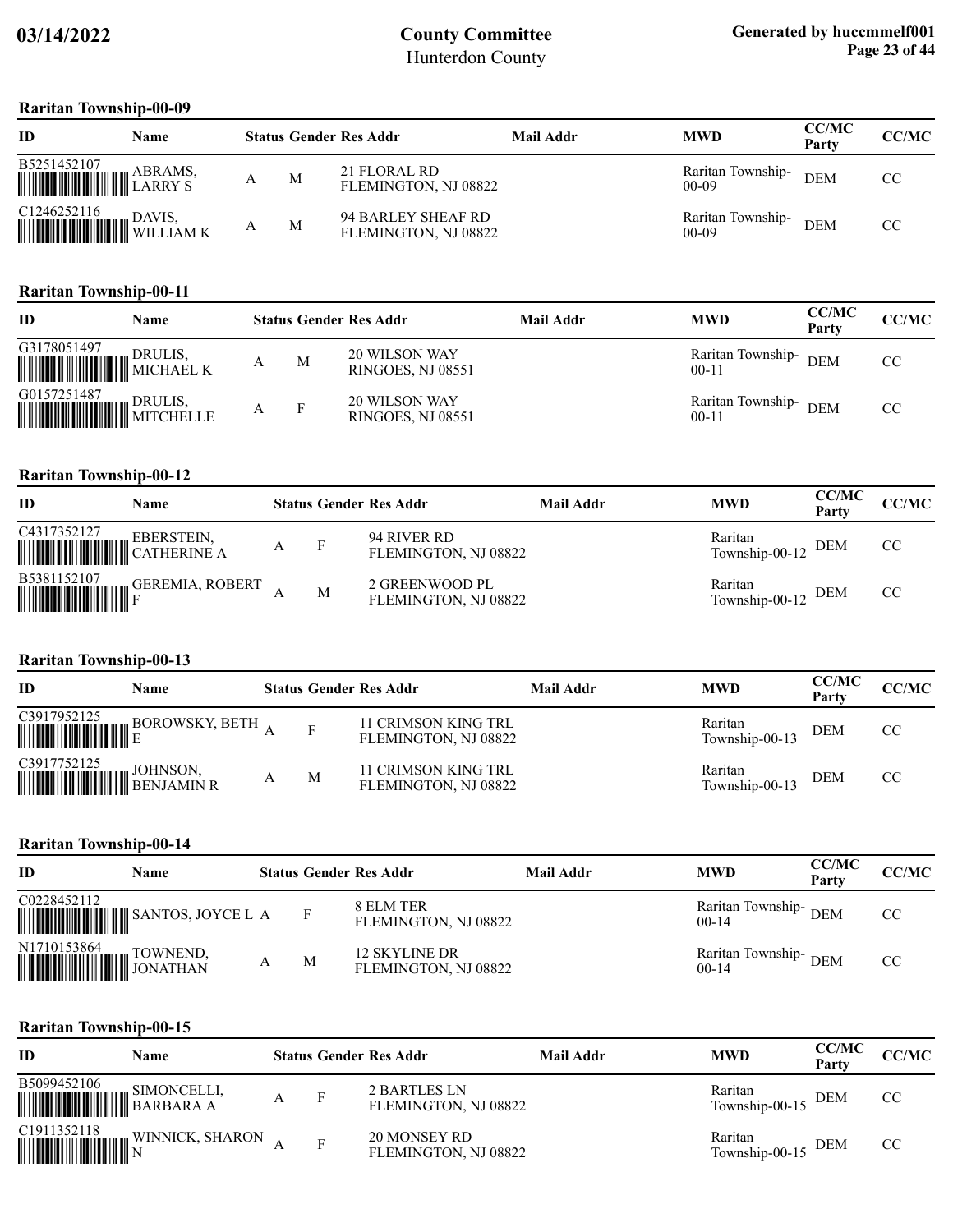#### **Raritan Township-00-16**

| ID                                                                                                                                                                            | Name |  | <b>Status Gender Res Addr</b>             | Mail Addr | MWD                          | CC/MC<br>Party | CC/MC |
|-------------------------------------------------------------------------------------------------------------------------------------------------------------------------------|------|--|-------------------------------------------|-----------|------------------------------|----------------|-------|
| $\begin{tabular}{ c c c c } \hline C5068052129 & FILIPIAK, \\ \hline \hline \end{tabular} \begin{tabular}{ c c c c c } \hline FILIPIAK, \\ RAINA & A \\ \hline \end{tabular}$ |      |  | 508 STURBRIDGE CT<br>FLEMINGTON, NJ 08822 |           | Raritan Township-<br>$00-16$ | <b>DEM</b>     |       |

### **Raritan Township-00-17**

| ID | Name        |  | <b>Status Gender Res Addr</b>              | Mail Addr | MWD                          | <b>CC/MC</b><br>Party | <b>CC/MC</b> |
|----|-------------|--|--------------------------------------------|-----------|------------------------------|-----------------------|--------------|
|    | COHEN, HOPE |  | 47 LEFFLER HILL RD<br>FLEMINGTON, NJ 08822 |           | Raritan Township-<br>$00-17$ | <b>DEM</b>            | $\sim$<br>Ü  |

#### **Raritan Township-00-18**

| ID          | Name |              | <b>Status Gender Res Addr</b>                 | Mail Addr | <b>MWD</b>                        | <b>CC/MC</b><br>Party | <b>CC/MC</b> |
|-------------|------|--------------|-----------------------------------------------|-----------|-----------------------------------|-----------------------|--------------|
|             |      | $\mathbf{F}$ | <b>45 BRISTOL AVE</b><br>FLEMINGTON, NJ 08822 |           | Raritan<br>Township-00- DEM<br>18 |                       | CC.          |
| B5714652108 |      | M            | 45 BRISTOL AVE<br>FLEMINGTON, NJ 08822        |           | Raritan<br>Township-00-<br>18     | <b>DEM</b>            | CC.          |

#### **Raritan Township-00-19**

| ID                                                              | Name |                | <b>Status Gender Res Addr</b>         | Mail Addr | <b>MWD</b>                | <b>CC/MC</b><br>Party | CC/MC |
|-----------------------------------------------------------------|------|----------------|---------------------------------------|-----------|---------------------------|-----------------------|-------|
| C0999952115<br><b>WEDES</b> SERVICE SERVER AND <b>FOGARTY</b> , |      | $\blacksquare$ | 17 DVOOR BLVD<br>FLEMINGTON, NJ 08822 |           | Raritan<br>Township-00-19 | <b>DEM</b>            | CС    |

#### **Raritan Township-00-20**

| ID                                         | Name      |  | <b>Status Gender Res Addr</b>            | Mail Addr | MWD                                   | <b>CC/MC</b><br>Party | CC/MC |
|--------------------------------------------|-----------|--|------------------------------------------|-----------|---------------------------------------|-----------------------|-------|
| C1299152116<br><b>WEIGHT THE PARISANUS</b> | PARISANO, |  | 27 TIMBERWICK DR<br>FLEMINGTON, NJ 08822 |           | Raritan Township-<br>DEM<br>$00 - 20$ |                       |       |

#### **Raritan Township-00-21**

| ID          | <b>Name</b> |   |   | <b>Status Gender Res Addr</b>              | Mail Addr | <b>MWD</b>                | <b>CC/MC</b><br>Party | CC/MC |
|-------------|-------------|---|---|--------------------------------------------|-----------|---------------------------|-----------------------|-------|
| C5508752131 |             | A | F | 3 CRYSTAL GLENN CT<br>FLEMINGTON, NJ 08822 |           | Raritan<br>Township-00-21 | <b>DEM</b>            | CC    |
|             |             |   | M | 35 LEFFLER HILL RD<br>FLEMINGTON, NJ 08822 |           | Raritan<br>Township-00-21 | <b>DEM</b>            | CC    |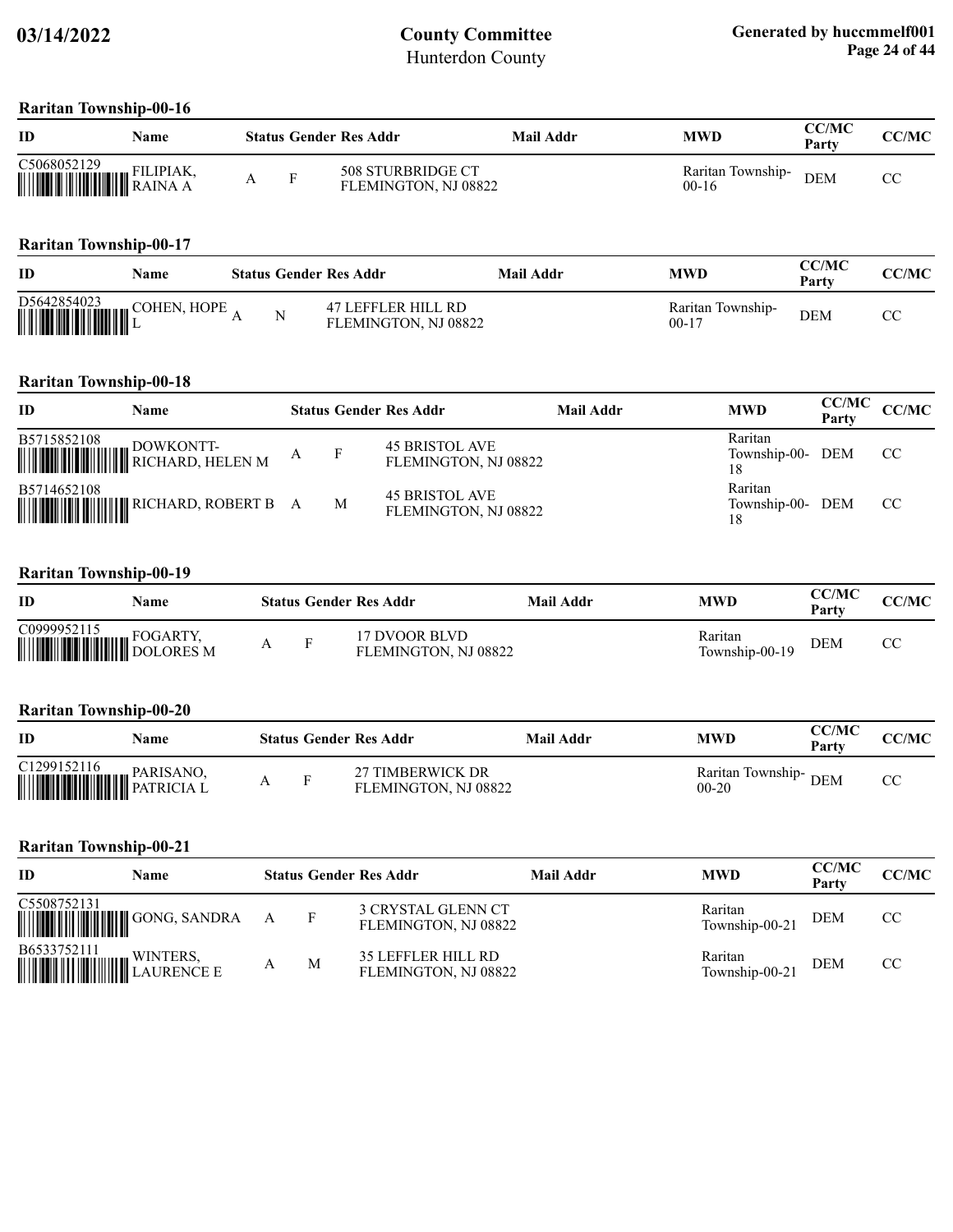#### **Readington Township-00-01**

| ID                                                                                                                                                                                                                                                                                                                                         | Name |   |   | <b>Status Gender Res Addr</b>                        | <b>Mail Addr</b>                   | <b>MWD</b>                   | <b>CC/MC</b><br>Party | <b>CC/MC</b> |
|--------------------------------------------------------------------------------------------------------------------------------------------------------------------------------------------------------------------------------------------------------------------------------------------------------------------------------------------|------|---|---|------------------------------------------------------|------------------------------------|------------------------------|-----------------------|--------------|
|                                                                                                                                                                                                                                                                                                                                            |      |   | М | 53 OLD HIGHWAY 28<br>WHITEHOUSE STATION.<br>NJ 08889 | PO BOX 483<br>WHITEHOUSE, NJ 08888 | Readington<br>Township-00-01 | <b>DEM</b>            | МC           |
|                                                                                                                                                                                                                                                                                                                                            |      | А |   | 3 RYLAND RD<br>WHITEHOUSE STATION.<br>NJ 08889       |                                    | Readington<br>Township-00-01 | <b>DEM</b>            | CC           |
| $\begin{tabular}{ c c c } \hline N2542653867 & VORWICK, \\ \hline \hline \end{tabular} \begin{tabular}{ c c c c } \hline VORWICK, \\ \hline \end{tabular} \end{tabular} \vspace{0.08cm} \begin{tabular}{ c c c c } \hline \multicolumn{3}{ c }{\textbf{VORWICK}} \\ \hline \multicolumn{3}{ c }{\textbf{VORWICK}} \\ \hline \end{tabular}$ |      | А | М | 3 RYLAND RD<br>WHITEHOUSE STATION.<br>NJ 08889       |                                    | Readington<br>Township-00-01 | <b>DEM</b>            | CC           |

### **Readington Township-00-02**

| ID                                      | Name      |   | <b>Status Gender Res Addr</b>                          | Mail Addr | <b>MWD</b>                   | <b>CC/MC</b><br>Party | <b>CC/MC</b> |
|-----------------------------------------|-----------|---|--------------------------------------------------------|-----------|------------------------------|-----------------------|--------------|
| F1316852929<br><b>WEIGHT HE RESINSE</b> | RUSINSKI. | M | 372 COUNTY ROAD 523<br>WHITEHOUSE STATION.<br>NJ 08889 |           | Readington<br>Township-00-02 | DEM                   |              |

#### **Readington Township-00-03**

| ID          | Name            |   | <b>Status Gender Res Addr</b>        | Mail Addr | <b>MWD</b>                   | <b>CC/MC</b><br>Party | CC/MC |
|-------------|-----------------|---|--------------------------------------|-----------|------------------------------|-----------------------|-------|
|             | <b>ESAKOFF.</b> | F | 321 MOUNTAIN RD<br>LEBANON, NJ 08833 |           | Readington<br>Township-00-03 | <b>DEM</b>            | CC    |
| C3764552124 | POMYKACZ,       | M | 319 MOUNTAIN RD<br>LEBANON, NJ 08833 |           | Readington<br>Township-00-03 | <b>DEM</b>            | CC    |

### **Readington Township-00-04**

| ID                                        | Name           |  | <b>Status Gender Res Addr</b>            | Mail Addr | MWD                          | <b>CC/MC</b><br>Party | <b>CC/MC</b> |
|-------------------------------------------|----------------|--|------------------------------------------|-----------|------------------------------|-----------------------|--------------|
| C0212752112<br><b>WITHING AND SUSAN E</b> | <b>HYLAND.</b> |  | 106 PINE BANK RD<br>FLEMINGTON, NJ 08822 |           | Readington<br>Township-00-04 | <b>DEM</b>            | U            |

#### **Readington Township-00-05**

| <b>ID</b>                                            | Name           |  | <b>Status Gender Res Addr</b>             | Mail Addr                                       | <b>MWD</b>                   | CC/MC<br>Party | <b>CC/MC</b> |
|------------------------------------------------------|----------------|--|-------------------------------------------|-------------------------------------------------|------------------------------|----------------|--------------|
| B5471253222<br><b>WEIGHT AND SIDE OF STATE STATE</b> | <b>BISHOP.</b> |  | 454 MAIN ST<br>THREE BRIDGES, NJ<br>08887 | <b>PO BOX 371</b><br>THREE BRIDGES, NJ<br>08887 | Readington<br>Township-00-05 | <b>DEM</b>     | СC           |

#### **Readington Township-00-07**

| ID                           | Name |  | <b>Status Gender Res Addr</b>                         | Mail Addr | <b>MWD</b>                             | CC/MC<br>Party | <b>CC/MC</b> |
|------------------------------|------|--|-------------------------------------------------------|-----------|----------------------------------------|----------------|--------------|
| C0744652114<br><b>EUYS</b> , |      |  | <b>6 DORSET LN</b><br>WHITEHOUSE STATION,<br>NJ 08889 |           | Readington Township-<br>DEM<br>$00-07$ |                | CΩ<br>UU     |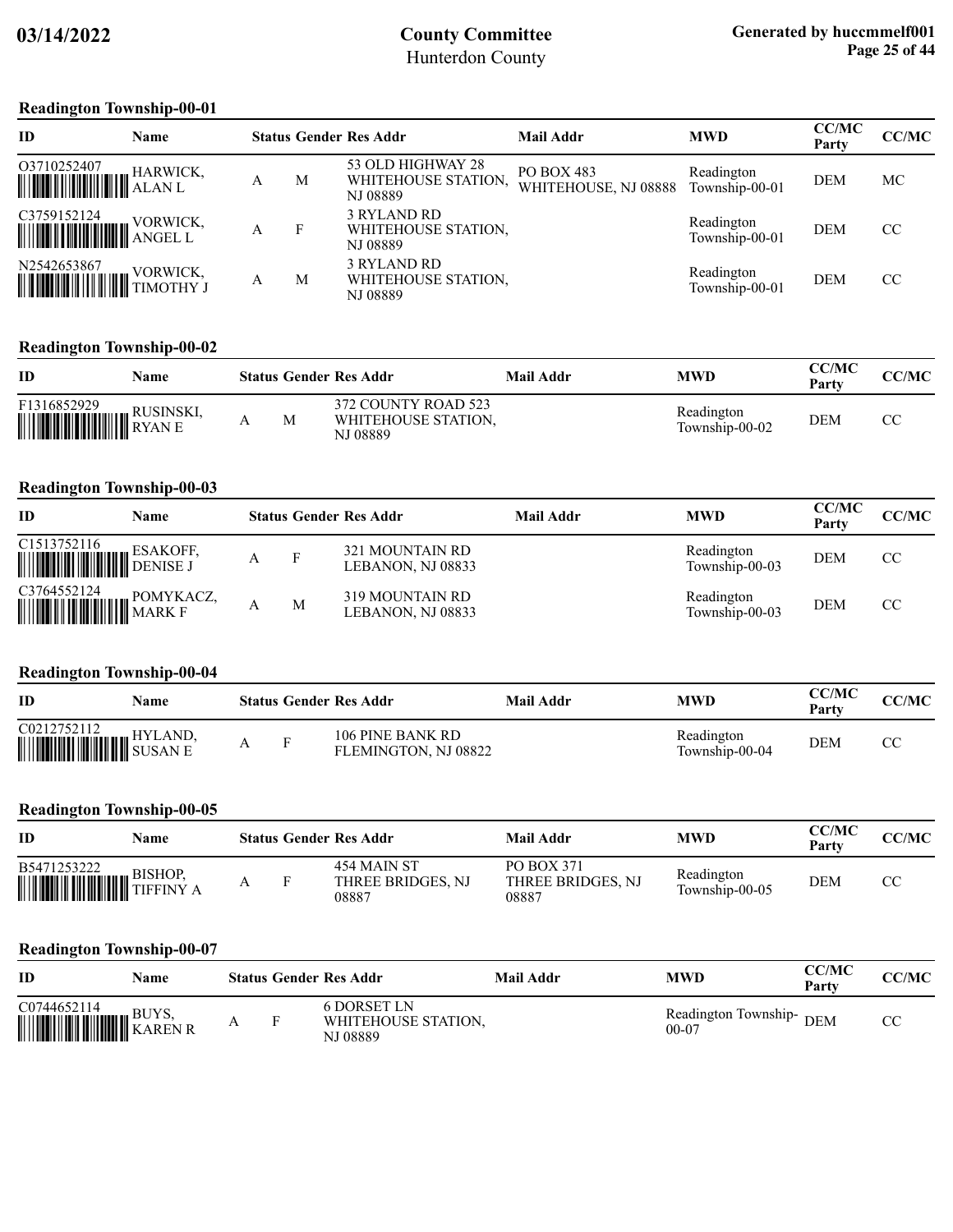#### **Readington Township-00-08**

| ID                                                                                      | Name     |  | <b>Status Gender Res Addr</b>                 | Mail Addr | <b>MWD</b>                   | CC/MC<br>Party | CC/MC |
|-----------------------------------------------------------------------------------------|----------|--|-----------------------------------------------|-----------|------------------------------|----------------|-------|
| $\begin{tabular}{ c c c c } \hline C3164152122 & TROGAN \\ \hline \hline \end{tabular}$ | TROGANI, |  | 194 MILKWEED CT<br>THREE BRIDGES, NJ<br>08887 |           | Readington<br>Township-00-08 | DEM            | U     |

### **Readington Township-00-09**

| ID                                                                                                                                         | Name |   | <b>Status Gender Res Addr</b>        | Mail Addr | MWD                          | <b>CC/MC</b><br>Party | CC/MC |
|--------------------------------------------------------------------------------------------------------------------------------------------|------|---|--------------------------------------|-----------|------------------------------|-----------------------|-------|
| $\begin{tabular}{ c c c } \hline \textbf{B6207552110} & \textbf{BARON,} \\ \hline \textbf{mm} & \textbf{HARVEY L} \\ \hline \end{tabular}$ |      | M | 25 DEVORE RD<br>FLEMINGTON, NJ 08822 |           | Readington<br>Township-00-09 | DEM                   |       |

### **Readington Township-00-11**

| ID                                                                                                                                                                                                                                                                                     | Name |   | <b>Status Gender Res Addr</b>                  | Mail Addr | MWD                          | CC/MC<br>Party | <b>CC/MC</b> |
|----------------------------------------------------------------------------------------------------------------------------------------------------------------------------------------------------------------------------------------------------------------------------------------|------|---|------------------------------------------------|-----------|------------------------------|----------------|--------------|
| $\begin{tabular}{ c c c } \hline C4035752125 & \text{HELLER}, \\ \hline \hline \end{tabular} \begin{tabular}{ c c c c c } \hline \multicolumn{3}{ c }{\text{HELLER}}, \\ \hline \multicolumn{3}{ c }{\text{W}}\\ \hline \multicolumn{3}{ c }{\text{PATRICK D}}\\ \hline \end{tabular}$ |      | М | 7 EDISON RD<br>WHITEHOUSE STATION,<br>NJ 08889 |           | Readington<br>Township-00-11 | DEM            | СC           |

#### **Readington Township-00-12**

| ID                                                                                                                    | Name |  | <b>Status Gender Res Addr</b>                      | Mail Addr | <b>MWD</b>                   | <b>CC/MC</b><br>Party | CC/MC         |
|-----------------------------------------------------------------------------------------------------------------------|------|--|----------------------------------------------------|-----------|------------------------------|-----------------------|---------------|
|                                                                                                                       |      |  | 6 BLACKSMITH RD<br>WHITEHOUSE STATION,<br>NJ 08889 |           | Readington<br>Township-00-12 | <b>DEM</b>            | <sub>CC</sub> |
| $\begin{tabular}{ c c c } \hline C2596452120 & DAMICO, \\ \hline \hline \end{tabular} {\small\bf{DAMICO,} MICHELE A}$ |      |  | <b>60 PLEASANT RUN RD</b><br>FLEMINGTON, NJ 08822  |           | Readington<br>Township-00-12 | <b>DEM</b>            | CC            |

#### **Readington Township-00-13**

| <b>ID</b> | Name |  | <b>Status Gender Res Addr</b>                        | Mail Addr | <b>MWD</b>                        | <b>CC/MC</b><br>Party | CC/MC |
|-----------|------|--|------------------------------------------------------|-----------|-----------------------------------|-----------------------|-------|
|           |      |  | 20 HAY BARRICK RD<br>WHITEHOUSE STATION.<br>NJ 08889 |           | Readington Township-<br>$00 - 13$ | <b>DEM</b>            | UΩ    |

#### **Readington Township-00-14**

| <b>ID</b>                                 | Name                |   | <b>Status Gender Res Addr</b>          | Mail Addr | <b>MWD</b>                   | <b>CC/MC</b><br>Party | <b>CC/MC</b> |
|-------------------------------------------|---------------------|---|----------------------------------------|-----------|------------------------------|-----------------------|--------------|
|                                           | <b>SELL, GORDON</b> | M | 41 WINDING WAY<br>FLEMINGTON, NJ 08822 |           | Readington<br>Township-00-14 | <b>DEM</b>            | CC           |
| B6120952110<br><b>WILLIAMS</b><br>BRUCE A | WILLIAMS,           | M | 37 WINDING WAY<br>FLEMINGTON, NJ 08822 |           | Readington<br>Township-00-14 | <b>DEM</b>            | CC           |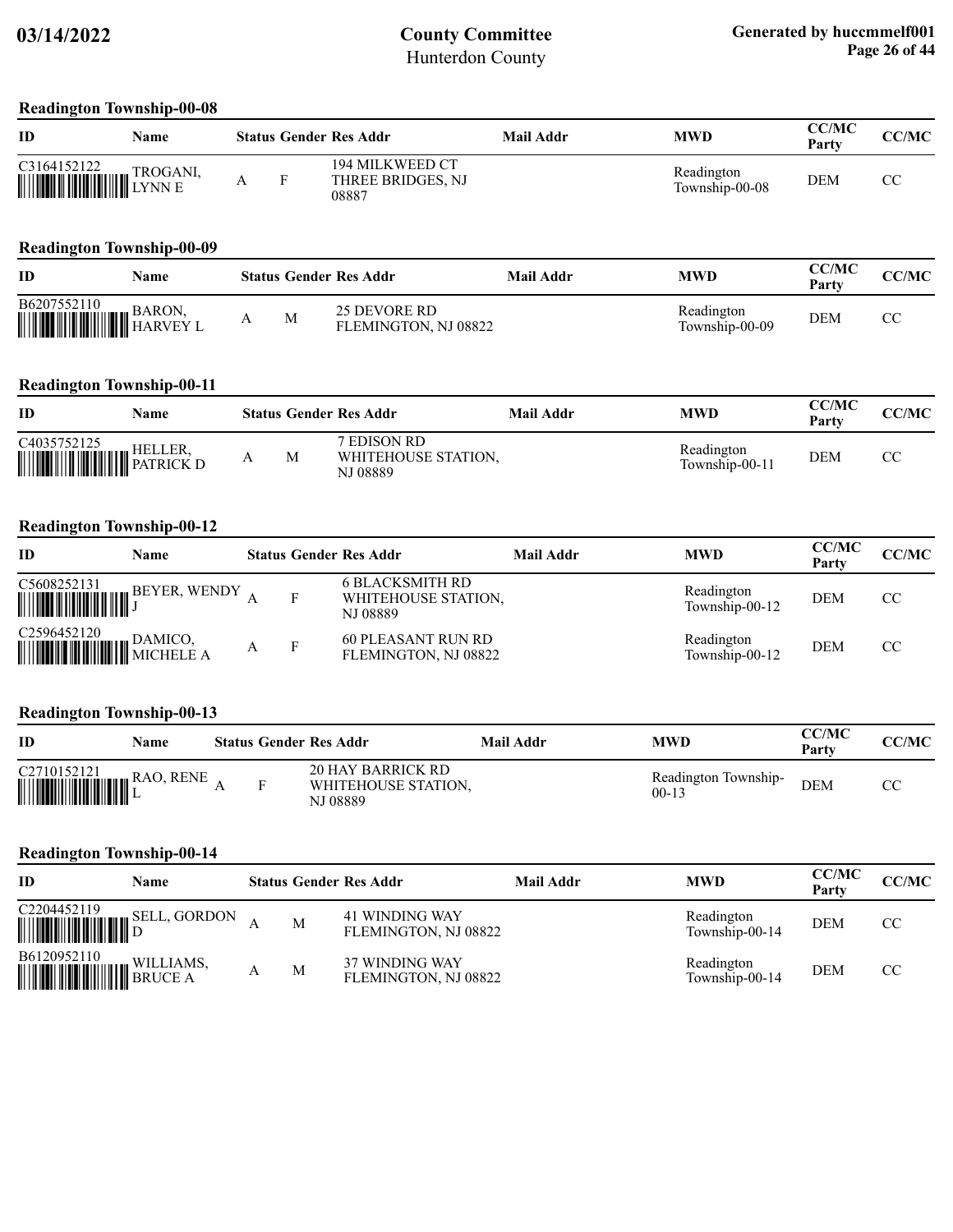### **Readington Township-00-15**

| ID                                               | Name   |   |   | <b>Status Gender Res Addr</b>                               | Mail Addr | <b>MWD</b>                   | <b>CC/MC</b><br>Party | CC/MC |
|--------------------------------------------------|--------|---|---|-------------------------------------------------------------|-----------|------------------------------|-----------------------|-------|
|                                                  |        |   | M | 2 VAN PELT DR<br>WHITEHOUSE STATION,<br><b>NJ 08889</b>     |           | Readington<br>Township-00-15 | <b>DEM</b>            | CC.   |
| N0965751645<br><b>WELLER HELIZABETH NEWSFILM</b> | FIORE, | A |   | <b>30 WITHERSPOON ST</b><br>WHITEHOUSE STATION,<br>NJ 08889 |           | Readington<br>Township-00-15 | <b>DEM</b>            | CC.   |

### **Readington Township-00-16**

| ID                                            | Name     | <b>Status Gender Res Addr</b> |   |                                                | <b>Mail Addr</b>                | <b>MWD</b>                   | <b>CC/MC</b><br>Party | <b>CC/MC</b> |
|-----------------------------------------------|----------|-------------------------------|---|------------------------------------------------|---------------------------------|------------------------------|-----------------------|--------------|
| C2118152118<br><b>WEIGHT AND SEARCH STATE</b> | ORLANDI, | A                             |   | 116 DREAHOOK RD<br>LEBANON, NJ 08833           | PO BOX 250<br>STANTON, NJ 08885 | Readington<br>Township-00-16 | <b>DEM</b>            | CC           |
| 05692453908 UDDIN, UDDIN, URBANIY             |          |                               | M | 4 TIMBER CT<br>WHITEHOUSE STATION,<br>NJ 08889 |                                 | Readington<br>Township-00-16 | <b>DEM</b>            | CC           |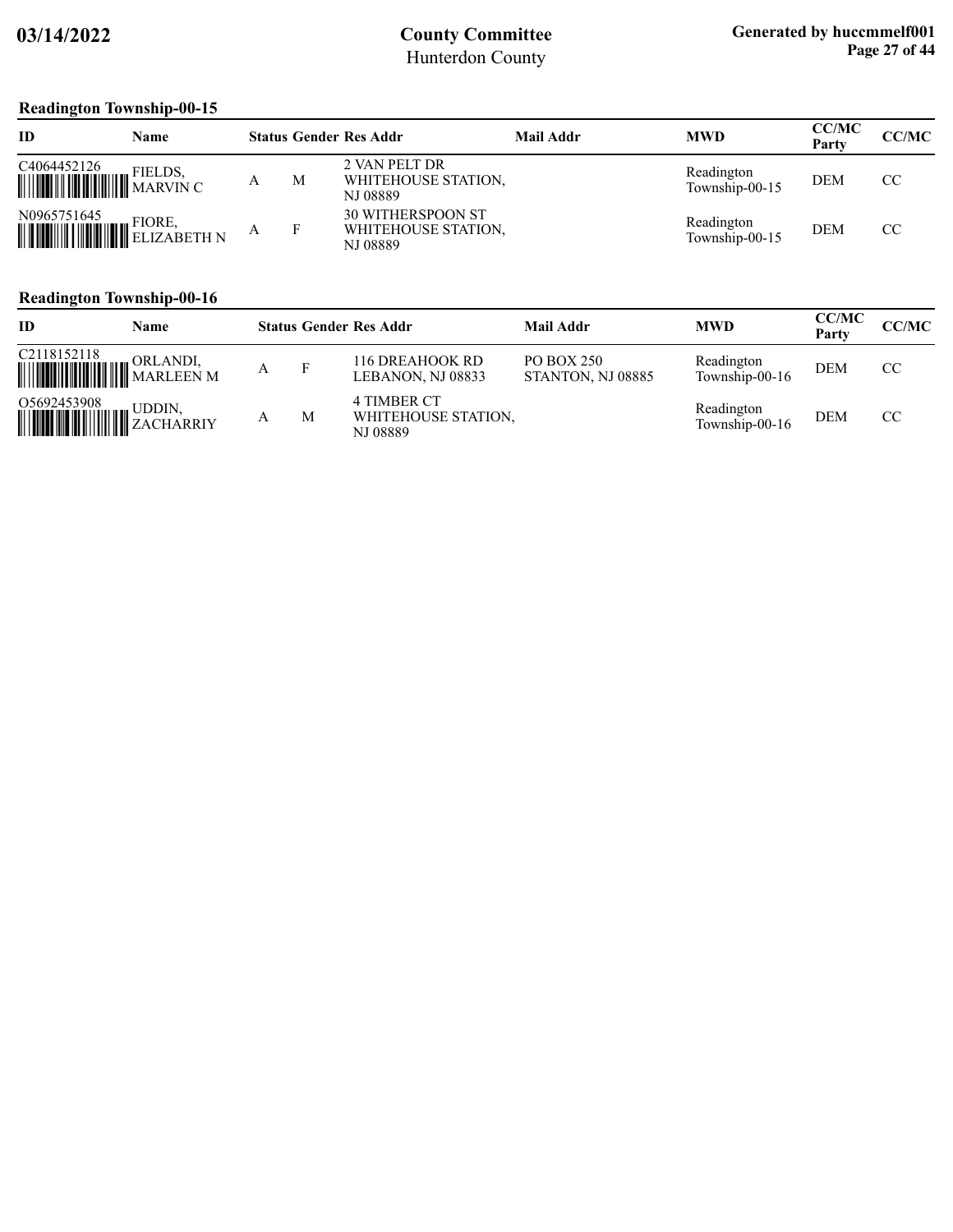### **Stockton Borough-00-01**

| ID                                                                                                                                                                        | Name      |   |   | <b>Status Gender Res Addr</b>     | Mail Addr | MWD                            | CC/MC<br>Party | CC/MC |
|---------------------------------------------------------------------------------------------------------------------------------------------------------------------------|-----------|---|---|-----------------------------------|-----------|--------------------------------|----------------|-------|
| $\begin{tabular}{ c c c c } \hline C0534852113 & FRABIZIO \\ \hline \hline \end{tabular} \begin{tabular}{ c c c c c } \hline FRABIZIO \\ KERRY L \\ \hline \end{tabular}$ | FRABIZIO, | A | F | 11 FERRY ST<br>STOCKTON, NJ 08559 |           | Stockton Borough-<br>$00 - 01$ | <b>DEM</b>     | CC/MC |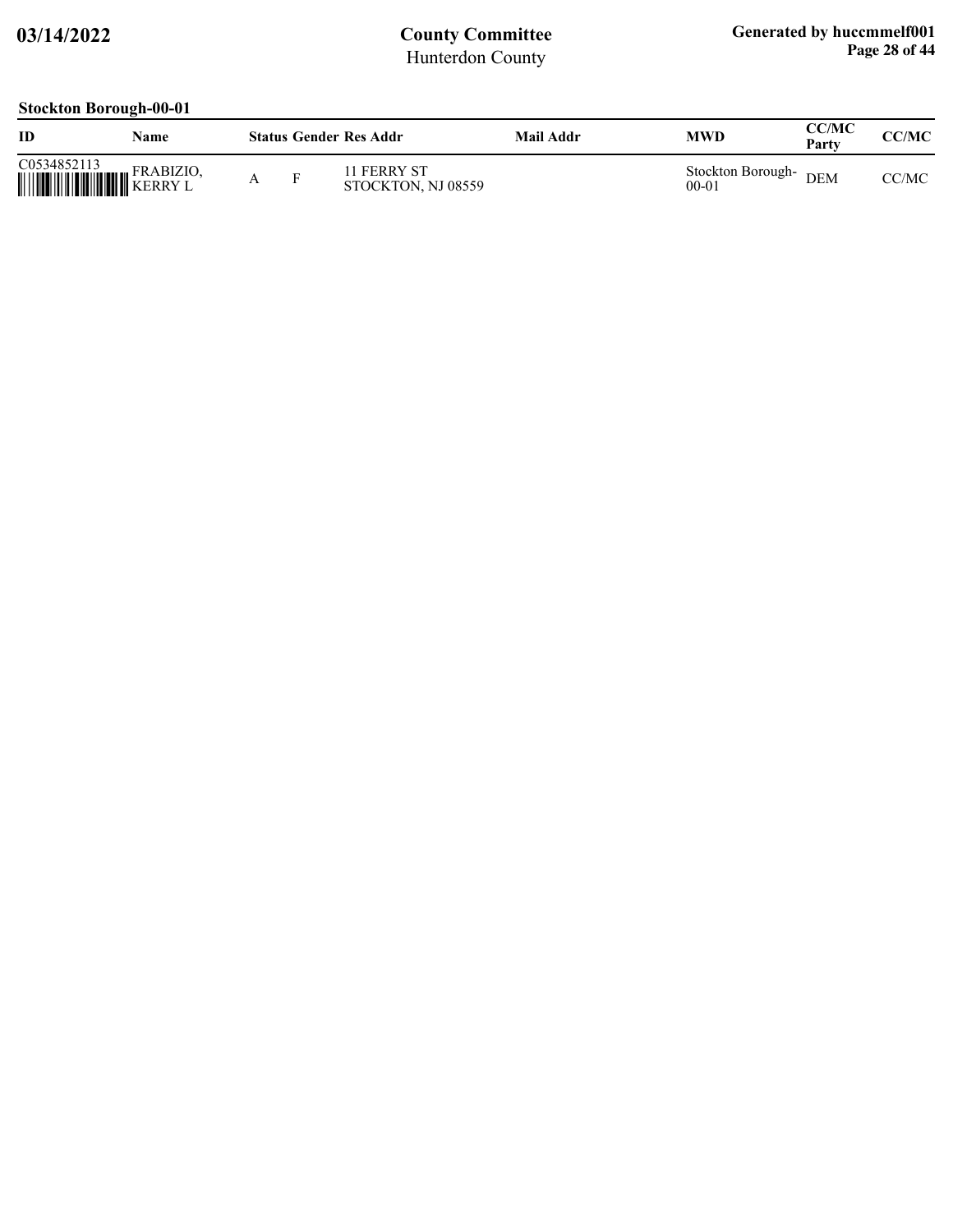#### **Tewksbury Township-00-01**

| ID                      | Name    |   | <b>Status Gender Res Addr</b>            | <b>Mail Addr</b>                              | <b>MWD</b>                  | <b>CC/MC</b><br>Party | <b>CC/MC</b> |
|-------------------------|---------|---|------------------------------------------|-----------------------------------------------|-----------------------------|-----------------------|--------------|
| C <sub>1089952115</sub> | LENSKI. |   | 3 DRYDEN RD<br>POTTERSVILLE, NJ<br>07979 | <b>PO BOX 55</b><br>POTTERSVILLE, NJ<br>07979 | Tewksbury<br>Township-00-01 | <b>DEM</b>            | CC           |
| E6287452923             |         | M | 11 JAMES ST<br>OLDWICK, NJ 08858         | PO BOX 166<br>OLDWICK, NJ 08858               | Tewksbury<br>Township-00-01 | <b>DEM</b>            | CC           |

### **Tewksbury Township-00-02**

| ID          | <b>Name</b>                                                |   |   | <b>Status Gender Res Addr</b>                | Mail Addr | <b>MWD</b>                      | <b>CC/MC</b><br>Party | CC/MC |
|-------------|------------------------------------------------------------|---|---|----------------------------------------------|-----------|---------------------------------|-----------------------|-------|
| C4901752129 | <b>MCKINNEY-</b><br><b>MUNICIPALITY BRAKEWOOD, KELLY A</b> |   | F | <b>5 PRUNER FARM RD</b><br>LEBANON, NJ 08833 |           | Tewksburv<br>Township-00-<br>02 | DEM                   | CC/MC |
| G1093952207 | <b>WEIGHT AND SIMON, WILLIAM K</b>                         | A | M | <b>4 PRUNER FARM RD</b><br>LEBANON, NJ 08833 |           | Tewksbury<br>Township-00-<br>02 | <b>DEM</b>            | CC    |

### **Tewksbury Township-00-03**

| ID          | Name |   | <b>Status Gender Res Addr</b>             | <b>Mail Addr</b> | <b>MWD</b>                  | <b>CC/MC</b><br>Party | CC/MC |
|-------------|------|---|-------------------------------------------|------------------|-----------------------------|-----------------------|-------|
| B5848752109 |      |   | <b>27 BEAVERS RD</b><br>CALIFON, NJ 07830 |                  | Tewksbury<br>Township-00-03 | <b>DEM</b>            | CC    |
| C2240752119 |      | M | 6 DEGE FARM RD<br>CALIFON, NJ 07830       |                  | Tewksbury<br>Township-00-03 | <b>DEM</b>            | CC    |

### **Tewksbury Township-00-04**

| ID                                                                                                                                                                                                                                                                                                                                                                                                                         | Name |   |   | <b>Status Gender Res Addr</b>                  | Mail Addr                       | <b>MWD</b>                  | <b>CC/MC</b><br>Party | <b>CC/MC</b>  |
|----------------------------------------------------------------------------------------------------------------------------------------------------------------------------------------------------------------------------------------------------------------------------------------------------------------------------------------------------------------------------------------------------------------------------|------|---|---|------------------------------------------------|---------------------------------|-----------------------------|-----------------------|---------------|
| $\begin{tabular}{ c c c } \hline \textbf{B6273352110} & \textbf{HUBER} , \\\hline \textbf{MHH} & \textbf{MHH} & \textbf{DEBORAH} \\\hline \end{tabular}$                                                                                                                                                                                                                                                                   |      |   | F | 188 COUNTY ROAD 517<br>CALIFON, NJ 07830       | PO BOX 431<br>OLDWICK, NJ 08858 | Tewksbury<br>Township-00-04 | <b>DEM</b>            | CC            |
| $\begin{tabular}{ c c c } \hline C4348752127 & SHORT, \\ \hline \hline \end{tabular} \begin{tabular}{ c c c c c } \hline \multicolumn{3}{ c }{HOMT} & SHORT, \\ \hline \multicolumn{3}{ c }{HOMT} & SHORT, \\ \hline \multicolumn{3}{ c }{HOMT} & SHORT. \\ \hline \multicolumn{3}{ c }{HOMT} & SHORT. \\ \hline \multicolumn{3}{ c }{HOMT} & SHORT. \\ \hline \multicolumn{3}{ c }{HOMT} & SHORT. \\ \hline \multicolumn$ |      | А | M | <b>34 FARMERSVILLE RD</b><br>CALIFON, NJ 07830 |                                 | Tewksbury<br>Township-00-04 | DEM                   | <sub>CC</sub> |

### **Tewksbury Township-00-05**

| ID                                              | Name    |   | <b>Status Gender Res Addr</b>         | Mail Addr | MWD                         | <b>CC/MC</b><br>Party | CC/MC |
|-------------------------------------------------|---------|---|---------------------------------------|-----------|-----------------------------|-----------------------|-------|
| K1748851218<br><b>WEIGHT AND SHARON NEWSTHE</b> | GLOVER. | N | 105 DEER HILL RD<br>LEBANON. NJ 08833 |           | Fewksburv<br>Township-00-05 | <b>DEM</b>            |       |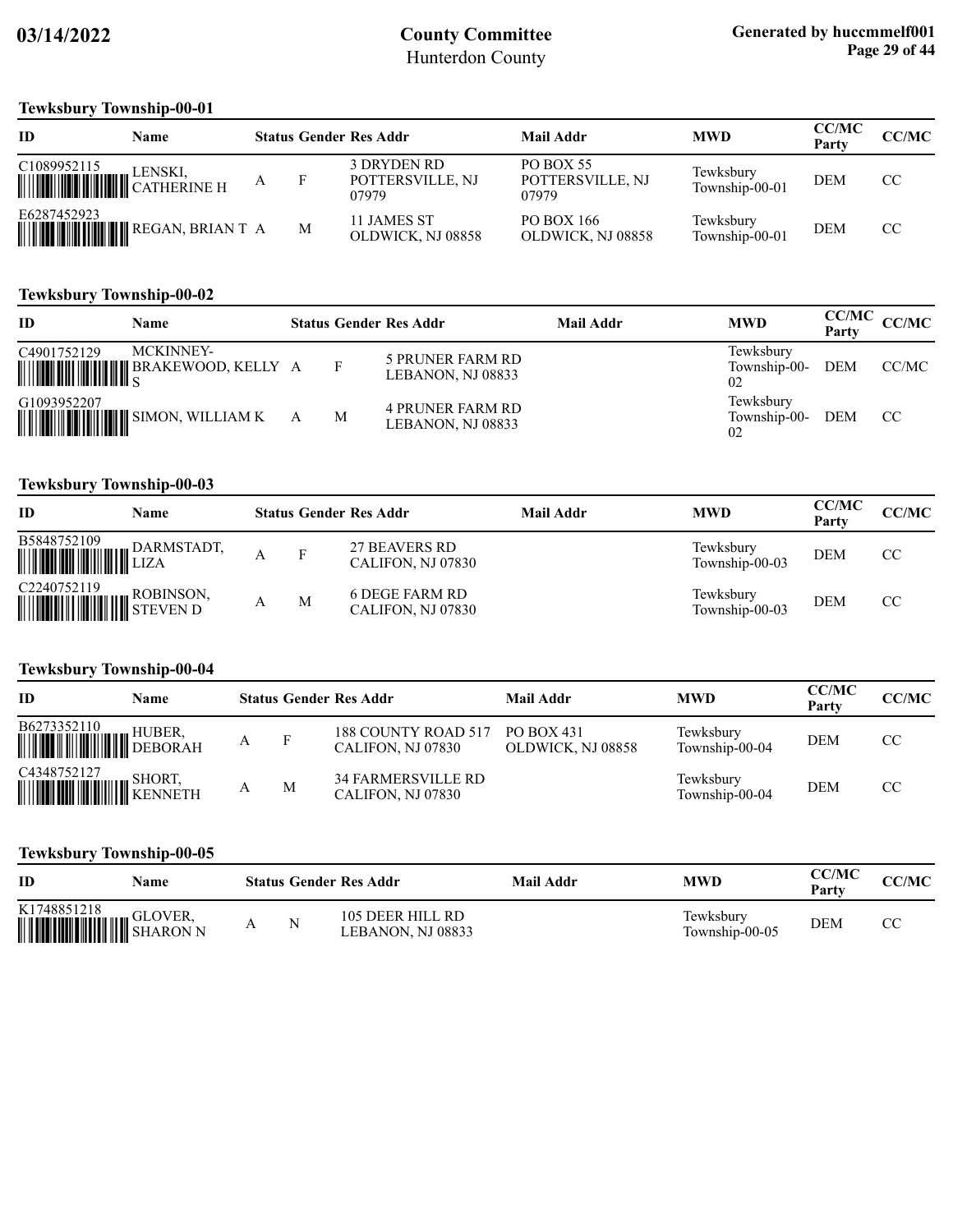### **Union Township-00-01**

| ID                                                                                                                                                                         | Name          |   | <b>Status Gender Res Addr</b>                   | Mail Addr | <b>MWD</b>                   | <b>CC/MC</b><br>Party | <b>CC/MC</b> |
|----------------------------------------------------------------------------------------------------------------------------------------------------------------------------|---------------|---|-------------------------------------------------|-----------|------------------------------|-----------------------|--------------|
| $\begin{tabular}{ c c c c c } \hline C1108952115 & A \\ \hline \hline \hline \end{tabular}$                                                                                | AVERILL, MARY |   | <b>70 COUNTRY ACRES DR</b><br>HAMPTON, NJ 08827 |           | Union Township-<br>$00 - 01$ | <b>DEM</b>            | CC           |
| $\begin{tabular}{ c c c c } \hline CO247852112 & DENEGRE \\ \hline \hline \end{tabular} \begin{tabular}{ c c c c c } \hline DENEGRE \\ \hline \end{tabular} \end{tabular}$ | DENEGRE,      | F | <b>8 RACHEL CT</b><br>HAMPTON, NJ 08827         |           | Union Township-<br>$00 - 01$ | <b>DEM</b>            | CC           |

### **Union Township-00-02**

| ID                    | Name         |   | <b>Status Gender Res Addr</b>                               | Mail Addr | <b>MWD</b>                  | <b>CC/MC</b><br>Party | CC/MC |
|-----------------------|--------------|---|-------------------------------------------------------------|-----------|-----------------------------|-----------------------|-------|
| 05966453156           |              | F | <b>580 MAIN ST</b><br><b>PATTENBURG</b><br>ASBURY, NJ 08802 |           | Union<br>Township-00-<br>02 | DEM                   | CC    |
| C1648552117 RUSSONIEL | RUSSONIELLO, | F | 460 COUNTY ROAD 614<br>ASBURY, NJ 08802                     |           | Union<br>Township-00-<br>02 | <b>DEM</b>            | CC/MC |

#### **Union Township-00-03**

| ID                                                                                                                                                            | Name                                   |  | <b>Status Gender Res Addr</b>              | Mail Addr | <b>MWD</b>                 | <b>CC/MC</b><br>Party | CC/MC |
|---------------------------------------------------------------------------------------------------------------------------------------------------------------|----------------------------------------|--|--------------------------------------------|-----------|----------------------------|-----------------------|-------|
| $\begin{tabular}{ c c c } \hline A0850252443 & LAMONDE, \\ \hline \hline \end{tabular} \begin{tabular}{ c c c c } \hline AMBULIA & S \\ \hline \end{tabular}$ |                                        |  | 44 RUPELL RD<br>HAMPTON, NJ 08827          |           | Union Township-<br>$00-03$ | <b>DEM</b>            | CC.   |
| B6248452110                                                                                                                                                   | <b>MUNICIPALITY OF SMOCK, MARY E A</b> |  | <b>66 OVERLOOK DR</b><br>CLINTON, NJ 08809 |           | Union Township-<br>$00-03$ | <b>DEM</b>            | CC    |

#### **Union Township-00-04**

| ID                                                                                                                                                                   | Name |     | <b>Status Gender Res Addr</b>        | <b>Mail Addr</b> | <b>MWD</b>                   | <b>CC/MC</b><br>Party | CC/MC |
|----------------------------------------------------------------------------------------------------------------------------------------------------------------------|------|-----|--------------------------------------|------------------|------------------------------|-----------------------|-------|
| $\begin{tabular}{ c c c } \hline C4581052127 & BARTER, \\ \hline \hline \end{tabular} \begin{tabular}{ c c c c c } \hline BARTER, CNDY \end{tabular}$                |      | - F | 2 DEER RUN<br>PITTSTOWN, NJ 08867    |                  | Union Township-<br>$00-04$   | <b>DEM</b>            | CC    |
| $\begin{tabular}{ c c c c } \hline A5163152832 & GILLESPIE, \\ \hline \hline \end{tabular} \begin{tabular}{ c c c c c } \hline & GILLESPIE, \\ \hline \end{tabular}$ |      | M   | 14 PATRICK DR<br>PITTSTOWN, NJ 08867 |                  | Union Township-<br>$00 - 04$ | <b>DEM</b>            | CC    |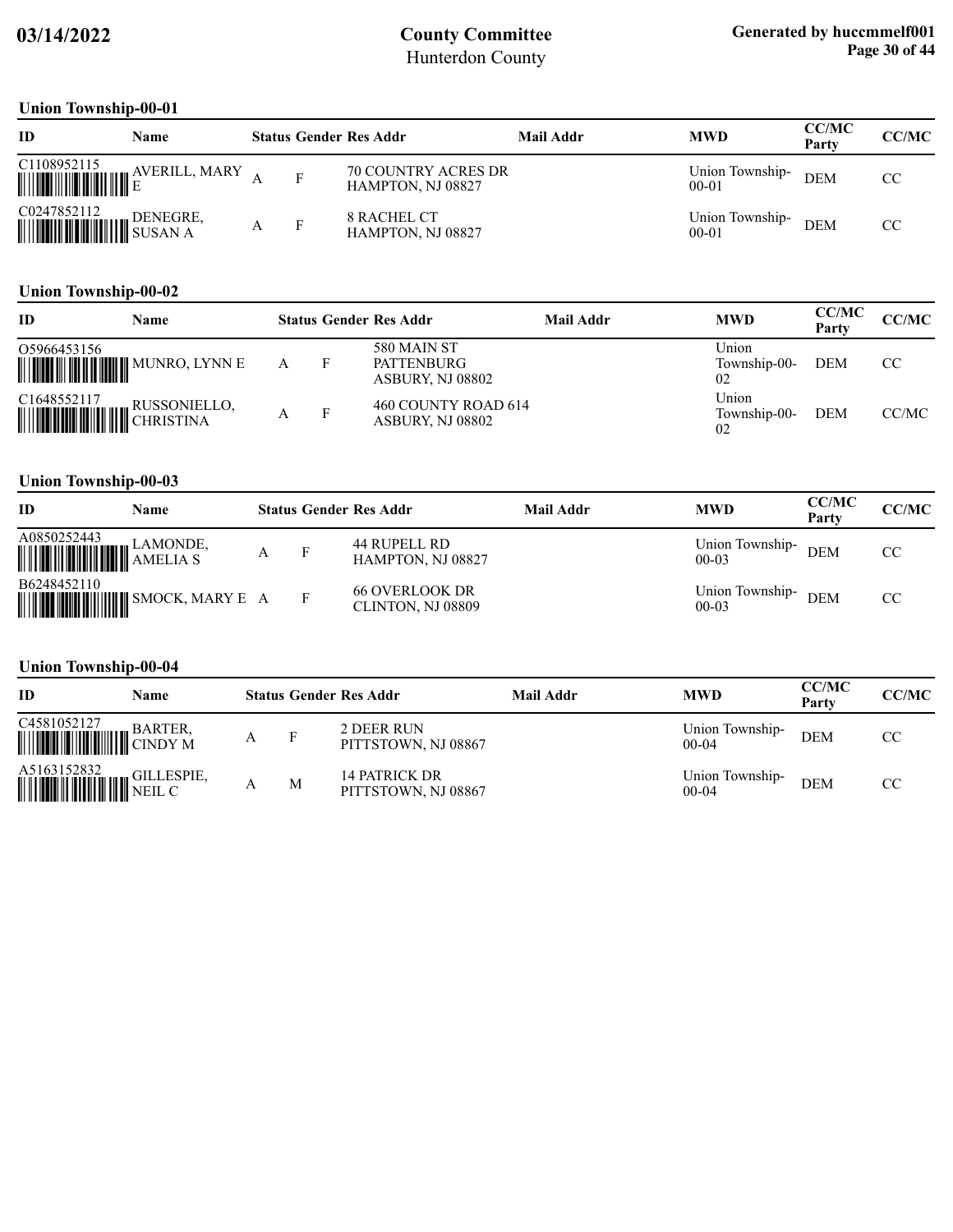### **West Amwell Township-00-01**

| ID                              | <b>Name</b>                              |   | <b>Status Gender Res Addr</b>                                          | Mail Addr | <b>MWD</b>                    | <b>CC/MC</b><br>Party | CC/MC |
|---------------------------------|------------------------------------------|---|------------------------------------------------------------------------|-----------|-------------------------------|-----------------------|-------|
| B4983752106<br><b>WASTERSOR</b> | MASTERSON,                               |   | <b>11 MOUNT AIRY</b><br>VILLAGE RD<br><b>LAMBERTVILLE, NJ</b><br>08530 |           | West Amwell<br>Township-00-01 | <b>DEM</b>            | CC/MC |
| C3932452125                     | <b>MUNICIPALITY IN RICHARD, ERIC E A</b> | M | <b>32 FERRIS WHEEL DR</b><br>LAMBERTVILLE, NJ<br>08530                 |           | West Amwell<br>Township-00-01 | <b>DEM</b>            | CC    |

### **West Amwell Township-00-02**

| ID                                                                                                                                                                                                                                                                                                                                                                                   | Name    |   | <b>Status Gender Res Addr</b>                            | Mail Addr | <b>MWD</b>                    | <b>CC/MC</b><br>Party | CC/MC |
|--------------------------------------------------------------------------------------------------------------------------------------------------------------------------------------------------------------------------------------------------------------------------------------------------------------------------------------------------------------------------------------|---------|---|----------------------------------------------------------|-----------|-------------------------------|-----------------------|-------|
| B4860052105<br>WILLIAM J                                                                                                                                                                                                                                                                                                                                                             | CORBOY, | M | <b>8 STYMIEST RD</b><br><b>LAMBERTVILLE, NJ</b><br>08530 |           | West Amwell<br>Township-00-02 | <b>DEM</b>            | CC    |
| $\begin{tabular}{ c c c } \hline C3562352124 & YARROW, \\ \hline \hline \end{tabular} \begin{tabular}{ c c c c } \hline P136111 & P13611 & P14811 \\ \hline \end{tabular} \begin{tabular}{ c c c c c } \hline \multicolumn{3}{ c }{H16111 & P14811 & P14811 \\ \hline \multicolumn{3}{ c }{H1611 & P14811 & P14811 \\ \hline \multicolumn{3}{ c }{H1611 & P14811 & P14811 \\ \hline$ |         |   | 237 GOAT HILL RD<br>LAMBERTVILLE, NJ<br>08530            |           | West Amwell<br>Township-00-02 | <b>DEM</b>            | CC.   |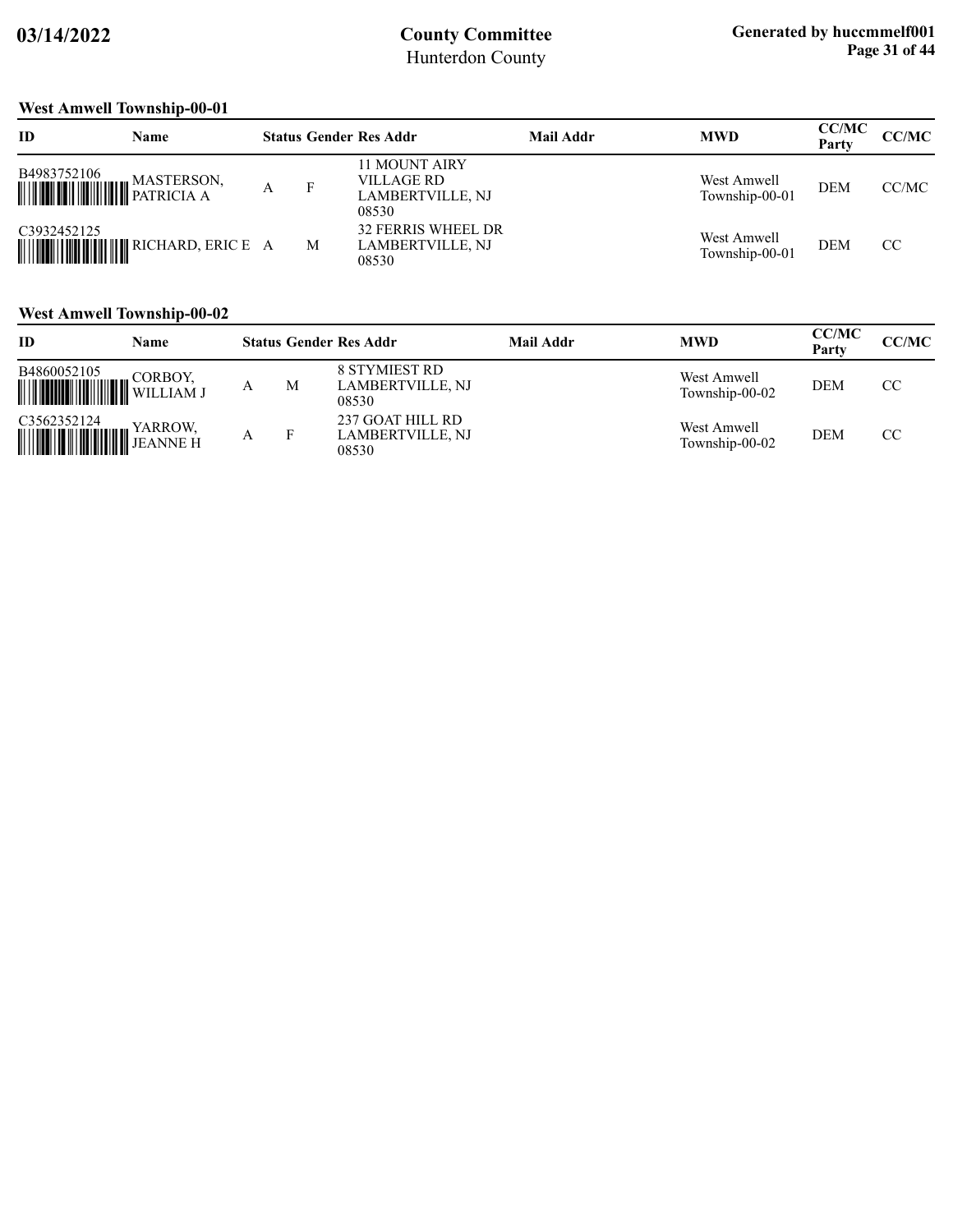## **Alexandria Township-00-01 Subtotals**

**Total:** 2 **Total per CC/MC:** CC/MC=1 CC=1

## **Bethlehem Township-00-01 Subtotals**

**Total:** 2 **Total per CC/MC:** MC=1 CC=1

## **Bethlehem Township-00-03 Subtotals**

**Total:** 2 **Total per CC/MC:** CC=2

## **Bethlehem Township-00-04 Subtotals**

**Total:** 1 **Total per CC/MC:** CC=1

## **Califon Borough-00-01 Subtotals**

**Total:** 2 **Total per CC/MC:** CC/MC=1 CC=1

## **Clinton Town-00-01 Subtotals**

**Total:** 3 **Total per CC/MC:** MC=1 CC=2

## **Clinton Town-00-02 Subtotals**

**Total:** 2 **Total per CC/MC:** CC=2

## **Clinton Township-00-01 Subtotals**

**Total:** 2 **Total per CC/MC:** MC=1 CC=1

## **Clinton Township-00-02 Subtotals**

**Total:** 2 **Total per CC/MC:** CC=2

## **Clinton Township-00-03 Subtotals**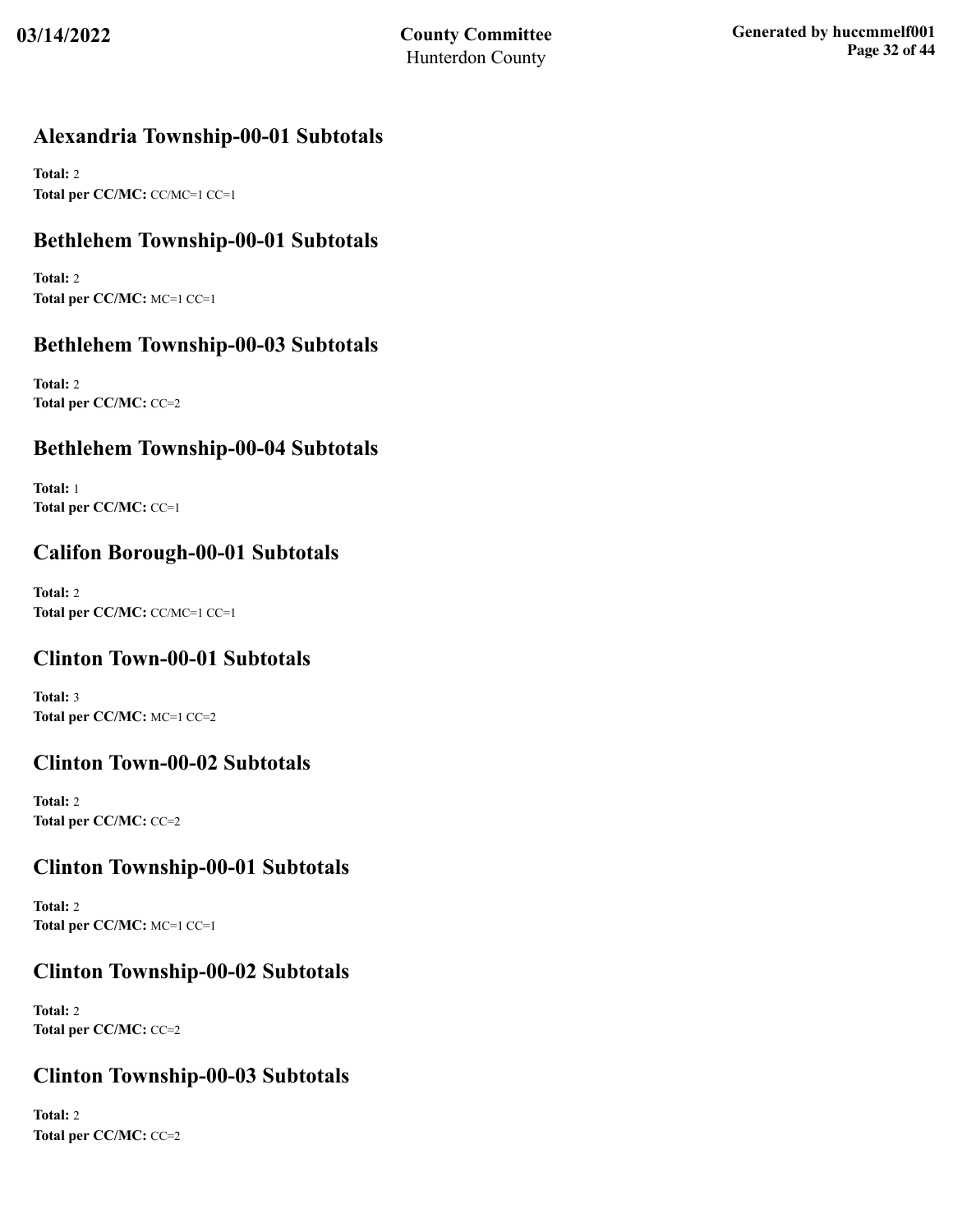## **Clinton Township-00-04 Subtotals**

**Total:** 2 **Total per CC/MC:** CC=2

## **Clinton Township-00-05 Subtotals**

**Total:** 1 **Total per CC/MC:** CC=1

## **Clinton Township-00-06 Subtotals**

**Total:** 1 **Total per CC/MC:** CC=1

## **Clinton Township-00-07 Subtotals**

**Total:** 2 **Total per CC/MC:** CC=2

## **Clinton Township-00-09 Subtotals**

**Total:** 1 **Total per CC/MC:** CC=1

## **Clinton Township-00-10 Subtotals**

**Total:** 2 **Total per CC/MC:** CC=2

## **Clinton Township-00-11 Subtotals**

**Total:** 2 **Total per CC/MC:** CC=2

## **Clinton Township-00-12 Subtotals**

**Total:** 2 **Total per CC/MC:** CC=2

## **Delaware Township-00-01 Subtotals**

**Total:** 1 **Total per CC/MC:** CC=1

## **Delaware Township-00-02 Subtotals**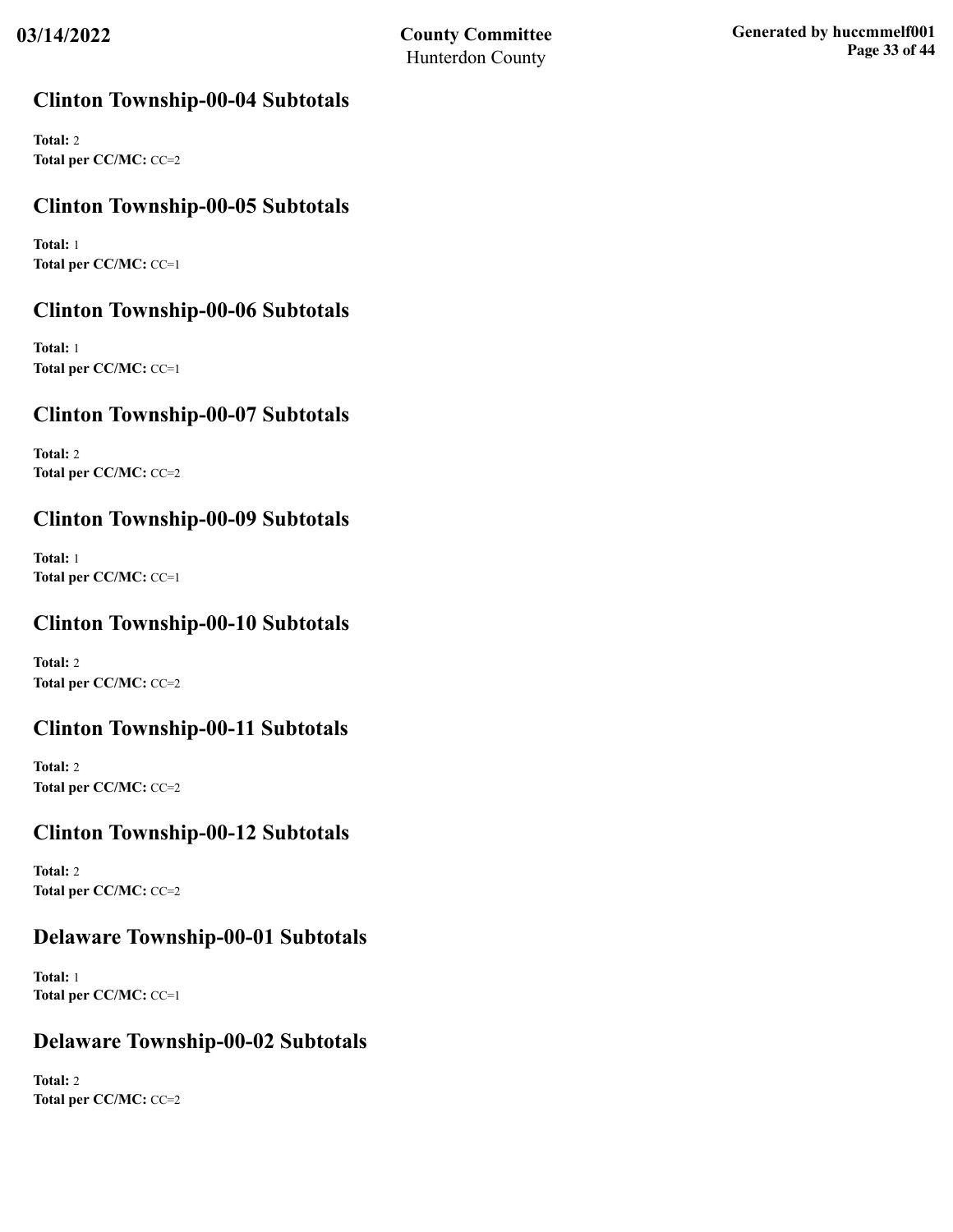## **Delaware Township-00-04 Subtotals**

**Total:** 1 **Total per CC/MC:** CC=1

## **Delaware Township-00-05 Subtotals**

**Total:** 2 **Total per CC/MC:** CC/MC=1 CC=1

## **East Amwell Township-00-01 Subtotals**

**Total:** 2 **Total per CC/MC:** CC=2

## **East Amwell Township-00-02 Subtotals**

**Total:** 2 **Total per CC/MC:** CC=2

## **East Amwell Township-00-03 Subtotals**

**Total:** 2 **Total per CC/MC:** CC/MC=1 CC=1

## **East Amwell Township-00-04 Subtotals**

**Total:** 2 **Total per CC/MC:** CC=2

## **East Amwell Township-00-05 Subtotals**

**Total:** 2 **Total per CC/MC:** CC=2

## **Flemington Borough-00-01 Subtotals**

**Total:** 2 **Total per CC/MC:** MC=1 CC=1

## **Flemington Borough-00-02 Subtotals**

**Total:** 2 **Total per CC/MC:** CC=2

## **Flemington Borough-00-03 Subtotals**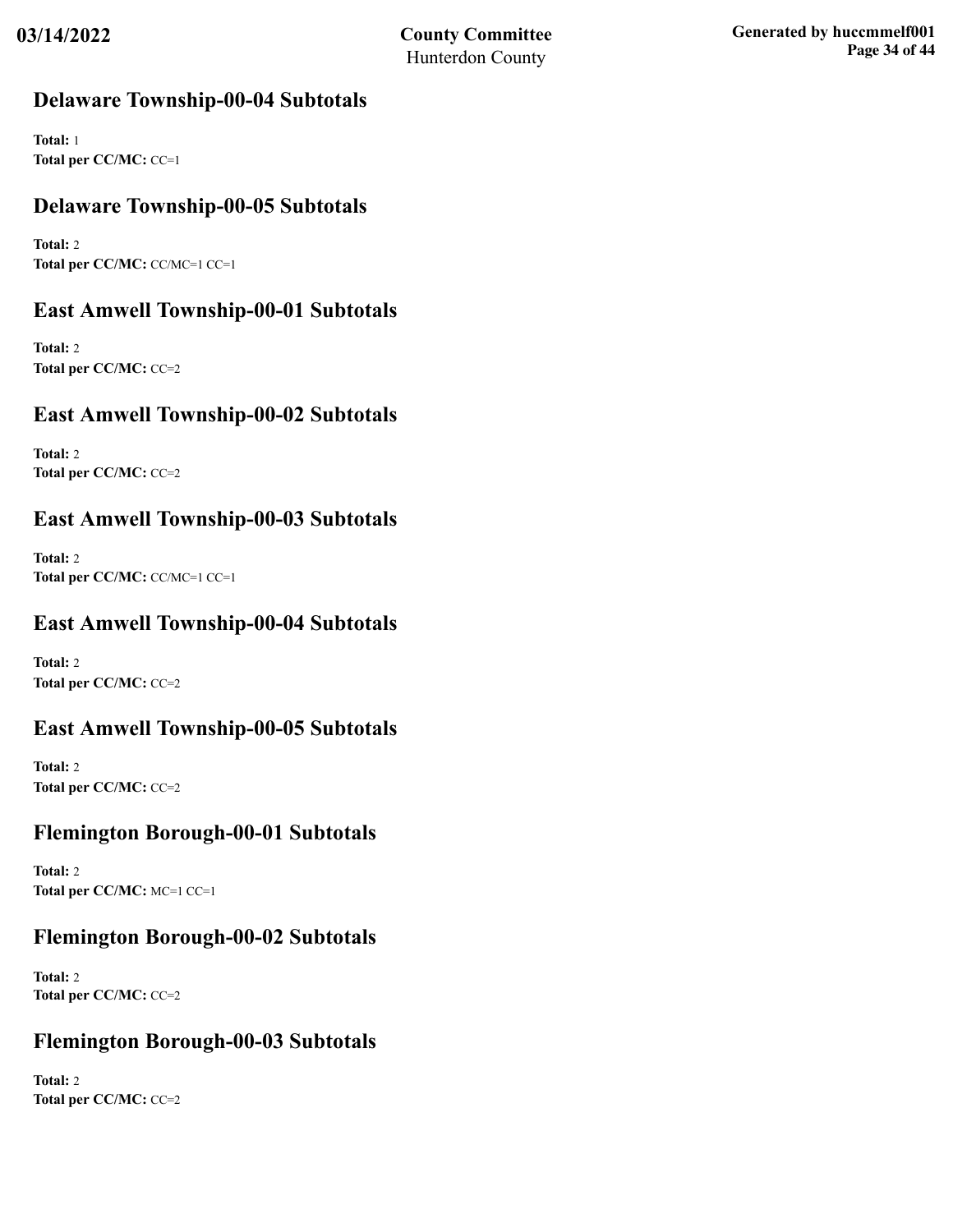## **Franklin Township-00-01 Subtotals**

**Total:** 3 **Total per CC/MC:** MC=1 CC=2

## **Franklin Township-00-02 Subtotals**

**Total:** 2 **Total per CC/MC:** CC=2

## **Franklin Township-00-03 Subtotals**

**Total:** 2 **Total per CC/MC:** CC=2

## **Frenchtown Borough-00-01 Subtotals**

**Total:** 2 **Total per CC/MC:** CC=1 CC/MC=1

## **Glen Gardner Borough-00-01 Subtotals**

**Total:** 2 **Total per CC/MC:** CC/MC=1 CC=1

## **Hampton Borough-00-01 Subtotals**

**Total:** 2 **Total per CC/MC:** CC=1 CC/MC=1

## **High Bridge Borough-00-01 Subtotals**

**Total:** 3 **Total per CC/MC:** MC=1 CC=2

## **High Bridge Borough-00-02 Subtotals**

**Total:** 2 **Total per CC/MC:** CC=2

## **High Bridge Borough-00-03 Subtotals**

**Total:** 2 **Total per CC/MC:** CC=2

## **Holland Township-00-01 Subtotals**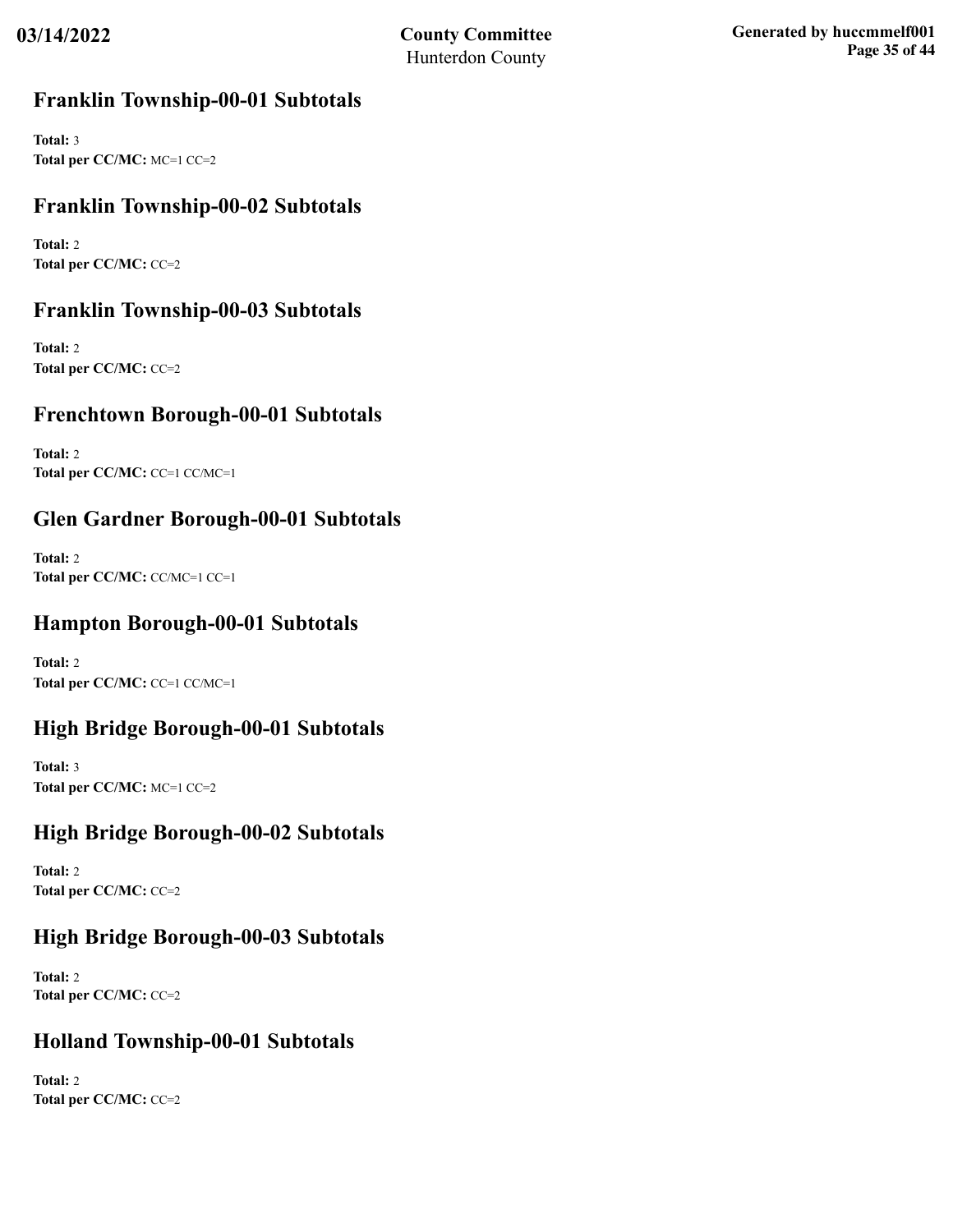## **Holland Township-00-02 Subtotals**

**Total:** 1 **Total per CC/MC:** CC=1

## **Holland Township-00-03 Subtotals**

**Total:** 2 **Total per CC/MC:** CC/MC=1 CC=1

## **Holland Township-00-04 Subtotals**

**Total:** 2 **Total per CC/MC:** CC=2

## **Holland Township-00-05 Subtotals**

**Total:** 1 **Total per CC/MC:** CC=1

## **Kingwood Township-00-02 Subtotals**

**Total:** 1 **Total per CC/MC:** CC=1

## **Kingwood Township-00-04 Subtotals**

**Total:** 2 **Total per CC/MC:** CC/MC=1 CC=1

## **Lambertville City-00-01 Subtotals**

**Total:** 2 **Total per CC/MC:** CC=2

## **Lambertville City-00-02 Subtotals**

**Total:** 2 **Total per CC/MC:** CC/MC=1 CC=1

## **Lambertville City-00-03 Subtotals**

**Total:** 2 **Total per CC/MC:** CC=2

## **Lambertville City-00-04 Subtotals**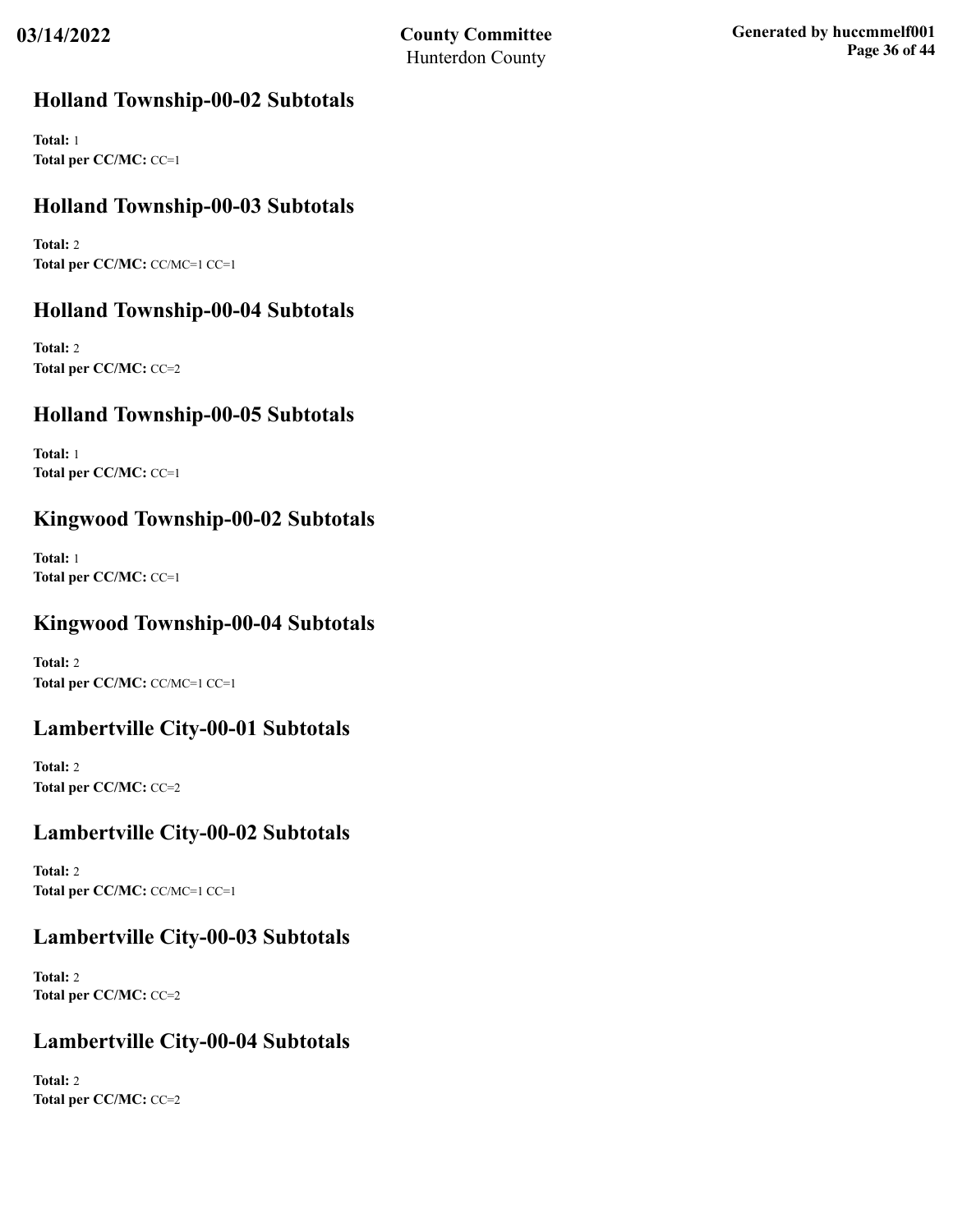## **Lebanon Borough-00-01 Subtotals**

**Total:** 2 **Total per CC/MC:** CC=1 CC/MC=1

## **Lebanon Township-00-01 Subtotals**

**Total:** 3 **Total per CC/MC:** MC=1 CC=2

## **Lebanon Township-00-03 Subtotals**

**Total:** 2 **Total per CC/MC:** CC=2

## **Lebanon Township-00-04 Subtotals**

**Total:** 2 **Total per CC/MC:** CC=2

## **Lebanon Township-00-05 Subtotals**

**Total:** 1 **Total per CC/MC:** CC=1

## **Lebanon Township-00-06 Subtotals**

**Total:** 2 **Total per CC/MC:** CC=2

## **Milford Borough-00-01 Subtotals**

**Total:** 2 **Total per CC/MC:** CC=1 CC/MC=1

## **Raritan Township-00-01 Subtotals**

**Total:** 2 **Total per CC/MC:** CC=1 CC/MC=1

## **Raritan Township-00-02 Subtotals**

**Total:** 2 **Total per CC/MC:** CC=2

## **Raritan Township-00-03 Subtotals**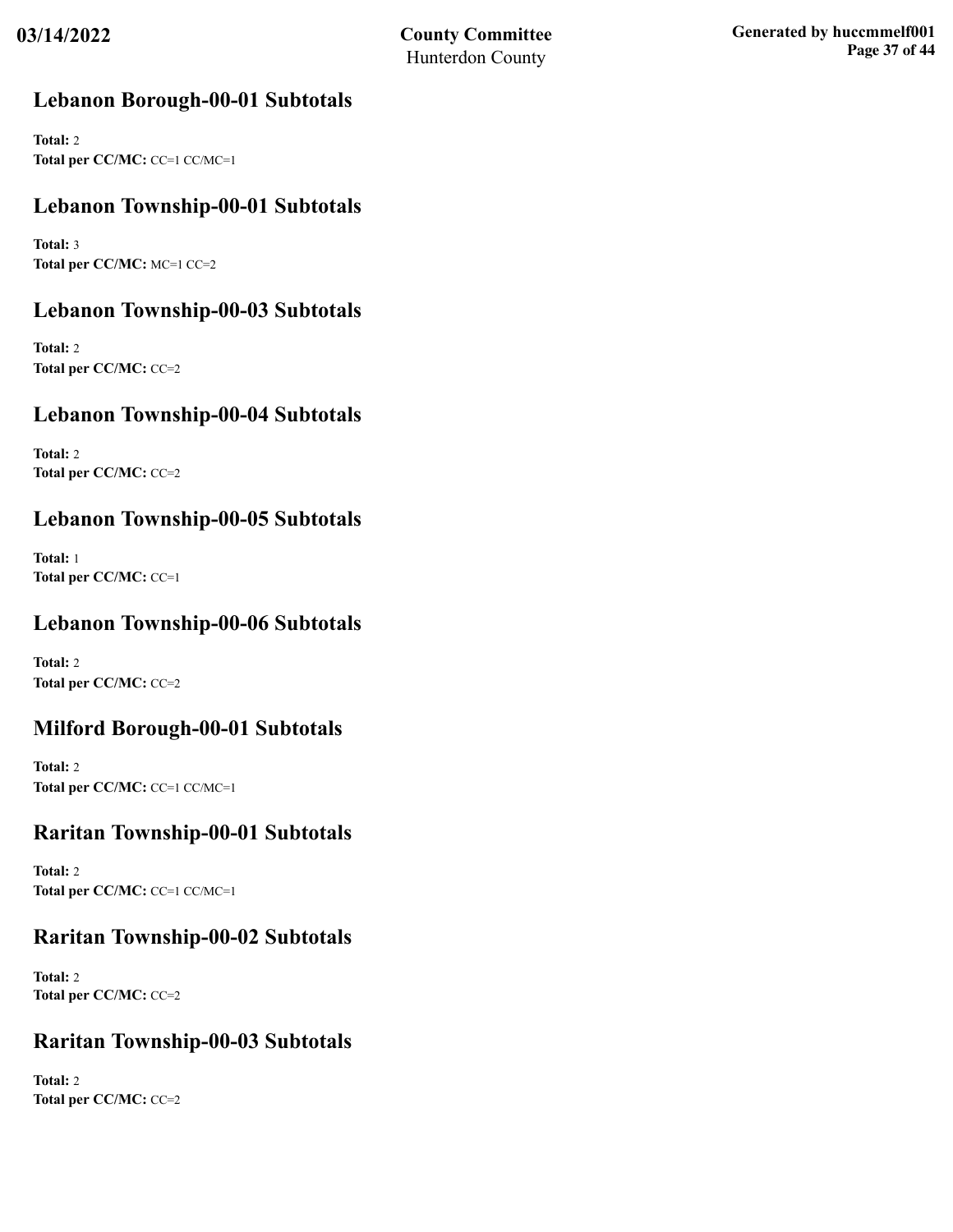## **Raritan Township-00-04 Subtotals**

**Total:** 2 **Total per CC/MC:** CC=2

## **Raritan Township-00-05 Subtotals**

**Total:** 2 **Total per CC/MC:** CC=2

## **Raritan Township-00-06 Subtotals**

**Total:** 2 **Total per CC/MC:** CC=2

## **Raritan Township-00-09 Subtotals**

**Total:** 2 **Total per CC/MC:** CC=2

## **Raritan Township-00-11 Subtotals**

**Total:** 2 **Total per CC/MC:** CC=2

## **Raritan Township-00-12 Subtotals**

**Total:** 2 **Total per CC/MC:** CC=2

## **Raritan Township-00-13 Subtotals**

**Total:** 2 **Total per CC/MC:** CC=2

## **Raritan Township-00-14 Subtotals**

**Total:** 2 **Total per CC/MC:** CC=2

## **Raritan Township-00-15 Subtotals**

**Total:** 2 **Total per CC/MC:** CC=2

## **Raritan Township-00-16 Subtotals**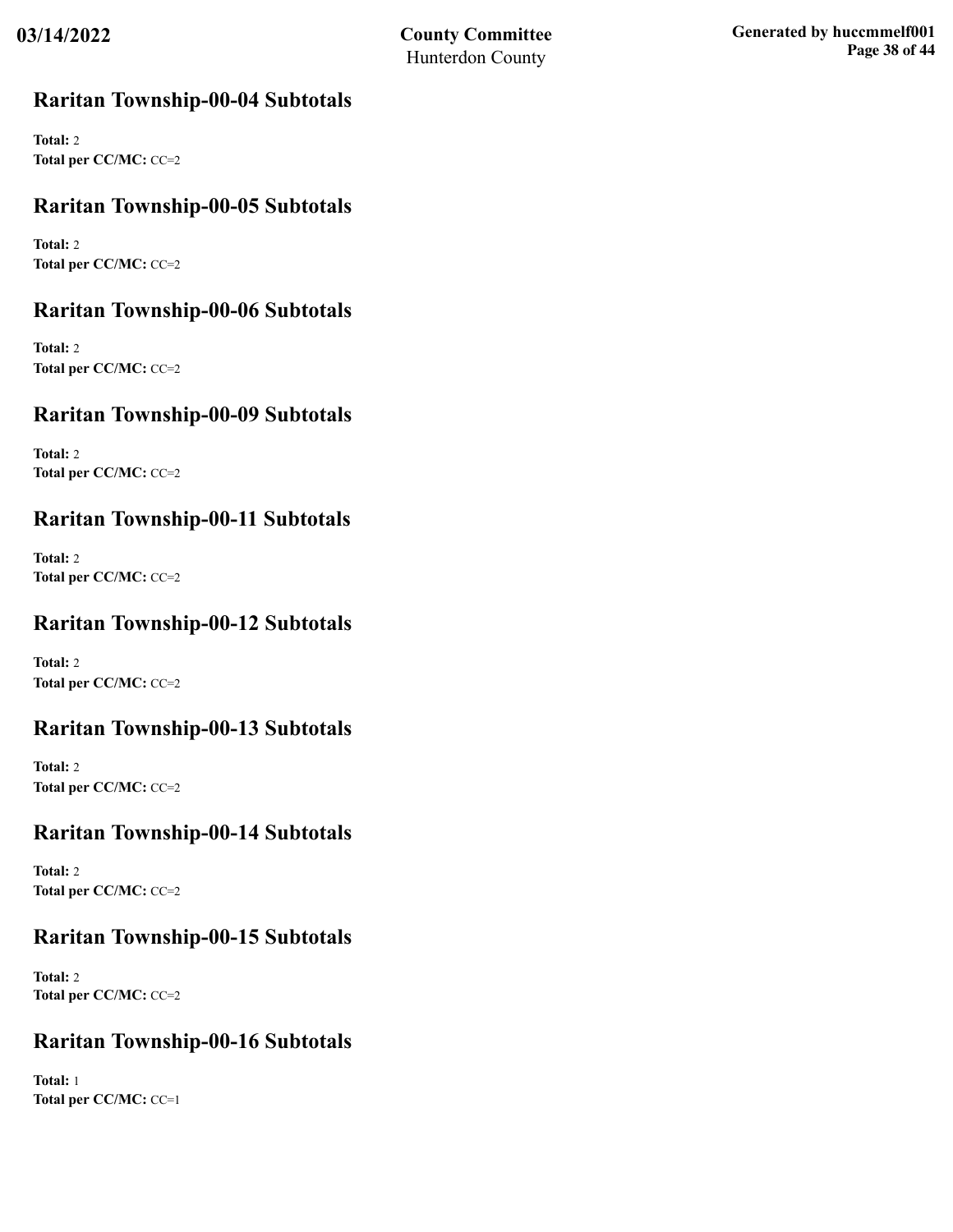## **Raritan Township-00-17 Subtotals**

**Total:** 1 **Total per CC/MC:** CC=1

## **Raritan Township-00-18 Subtotals**

**Total:** 2 **Total per CC/MC:** CC=2

## **Raritan Township-00-19 Subtotals**

**Total:** 1 **Total per CC/MC:** CC=1

## **Raritan Township-00-20 Subtotals**

**Total:** 1 **Total per CC/MC:** CC=1

## **Raritan Township-00-21 Subtotals**

**Total:** 2 **Total per CC/MC:** CC=2

## **Readington Township-00-01 Subtotals**

**Total:** 3 **Total per CC/MC:** MC=1 CC=2

## **Readington Township-00-02 Subtotals**

**Total:** 1 **Total per CC/MC:** CC=1

## **Readington Township-00-03 Subtotals**

**Total:** 2 **Total per CC/MC:** CC=2

## **Readington Township-00-04 Subtotals**

**Total:** 1 **Total per CC/MC:** CC=1

## **Readington Township-00-05 Subtotals**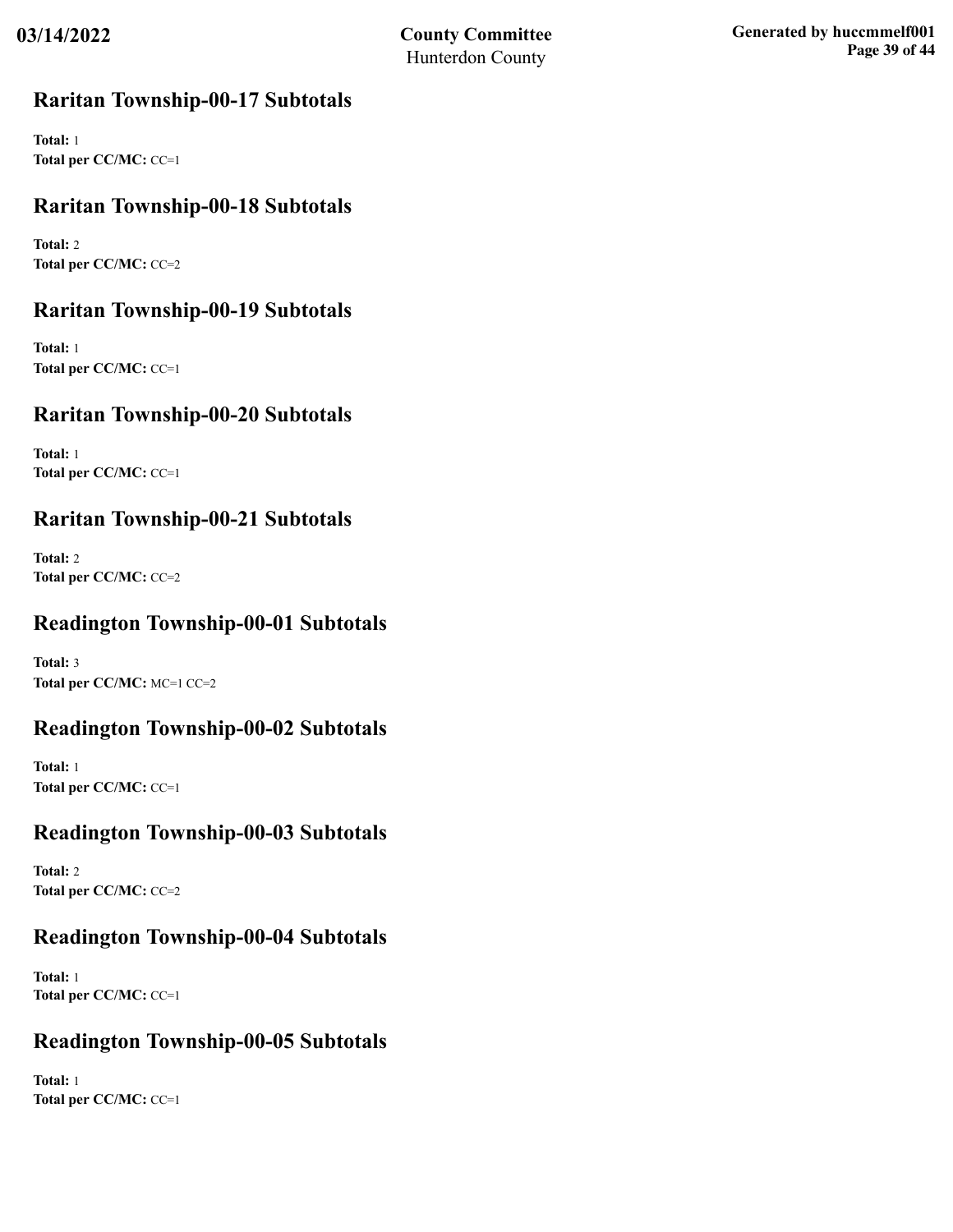## **Readington Township-00-07 Subtotals**

**Total:** 1 **Total per CC/MC:** CC=1

## **Readington Township-00-08 Subtotals**

**Total:** 1 **Total per CC/MC:** CC=1

## **Readington Township-00-09 Subtotals**

**Total:** 1 **Total per CC/MC:** CC=1

## **Readington Township-00-11 Subtotals**

**Total:** 1 **Total per CC/MC:** CC=1

## **Readington Township-00-12 Subtotals**

**Total:** 2 **Total per CC/MC:** CC=2

## **Readington Township-00-13 Subtotals**

**Total:** 1 **Total per CC/MC:** CC=1

## **Readington Township-00-14 Subtotals**

**Total:** 2 **Total per CC/MC:** CC=2

## **Readington Township-00-15 Subtotals**

**Total:** 2 **Total per CC/MC:** CC=2

## **Readington Township-00-16 Subtotals**

**Total:** 2 **Total per CC/MC:** CC=2

## **Stockton Borough-00-01 Subtotals**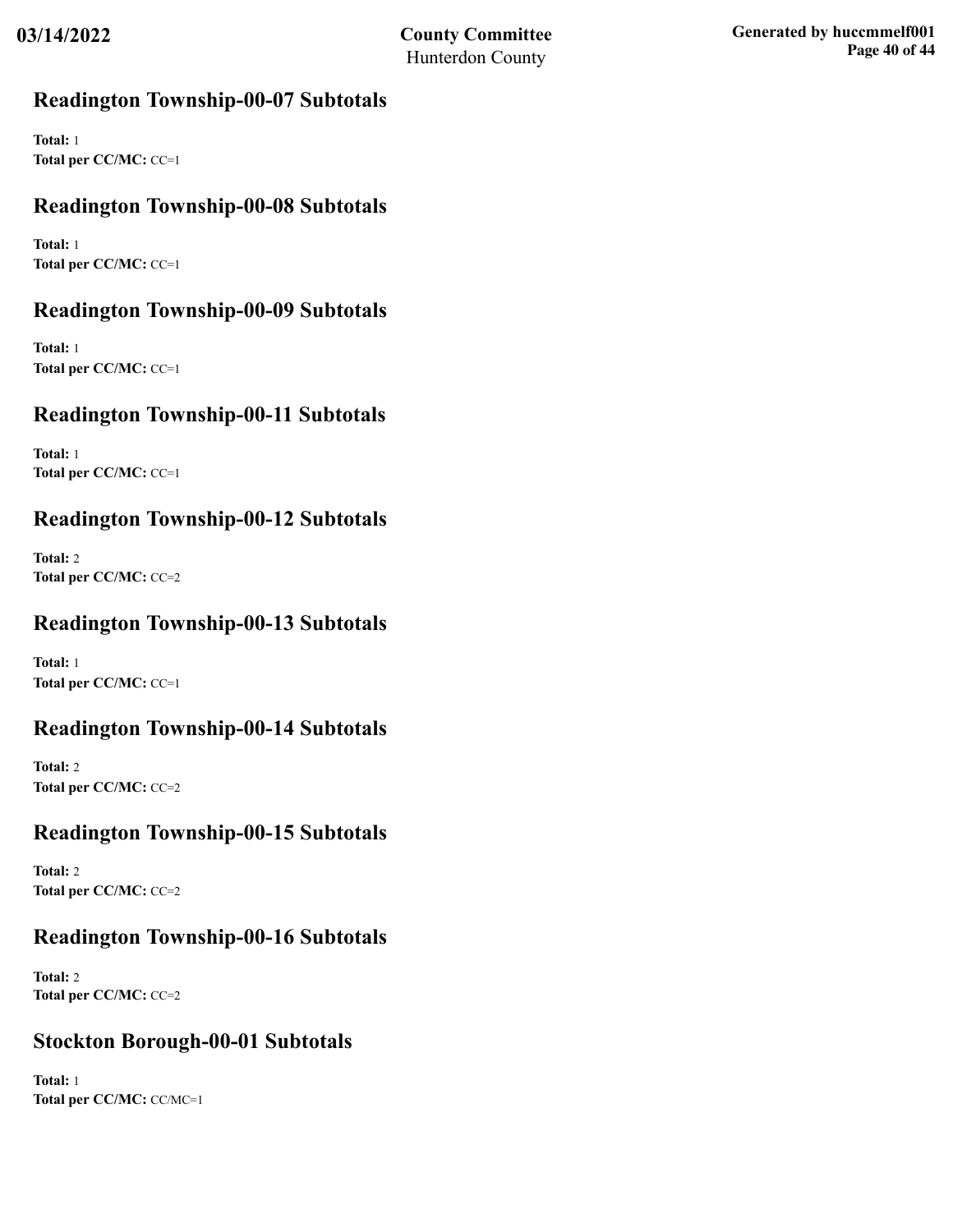## **Tewksbury Township-00-01 Subtotals**

**Total:** 2 **Total per CC/MC:** CC=2

## **Tewksbury Township-00-02 Subtotals**

**Total:** 2 **Total per CC/MC:** CC/MC=1 CC=1

## **Tewksbury Township-00-03 Subtotals**

**Total:** 2 **Total per CC/MC:** CC=2

## **Tewksbury Township-00-04 Subtotals**

**Total:** 2 **Total per CC/MC:** CC=2

## **Tewksbury Township-00-05 Subtotals**

**Total:** 1 **Total per CC/MC:** CC=1

## **Union Township-00-01 Subtotals**

**Total:** 2 **Total per CC/MC:** CC=2

## **Union Township-00-02 Subtotals**

**Total:** 2 **Total per CC/MC:** CC=1 CC/MC=1

## **Union Township-00-03 Subtotals**

**Total:** 2 **Total per CC/MC:** CC=2

## **Union Township-00-04 Subtotals**

**Total:** 2 **Total per CC/MC:** CC=2

## **West Amwell Township-00-01 Subtotals**

**Total:** 2 **Total per CC/MC:** CC/MC=1 CC=1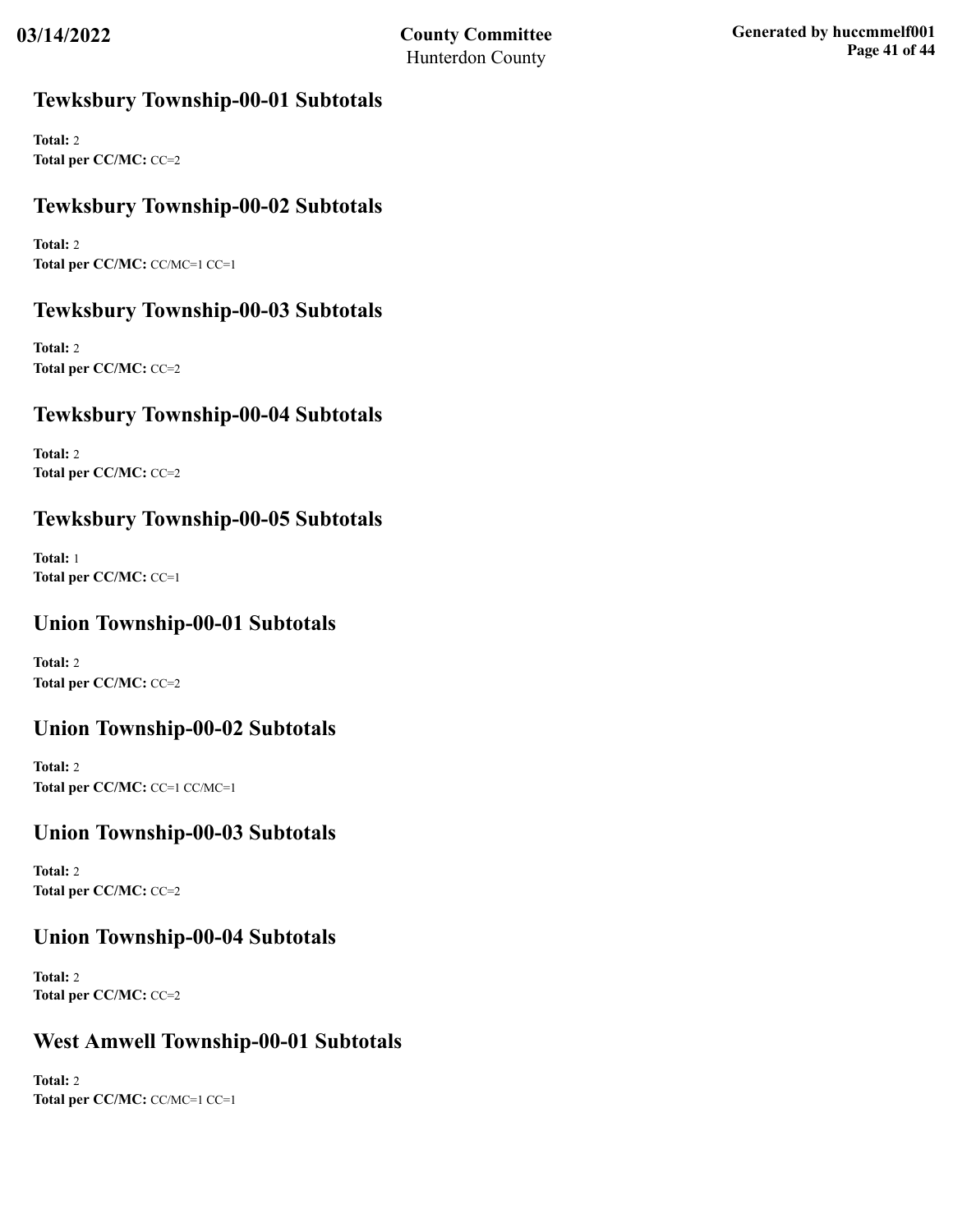# **West Amwell Township-00-02 Subtotals**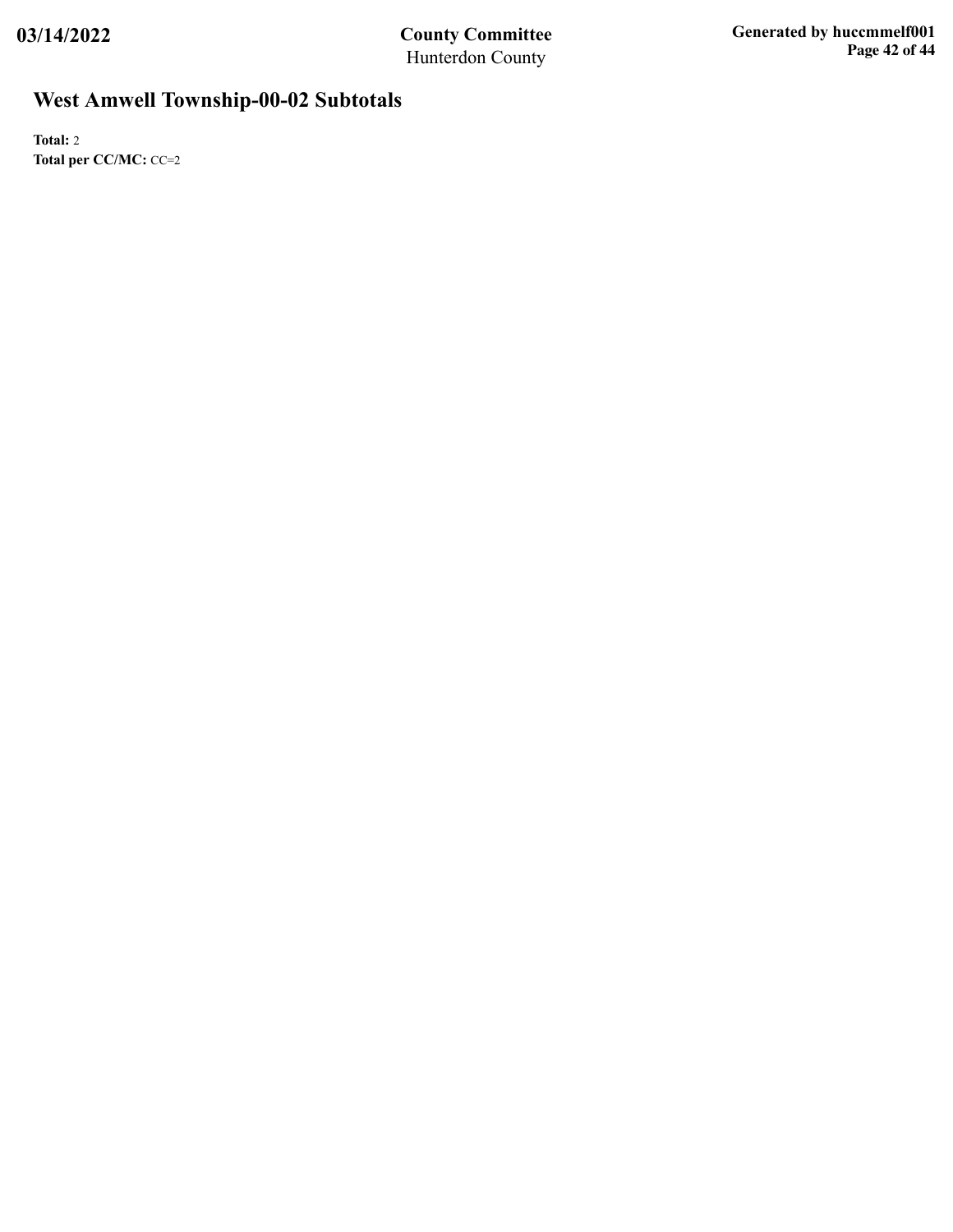# **Report Totals**

**Total:** 183 **Total per CC/MC:** CC=158 CC/MC=17 MC=8